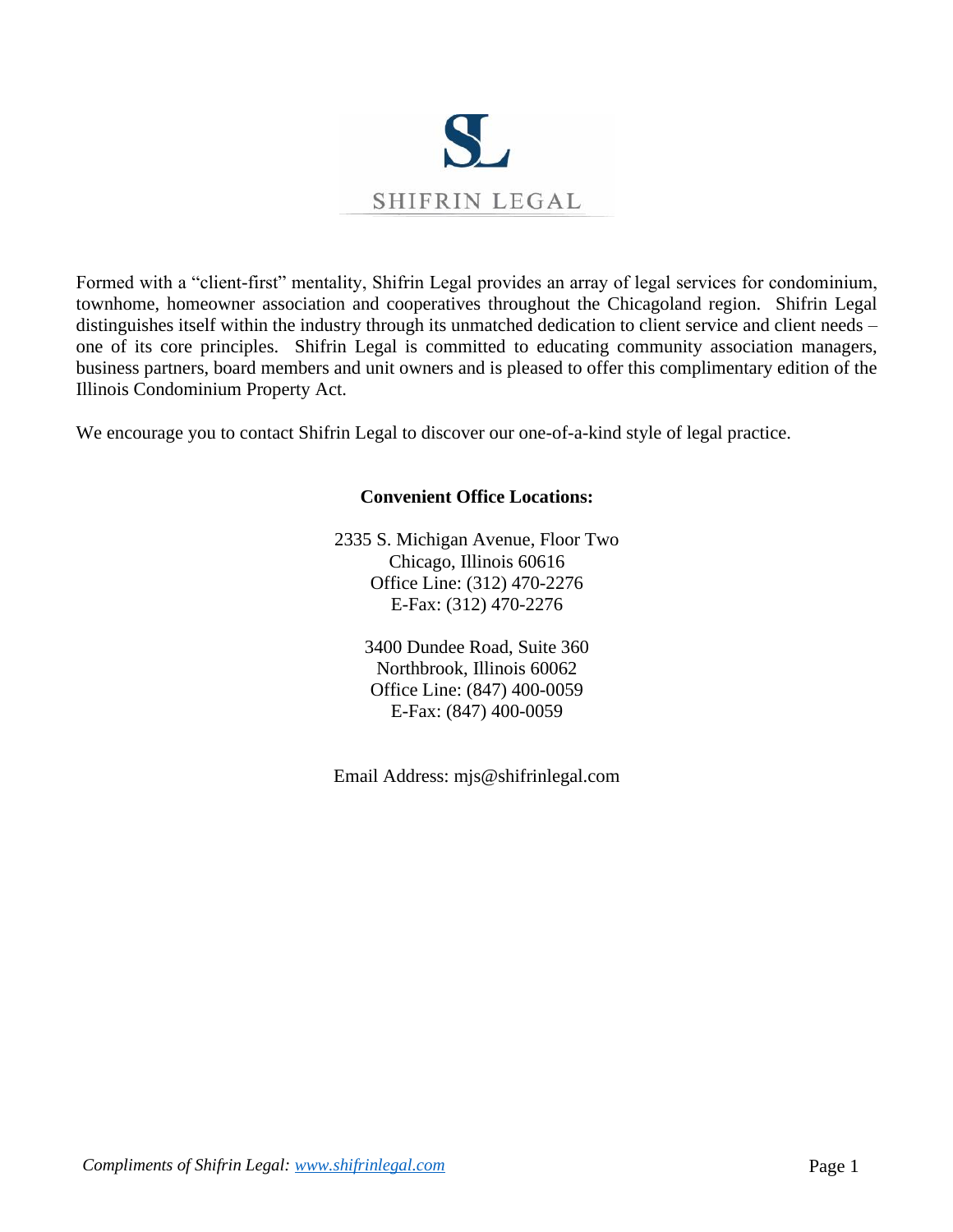# **ILLINOIS CONDOMINIUM PROPERTY ACT (765 ILCS 605/1,** *et seq.***)**

#### **INTRODUCTION**

Originally drafted in 1963 and routinely amended, the Illinois Condominium Property Act is the primary law governing condominium associations in Illinois. In specific circumstances, this Act may take precedence over an Association's Declaration. It is worth noting that this statute only applies to those associations submitted to the Act. You can determine if an association has been submitted to the Act by looking at the title of the Declaration for the association. If it has the words "Declaration of Condominium" in the title, you have come to the right place. If it says "Declaration of Covenants", or anything else other than "Condominium", the Common Interest Community Association Act may be the applicable statute. Many declarations also contain explicit language voluntarily subjecting the property to this Act.

Master Associations are subject to Section 18.5 of the Illinois Condominium Property Act.

**FULL TEXT** (as of January 1, 2020):

Title: An Act concerning the ownership in and rights and responsibilities of parties under the condominium form of ownership of property.

#### **Section 1. Short title.**

This Act shall be known and may be cited as the "Condominium Property Act."

**Section 2. Definitions.** As used in this Act, unless the context otherwise requires:

(a) "Declaration" means the instrument by which the property is submitted to the provisions of this Act, as hereinafter provided, and such declaration as from time to time amended.

(b) "Parcel" means the lot or lots, tract or tracts of land, described in the declaration, submitted to the provisions of this Act.

(c) "Property" means all the land, property and space comprising the parcel, all improvements and structures erected, constructed or contained therein or thereon, including the building and all easements, rights and appurtenances belonging thereto, and all fixtures and equipment intended for the mutual use, benefit or enjoyment of the unit owners, submitted to the provisions of thisAct.

(d) "Unit" means a part of the property designed and intended for any type of independent use.

(e) "Common Elements" means all portions of the property except the units, including limited common elements unless otherwise specified.

(f) "Person" means a natural individual, corporation, partnership, trustee or other legal entity capable of holding title to real property.

(g) "Unit Owner" means the person or persons whose estates or interests, individually or collectively, aggregate fee simple absolute ownership of a unit, or, in the case of a leasehold condominium, the lessee or lessees of a unit whose leasehold ownership of the unit expires simultaneously with the lease described in item (x) of this Section.

(h) "Majority" or "majority of the unit owners" means the owners of more than 50% in the aggregate in interest of the undivided ownership of the common elements. Any specified percentage of the unit owners means such percentage in the aggregate in interest of such undivided ownership. "Majority" or "majority of the members of the board of managers" means more than 50% of the total number of persons constituting such board pursuant to the bylaws. Any specified percentage of the members of the board of managers means that percentage of the total number of persons constituting such board pursuant to the bylaws.

(i) "Plat" means a plat or plats of survey of the parcel and of all units in the property submitted to the provisions of this Act, which may consist of a three-dimensional horizontal and vertical delineation of all such units.

(j) "Record" means to record in the office of the recorder or, whenever required, to file in the office of the Registrar of Titles of the county wherein the property is located.

(k) "Conversion Condominium" means a property which contains structures, excepting those newly constructed and intended for condominium ownership, which are, or have previously been, wholly or partially occupied before recording of condominium instruments by persons other than those who have contracted for the purchase of condominiums.

(l) "Condominium Instruments" means all documents and authorized amendments thereto recorded pursuant to the provisions of the Act, including the declaration, bylaws and plat.

*Compliments of Shifrin Legal: www.shifrinlegal.com* **Page 2** (m) "Common Expenses" means the proposed or actual expenses affecting the property, including reserves, if any, lawfully assessed by the Board of Managers of the Unit Owner's Association.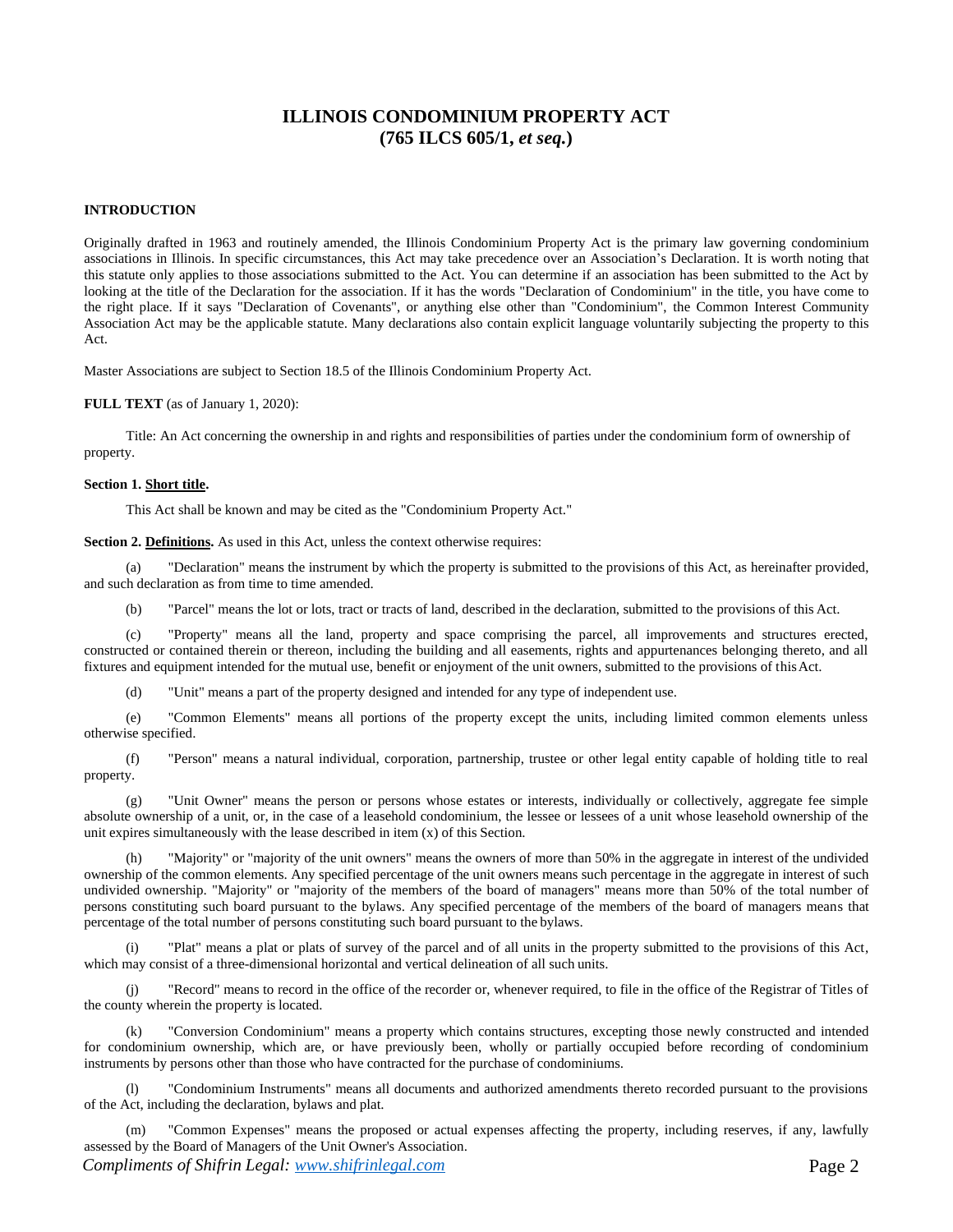(n) "Reserves" means those sums paid by unit owners which are separately maintained by the board of managers for purposes specified by the board of managers or the condominium instruments.

(o) "Unit Owners' Association" or "Association" means the association of all the unit owners, acting pursuant to bylaws through its duly elected board of managers.

(p) "Purchaser" means any person or persons other than the Developer who purchase a unit in a bona fide transaction forvalue.

(q) "Developer" means any person who submits property legally or equitably owned in fee simple by the developer, or leased to the developer under a lease described in item (x) of this Section, to the provisions of this Act, or any person who offers units legally or equitably owned in fee simple by the developer, or leased to the developer under a lease described in item  $(x)$  of this Section, for sale in the ordinary course of such person's business, including any successor or successors to such developers' entire interest in the property other than the purchaser of an individual unit.

(r) "Add-on Condominium" means a property to which additional property may be added in accordance with condominium instruments and this Act.

(s) "Limited Common Elements" means a portion of the common elements so designated in the declaration as being reserved for the use of a certain unit or units to the exclusion of other units, including but not limited to balconies, terraces, patios and parking spaces or facilities.

(t) "Building" means all structures, attached or unattached, containing one or more units.

(u) "Master Association" means an organization described in Section 18.5 whether or not it is also an association described in Section 18.3.

(v) "Developer Control" means such control at a time prior to the election of the Board of Managers provided for in Section 18.2(b) of this Act.

(w) "Meeting of Board of Managers or Board of Master Association" means any gathering of a quorum of the members of the Board of Managers or Board of the Master Association held for the purpose of conducting board business.

"Leasehold Condominium" means a property submitted to the provisions of this Act which is subject to a lease, the expiration or termination of which would terminate the condominium and the lessor of which is (i) exempt from taxation under Section 501(c)(3) of the Internal Revenue Code of 1986, as amended, (ii) a limited liability company whose sole member is exempt from taxation under Section 501 (c)(3) of the Internal Revenue Code of 1986, as amended, or (iii) a Public Housing Authority created pursuant to the Housing Authorities Act that is located in a municipality having a population in excess of 1,000,000 inhabitants.

(y) "Electronic transmission" means any form of communication, not directly involving the physical transmission of paper, that creates a record that may be retained, retrieved, and reviewed by a recipient and that may be directly reproduced in paper form by the recipient through an automated process.

(z) "Acceptable technological means" includes, without limitation, electronic transmission over the Internet or other network, whether by direct connection, intranet, telecopier, electronic mail, and any generally available technology that, by rule of the association, is deemed to provide reasonable security, reliability, identification, and verifiability.

**Section 2.1. Applicability.** Unless otherwise expressly provided in another Section, the provisions of this Act are applicable to all condominiums in this State. Any provisions of a condominium instrument that contains provisions inconsistent with the provisions of this Act are void as against public policy and ineffective.

**Section 3. Submission of property.** Whenever the owner or owners in fee simple, or the sole lessee or all lessees of a lease described in item (x) of Section 2, of a parcel intend to submit such property to the provisions of this Act, they shall do so by recording a declaration, duly executed and acknowledged, expressly stating such intent and setting forth the particulars enumerated in Section 4. If the condominium is a leasehold condominium, then every lessor of the lease creating a leasehold interest as described in item (x) of Section 2 shall also execute the declaration and such lease shall be recorded prior to the recording of the declaration.

The execution of a declaration required under this Section by the lessor under a lease as described in item (x) of Section 2 does not make the lessor a developer for purposes of this Act.

**Section 4. Declaration - Contents.** The declaration shall set forth the following particulars:

- (a) The legal description of the parcel.
- (b) The legal description of each unit, which may consist of the identifying number or symbol of such unit as shown on the plat.

(c) The name of the condominium, which name shall include the word "Condominium" or be followed by the words "a Condominium".

(d) The name of the city and county or counties in which the condominium is located.

The percentage of ownership interest in the common elements allocated to each unit. Such percentages shall be computed by taking as a basis the value of each unit in relation to the value of the property as a whole, and having once been determined and set forth as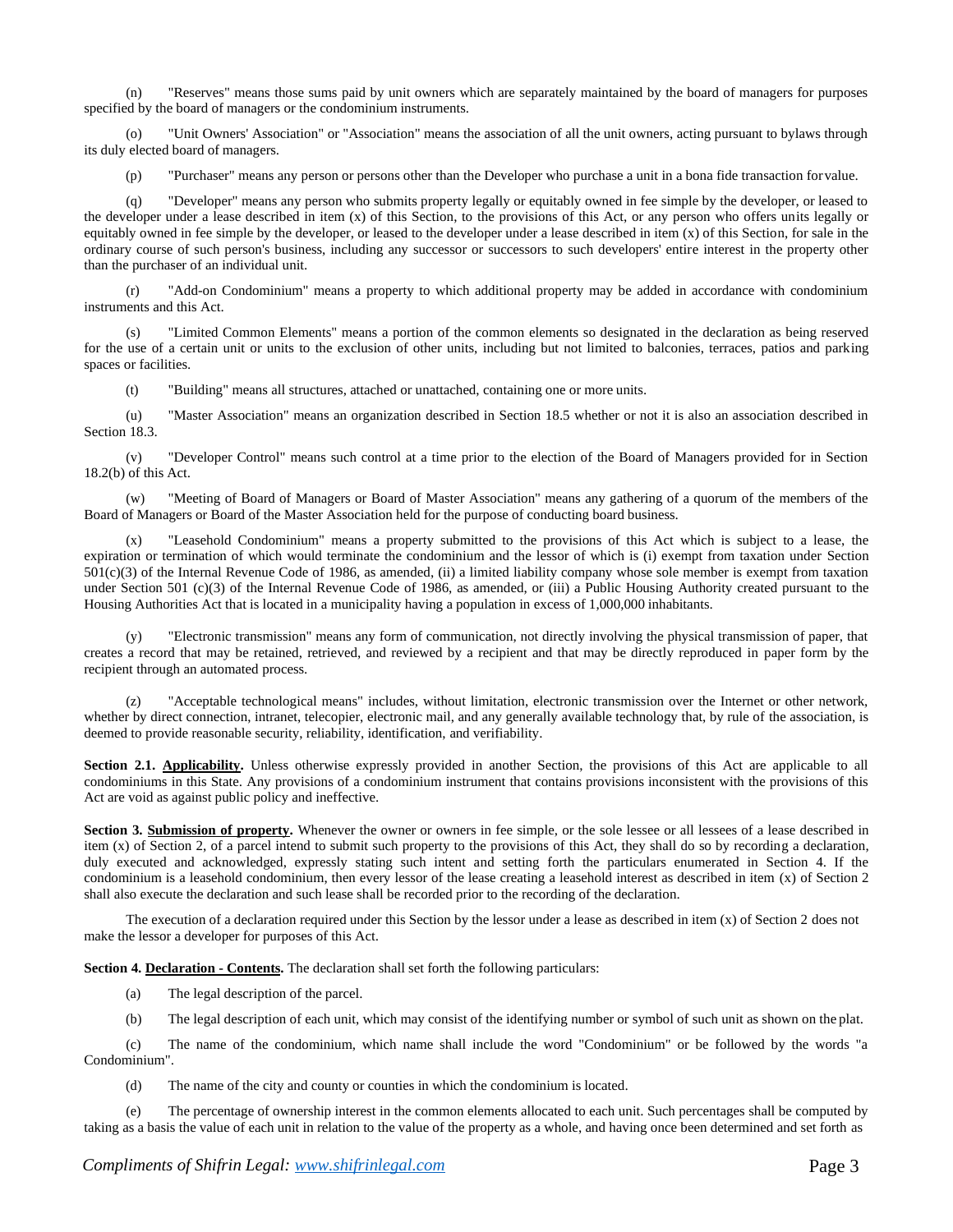herein provided, such percentages shall remain constant unless otherwise provided in this Act or thereafter changed by agreement of all unit owners.

(f) If applicable, all matters required by this Act in connection with an add-on condominium.

(g) A description of both the common and limited common elements, if any, indicating the manner of their assignment to a unit or units.

(h) If applicable, all matters required by this Act in connection with a conversion condominium.

(h-5) If the condominium is a leasehold condominium, then:

(1) The date of recording and recording document number for the lease creating a leasehold interest as described in item (x) of Section 2;

(2) The date on which the lease is scheduled to expire;

(3) The legal description of the property subject to the lease;

(4) Any right of the unit owners to redeem the reversion and the manner whereby those rights may be exercised, or a statement that the unit owners do not have such rights;

(5) Any right of the unit owners to remove any improvements within a reasonable time after the expiration or termination of the lease, or a statement that the unit owners do not have such rights;

(6) Any rights of the unit owners to renew the lease and the conditions of any renewal, or a statement that the unit owners do not have such rights; and

(7) A requirement that any sale of the property pursuant to Section 15 of this Act, or any removal of the property pursuant to Section 16 of this Act, must be approved by the lessor under the lease.

Such other lawful provisions not inconsistent with the provisions of this Act as the owner or owners may deem desirable in order to promote and preserve the cooperative aspect of ownership of the property and to facilitate the proper administration thereof.

#### **Section 4.1. Construction, interpretation, and validity of Condominium Instruments.**

(a) Except to the extent otherwise provided by the declaration or other condominium instruments:

(1) The terms defined in Section 2 of this Act shall be deemed to have the meaning specified therein unless the context otherwise requires.

(2) To the extent that perimeter and partition walls, floors or ceilings are designated as the boundaries of the units or of any specified units, all decorating, wall and floor coverings, paneling, molding, tiles, wallpaper, paint, finished flooring and any other materials constituting any part of the finished surfaces thereof, shall be deemed a part of such units, while all other portions of such walls, floors or ceilings and all portions of perimeter doors and all portions of windows in perimeter walls shall be deemed part of the common elements.

(3) If any chutes, flues, ducts, conduits, wires, bearing walls, bearing columns, or any other apparatus lies partially within and partially outside of the designated boundaries of a unit, any portions thereof serving only that unit shall be deemed a part of that unit, while any portions thereof serving more than one unit or any portion of the common elements shall be deemed a part of the common elements.

(4) Subject to the provisions of paragraph (3) of subsection (a), all space and other fixtures and improvements within the boundaries of a unit shall be deemed a part of that unit.

(5) Any shutters, awnings, window boxes, doorsteps, porches, balconies, patios, perimeter doors, windows in perimeter walls, and any other apparatus designed to serve a single unit shall be deemed a limited common element appertaining to that unit exclusively.

(6) All provisions of the declaration, bylaws and other condominium instruments areseverable.

(b) Except to the extent otherwise provided by the declaration or by other condominium instruments recorded prior to the effective date of this amendatory Act of 1984, in the event of a conflict between the provisions of the declaration and the bylaws or other condominium instruments, the declaration prevails except to the extent the declaration is inconsistent with this Act.

A provision in the initial declaration limiting ownership, rental or occupancy of a condominium unit to a person 55 years of age or older shall be valid and deemed not to be in violation of Article 3 of the Illinois Human Rights Act provided that the person or the immediate family of a person owning, renting or lawfully occupying such unit prior to the recording of the initial declaration shall not be deemed to be in violation of such age restriction so long as they continue to own or reside in such unit.

Section 5. Plat to be recorded. Simultaneously with the recording of the declaration there shall be recorded a plat as defined in Section 2, which plat shall be made by a Registered Illinois Land Surveyor and shall set forth (1) all angular and linear data along the exterior boundaries of the parcel; (2) the linear measurements and location, with reference to said exterior boundaries, of any buildings improvements and structures located on the parcel; and (3) the elevations at, above, or below official datum of the finished or unfinished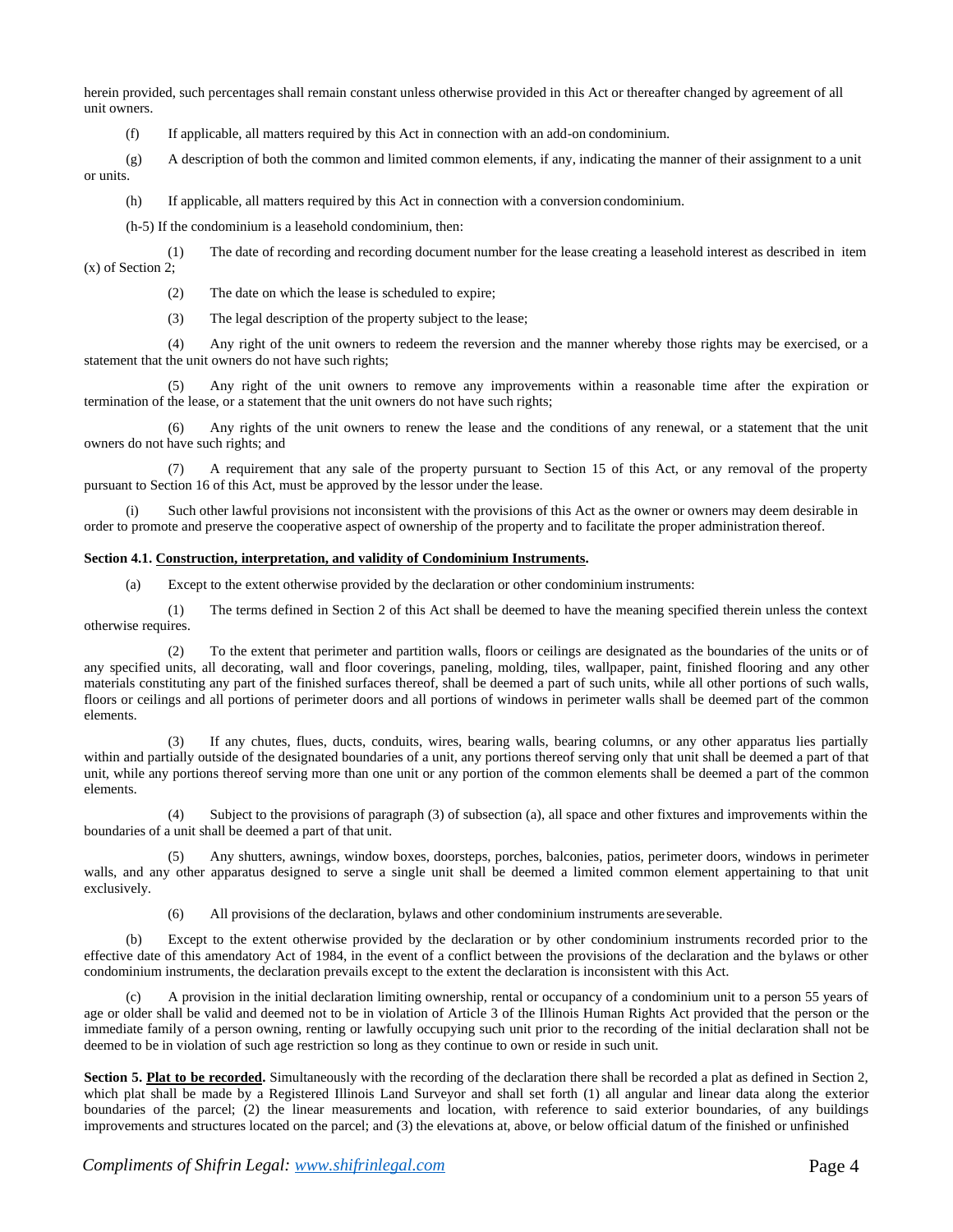interior surfaces of the floors and ceilings and the linear measurements of the finished or unfinished interior surfaces of the perimeter walls, and lateral extensions thereof or other monumental perimeter boundaries, where there are no wall surfaces, that part of every unit which is in any building on the parcel, and the locations of such wall surfaces or unit boundaries with respect to the exterior boundaries of the parcel projected vertically upward; (4) the elevations at, above, or below official datum and the linear measurements of the perimeter boundaries, of that part of the property which constitute a unit or a part thereof outside any building on the parcel and the location of the boundaries with respect to the exterior vertical boundaries of the parcel, projected vertically upward. Every such unit shall be identified on the plat by a distinguishing number or other symbol; (5) if the Registered Illinois Land Surveyor does not certify that such plat accurately depicts the matters set forth in subsection (3) and (4) above, such a certification for any particular unit or units as built shall be recorded prior to the first conveyance of such particular unit or units as part of an amended plat, thereby complying with the requirements of subsections (3) and (4) of this Section; (6) when adding additional property to an add-on condominium, the developer, or in the event of any other alteration in the boundaries or location of a unit, any building on the parcel or the parcel authorized in this Act, the president of the board of managers or other officer authorized and designated by the condominium instruments shall record an amended plat of survey conforming to the requirements of this Section, or shall provide a certificate of a plat previously recorded that is in accordance with the certification requirements of this subsection. Such amended plat or certificate shall be certified by a Registered Illinois Land Surveyor as to accuracy in depicting changes in boundary or location in the portions of the property set forth in subsections (1), (2), (3) and (4) above, and that such changes have been completed.

**Section 6. Recording - Effect.** Upon compliance with the provisions of Sections 3, 4, and 5 and upon recording of the declaration and plat the property shall become subject to the provisions of this Act, and all units shall thereupon be capable of ownership in fee simple or any lesser estate, and may thereafter be conveyed, leased, mortgaged or otherwise dealt with in the same manner as other real property, but subject, however, to the limitations imposed by this Act.

Each unit owner shall be entitled to the percentage of ownership in the common elements appertaining to such unit as computed and set forth in the declaration pursuant to subsection (e) of Section 4 hereof, and ownership of such unit and of the owner's corresponding percentage of ownership in the common elements shall not be separated, except as provided in this Act, nor, except by the recording of an amended declaration and amended plat approved in writing by all unit owners, shall any unit, by deed, plat, judgment of a court or otherwise, be subdivided or in any other manner separated into tracts or parcels different from the whole unit as shown on the plat, except as provided in this Act.

The condominium instruments may contain provisions in accordance with this Act providing for the reallocation and adjustment of the percentage of ownership in the common elements appertaining to a unit or units in circumstances relating to the following transactions: an add-on condominium; condemnation; damage or destruction of all or a portion of the property; and the subdivision or combination of units. Interests in the common elements shall be re-allocated, and the transaction shall be deemed effective at the time of the recording of an amended plat depicting same pursuant to Section 5 of this Act. Simultaneously with the recording of the amended plat, the developer in the case of an add-on condominium, or the President of the board of managers or other officer in other instances authorized in this Act shall execute and record an amendment to the declaration setting forth all pertinent aspects of the transaction including the reallocation or adjustment of the common interest. The amendment shall contain legal descriptions sufficient to indicate the location of any property involved in the transaction.

**Section 7. Descriptions in deeds, etc.** Every deed, lease, mortgage or other instrument may legally describe a unit by its identifying number or symbol as shown on the plat and as set forth in the declaration, and every such description shall be deemed good and sufficient for all purposes, and shall be deemed to convey, transfer, encumber or otherwise affect the owner's corresponding percentage of ownership in the common elements even though the same is not expressly mentioned or described therein.

**Section 8. Partition of common elements prohibited.** As long as the property is subject to the provisions of this Act the common elements shall, except as provided in Section 14 hereof, remain undivided, and no unit owner shall bring any action for partition or division of the common elements. Any covenant or agreement to the contrary shall be void.

# **Section 9. Sharing of expenses - Lien for nonpayment.**

All common expenses incurred or accrued prior to the first conveyance of a unit shall be paid by the developer, and during this period no common expense assessment shall be payable to the association. It shall be the duty of each unit owner including the developer to pay his proportionate share of the common expenses commencing with the first conveyance. The proportionate share shall be in the same ratio as his percentage of ownership in the common elements set forth in the declaration.

The condominium instruments may provide that common expenses for insurance premiums be assessed on a basis reflecting increased charges for coverage on certain units.

(c) Budget and reserves.

(1) The board of managers shall prepare and distribute to all unit owners a detailed proposed annual budget, setting forth with particularity all anticipated common expenses by category as well as all anticipated assessments and other income. The initial budget and common expense assessment based thereon shall be adopted prior to the conveyance of any unit. The budget shall also set forth each unit owner's proposed common expense assessment.

(2) All budgets adopted by a board of managers on or after July 1, 1990 shall provide for reasonable reserves for capital expenditures and deferred maintenance for repair or replacement of the common elements. To determine the amount of reserves appropriate for an association, the board of managers shall take into consideration the following: (i) the repair and replacement cost, and the estimated useful life, of the property which the association is obligated to maintain, including but not limited to structural and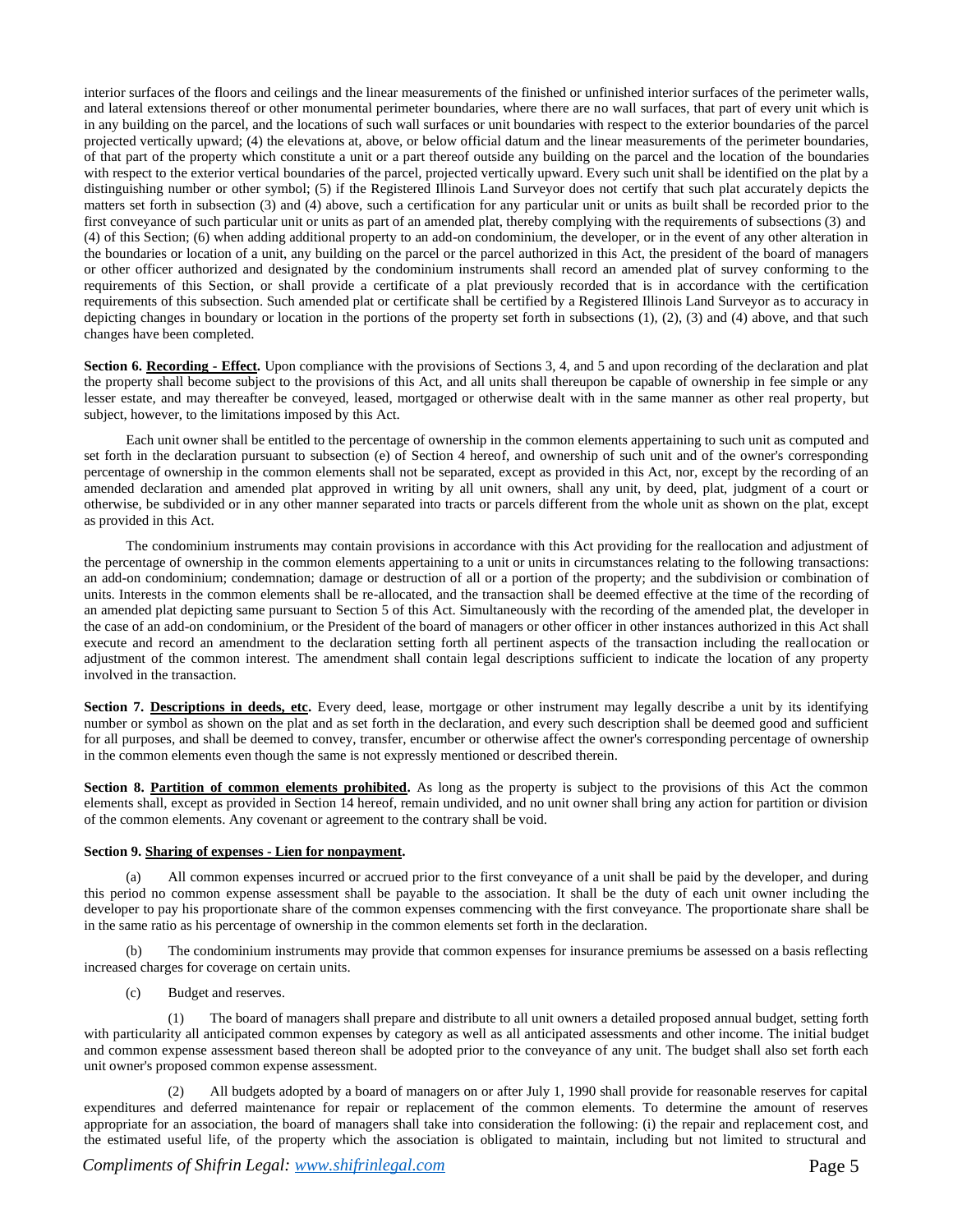mechanical components, surfaces of the buildings and common elements, and energy systems and equipment; (ii) the current and anticipated return on investment of association funds; (iii) any independent professional reserve study which the association may obtain; (iv) the financial impact on unit owners, and the market value of the condominium units, of any assessment increase needed to fund reserves; and (v) the ability of the association to obtain financing or refinancing.

(3) Notwithstanding the provisions of this subsection (c), an association without a reserve requirement in its condominium instruments may elect to waive in whole or in part the reserve requirements of this Section by a vote of 2/3 of the total votes of the association. Any association having elected under this paragraph (3) to waive the provisions of subsection (c) may by a vote of 2/3 of the total votes of the association elect to again be governed by the requirements of subsection (c).

(4) In the event that an association elects to waive all or part of the reserve requirements of this Section, that fact must be disclosed after the meeting at which the waiver occurs by the association in the financial statements of the association and, highlighted in bold print, in the response to any request of a prospective purchaser for the information prescribed under Section 22.1; and no member of the board of managers or the managing agent of the association shall be liable, and no cause of action may be brought for damages against these parties, for the lack or inadequacy of reserve funds in the association budget.

(5) At the end of an association's fiscal year and after the association has approved any end-of-year fiscal audit, if applicable, if the fiscal year ended with a surplus of funds over actual expenses, including budgeted reserve fund contributions, then, to the extent that there are not any contrary provisions in the association's declaration and bylaws, the board of managers has the authority, in its discretion, to dispose of the surplus in one or more of the following ways: (i) contribute the surplus to the association's reserve fund; (ii) return the surplus to the unit owners as a credit against the remaining monthly assessments for the current fiscal year; (iii) return the surplus to the unit owners in the form of a direct payment to the unit owners; or (iv) maintain the funds in the operating account, in which case the funds shall be applied as a credit when calculating the following year's annual budget. If the fiscal year ends in a deficit, then, to the extent that there are not any contrary provisions in the association's declaration and bylaws, the board of managers has the authority, in its discretion, to address the deficit by incorporating it into the following year's annual budget. If 20% of the unit owners of the association deliver a petition objecting to the action under this paragraph (5) within 30 days after notice to the unit owners of the action, the board of managers shall call a meeting of the unit owners within 30 days of the date of delivery of the petition. At the meeting, the unit owners may vote to select a different option than the option selected by the board of managers. Unless a majority of the total votes of the unit owners are cast at the meeting to reject the board's selection and select a different option, the board's decision is ratified.

(d) (Blank).

(e) The condominium instruments may provide for the assessment, in connection with expenditures for the limited common elements, of only those units to which the limited common elements are assigned.

(f) Payment of any assessment shall be in amounts and at times determined by the board of managers.

 $(g)$  Lien.

(1) If any unit owner shall fail or refuse to make any payment of the common expenses or the amount of any unpaid fine when due, the amount thereof together with any interest, late charges, reasonable attorney fees incurred enforcing the covenants of the condominium instruments, rules and regulations of the board of managers, or any applicable statute or ordinance, and costs of collections shall constitute a lien on the interest of the unit owner in the property prior to all other liens and encumbrances, recorded or unrecorded, except only (a) taxes, special assessments and special taxes theretofore or thereafter levied by any political subdivision or municipal corporation of this State and other State or federal taxes which by law are a lien on the interest of the unit owner prior to preexisting recorded encumbrances thereon and (b) encumbrances on the interest of the unit owner recorded prior to the date of such failure or refusal which by law would be a lien thereon prior to subsequently recorded encumbrances. Any action brought to extinguish the lien of the association shall include the association as a party.

With respect to encumbrances executed prior to August 30, 1984 or encumbrances executed subsequent to August 30, 1984 which are neither bonafide first mortgages nor trust deeds and which encumbrances contain a statement of a mailing address in the State of Illinois where notice may be mailed to the encumbrancer thereunder, if and whenever and as often as the manager or board of managers shall send, by United States certified or registered mail, return receipt requested, to any such encumbrancer at the mailing address set forth in the recorded encumbrance a statement of the amounts and due dates of the unpaid common expenses with respect to the encumbered unit, then, unless otherwise provided in the declaration or bylaws, the prior recorded encumbrance shall be subject to the lien of all unpaid common expenses with respect to the unit which become due and payable within a period of 90 days after the date of mailing of each such notice.

(3) The purchaser of a condominium unit at a judicial foreclosure sale, or a mortgagee who receives title to a unit by deed in lieu of foreclosure or judgment by common law strict foreclosure or otherwise takes possession pursuant to court order under the Illinois Mortgage Foreclosure Law, shall have the duty to pay the unit's proportionate share of the common expenses for the unit assessed from and after the first day of the month after the date of the judicial foreclosure sale, delivery of the deed in lieu of foreclosure, entry of a judgment in common law strict foreclosure, or taking of possession pursuant to such court order. Such payment confirms the extinguishment of any lien created pursuant to paragraph (1) or (2) of this subsection (g) by virtue of the failure or refusal of a prior unit owner to make payment of common expenses, where the judicial foreclosure sale has been confirmed by order of the court, a deed in lieu thereof has been accepted by the lender, or a consent judgment has been entered by the court.

(4) The purchaser of a condominium unit at a judicial foreclosure sale, other than a mortgagee, who takes possession of a condominium unit pursuant to a court order or a purchaser who acquires title from a mortgagee shall have the duty to pay the proportionate share, if any, of the common expenses for the unit which would have become due in the absence of any assessment acceleration during the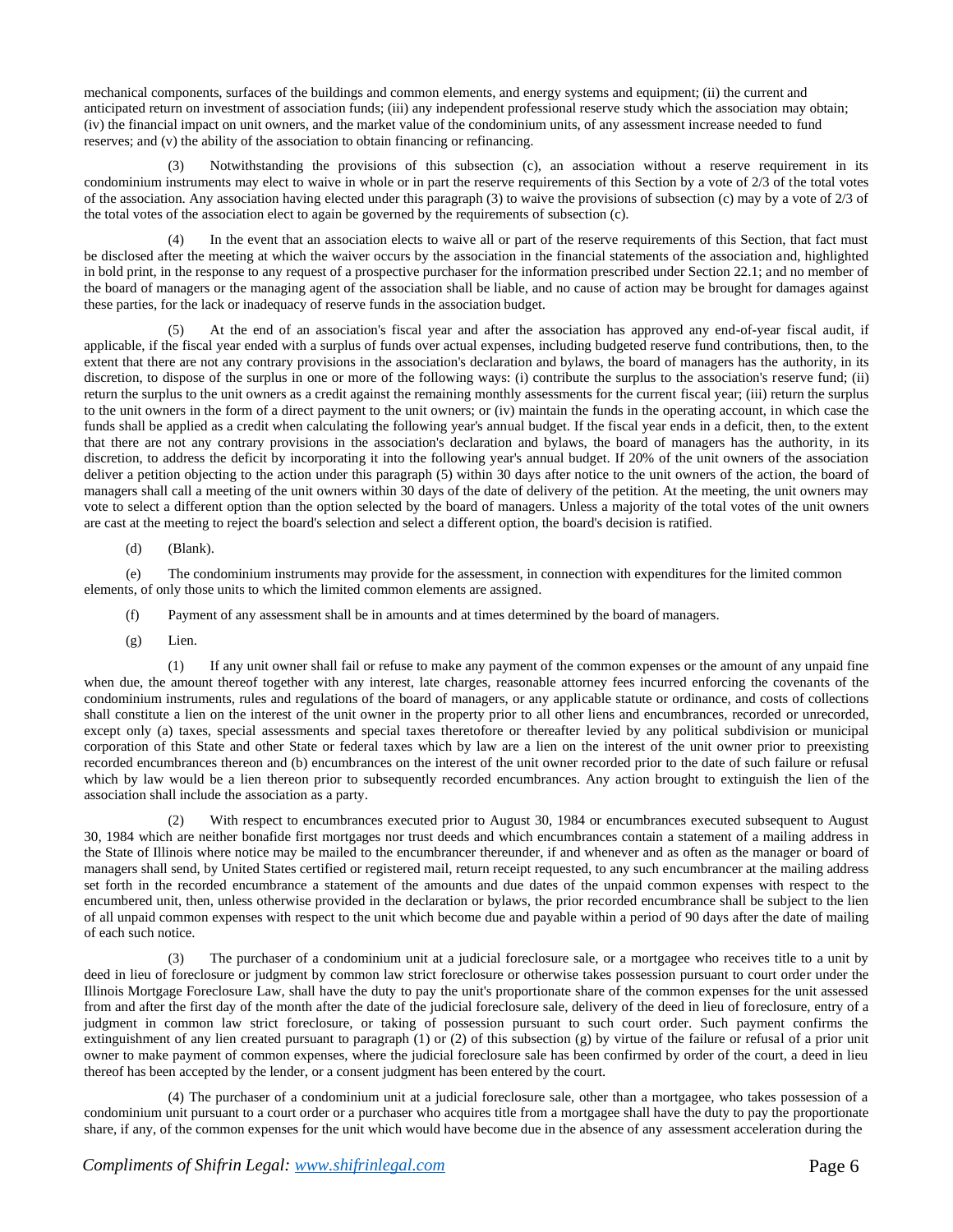6 months immediately preceding institution of an action to enforce the collection of assessments, and which remain unpaid by the owner during whose possession the assessments accrued. If the outstanding assessments are paid at any time during any action to enforce the collection of assessments, the purchaser shall have no obligation to pay any assessments which accrued before he or she acquired title.

(5) The notice of sale of a condominium unit under subsection (c) of Section 15-1507 of the Code of Civil Procedure shall state that the purchaser of the unit other than a mortgagee shall pay the assessments and the legal fees required by subdivisions  $(g)(1)$ and  $(g)(4)$  of Section 9 of this Act. The statement of assessment account issued by the association to a unit owner under subsection (i) of Section 18 of this Act, and the disclosure statement issued to a prospective purchaser under Section 22.1 of this Act, shall state the amount of the assessments and the legal fees, if any, required by subdivisions (g)(1) and (g)(4) of Section 9 of this Act.

(h) A lien for common expenses shall be in favor of the members of the board of managers and their successors in office and shall be for the benefit of all other unit owners. Notice of the lien may be recorded by the board of managers, or if the developer is the manager or has a majority of seats on the board of managers and the manager or board of managers fails to do so, any unit owner may record notice of the lien. Upon the recording of such notice the lien may be foreclosed by an action brought in the name of the board of managers in the same manner as a mortgage of real property.

(i) Unless otherwise provided in the declaration, the members of the board of managers and their successors in office, acting on behalf of the other unit owners, shall have the power to bid on the interest so foreclosed at the foreclosure sale, and to acquire and hold, lease, mortgage and convey it.

Any encumbrancer may from time to time request in writing a written statement from the manager or board of managers setting forth the unpaid common expenses with respect to the unit covered by his encumbrance. Unless the request is complied with within 20 days, all unpaid common expenses which become due prior to the date of the making of such request shall be subordinate to the lien of the encumbrance. Any encumbrancer holding a lien on a unit may pay any unpaid common expenses payable with respect to the unit, and upon payment the encumbrancer shall have a lien on the unit for the amounts paid at the same rank as the lien of his encumbrance.

(k) Nothing in Public Act 83-1271 is intended to change the lien priorities of any encumbrance created prior to August 30, 1984.

**Section 9.1.** (a) Other liens; attachment and satisfaction. Subsequent to the recording of the declaration, no liens of any nature shall be created or arise against any portion of the property except against an individual unit or units. No labor performed or materials furnished with the consent or at the request of a particular unit owner shall be the basis for the filing of a mechanics' lien claim against any other unit. If the performance of the labor or furnishing of the materials is expressly authorized by the board of managers, each unit owner shall be deemed to have expressly authorized it and consented thereto, and shall be liable for the payment of his unit's proportionate share of any due and payable indebtedness as set forth in this Section.

Each mortgage and other lien, including mechanics liens, securing a debt incurred in the development of the land submitted to the provisions of this Act for the sale of units shall be subject to the provisions of this Act, subsequent to the conveyance of a unit to the purchaser.

In the event any lien exists against 2 or more units and the indebtedness secured by such lien is due and payable, the unit owner of any such unit so affected may remove such unit and the undivided interest in the common elements appertaining thereto from such lien by payment of the proportional amount of such indebtedness attributable to such unit. In the event such lien exists against the units or against the property, the amount of such proportional payment shall be computed on the basis of the percentages set forth in the declaration. Upon payment as herein provided, it is the duty of the encumbrancer to execute and deliver to the unit owner a release of such unit and the undivided interest in the common elements appertaining thereto from such lien, except that such proportional payment and release shall not prevent the encumbrancer from proceeding to enforce his rights against any unit or interest with respect to which such lien has not been so paid or released.

The owner of a unit shall not be liable for any claims, damages, or judgments, including but not limited to State or local government fees or fines, entered as a result of any action or inaction of the board of managers of the association other than for mechanics' liens as set forth in this Section. Unit owners other than the developer, members of the board of managers other than the developer or developer representatives, and the association of unit owners shall not be liable for any claims, damages, or judgments, including but not limited to State or local government fees or fines, entered as result of any action or inaction of the developer other than for mechanics' liens as set forth in this Section. Each unit owner's liability for any judgment entered against the board of managers or the association, if any, shall be limited to his proportionate share of the indebtedness as set forth in this Section, whether collection is sought through assessment or otherwise. A unit owner shall be liable for any claim, damage or judgment entered as a result of the use or operation of his unit, or caused by his own conduct. Before conveying a unit, a developer shall record and furnish purchaser releases of all liens affecting that unit and its common element interest which the purchaser does not expressly agree to take subject to or assume, and the developer shall provide a surety bond or substitute collateral for or insurance against liens for which a release is not provided. After conveyance of such unit, no mechanics lien shall be created against such unit or its common element interest by reason of any subsequent contract by the developer to improve or make additions to the property.

Each mortgagee or other lienholder of the unit of a common interest community or of a unit subject to the Condominium Property Act shall provide an address to the unit owners' association at the time the lien or mortgage is recorded at which address such unit owners' association shall send notice to such mortgagee or lienholder of any eminent domain proceeding to which the association thereafter becomes a party. If the mortgagee or lienholder has not provided an address for notice purposes to the association, then such notice shall be sent to all mortgagees or lienholders which are named insureds on the master policy of insurance which exists or may exist on the common interest community or unit subject to the Condominium Property Act.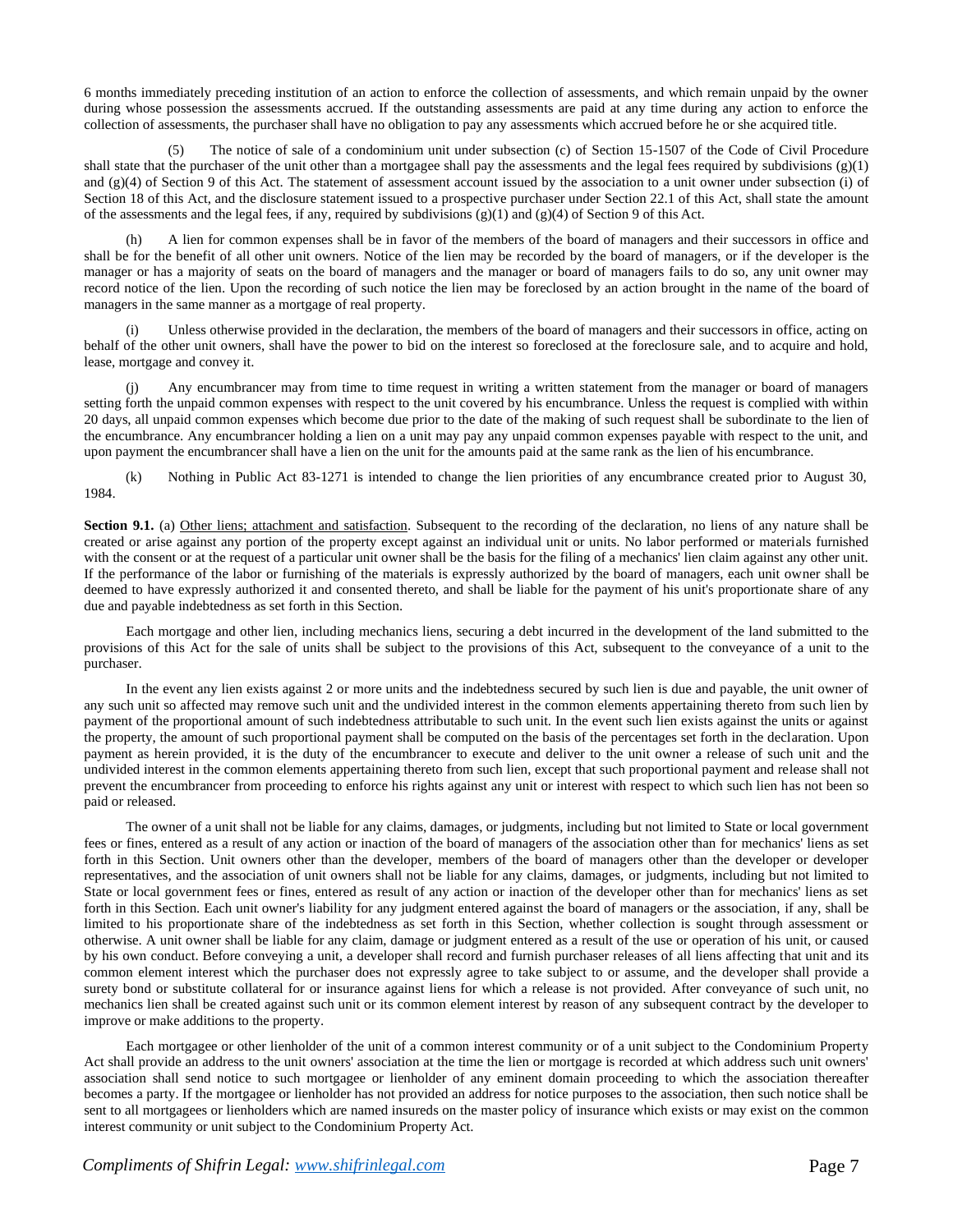(b) Board of Managers' standing and capacity. The board of managers shall have standing and capacity to act in a representative capacity in relation to matters involving the common elements or more than one unit, on behalf of the unit owners, as their interests may appear.

#### **Section 9.2. Other remedies.**

(a) In the event of any default by any unit owner, his tenant, invitee or guest in the performance of his obligations under this Act or under the declaration, bylaws, or the rules and regulations of the board of managers, the board of managers or its agents shall have such rights and remedies as provided in the Act or condominium instruments including the right to maintain an eviction action against such defaulting unit owner or his tenant for the benefit of all the other unit owners in the manner prescribed by Article IX of the Code of Civil Procedure.

(b) Any attorneys' fees incurred by the Association arising out of a default by any unit owner, his tenant, invitee or guest in the performance of any of the provisions of the condominium instruments, rules and regulations or any applicable statute or ordinance shall be added to, and deemed a part of, his respective share of the common expense.

(c) Other than attorney's fees, no fees pertaining to the collection of a unit owner's financial obligation to the Association, including fees charged by a manager or managing agent, shall be added to and deemed a part of an owner's respective share of the common expenses unless: (i) the managing agent fees relate to the costs to collect common expenses for the Association; (ii) the fees are set forth in a contract between the managing agent and the Association; and (iii) the authority to add the management fees to an owner's respective share of the common expenses is specifically stated in the declaration or bylaws of the Association.

**Section 9.3. Eminent domain proceedings; standing.** The unit owners' association shall be named as defendant on behalf of all unit owners in any eminent domain proceeding to take or damage property which is a common element and which includes no portions of any units or limited common elements. The association shall act therein on behalf of all unit owners. Nothing contained herein shall bar a unit owner or mortgagee or lienholder from intervening in the eminent domain proceeding on his own behalf.

**Section 9.4. Eminent domain proceedings; notice.** After receipt of summons in an action to take or damage a common element, the unit owners' association shall provide to the plaintiff a list of the unit owners, mortgagees and lienholders, and the plaintiff shall provide notice by certified mail to the unit owners, mortgagees and lienholders.

The notice shall include the following:

- (1) case name and number and jurisdiction in which the case is filed;
- (2) date of filing;
- (3) brief description of the nature of the case;
- (4) description of the property being damaged or taken;
- (5) statement that the unit owner may petition the court to intervene; and
- (6) statement that the mortgagee or lienholder may petition the court to intervene.

An immaterial error in providing notice shall not invalidate the legal effect of the proceeding.

**Section 9.5. Successor developers**. Any assignment of a developer's interest in the property is not effective until the successor: (i) obtains the assignment in writing; and (ii) records the assignment.

#### **Section 10. Separate taxation.**

(a) Real property taxes, special assessments, and any other special taxes or charges of the State of Illinois or of any political subdivision thereof, or other lawful taxing or assessing body, which are authorized by law to be assessed against and levied upon real property shall be assessed against and levied upon each unit and the owner's corresponding percentage of ownership in the common elements as a tract, and not upon the property as a whole. For purposes of property taxes, real property owned and used for residential purposes by a condominium association, including a master association, but subject to the exclusive right by easement, covenant, deed or other interest of the owners of one or more condominium properties and used exclusively by the unit owners for recreational or other residential purposes shall be assessed at \$1.00 per year. The balance of the value of the property shall be assessed to the condominium unit owners. In counties containing 1,000,000 or more inhabitants, any person desiring to establish or to reestablish an assessment of \$1.00 under this Section shall make application therefor and be subject to the provisions of Section 10-35 of the Property TaxCode.

(b) Each condominium unit shall be only subject to the tax rate for those taxing districts in which such unit is actually, physically located. The county clerk shall not apply a rate which is an average of two or more different districts to any condominiumunit.

(c) Upon authorization by a two-thirds vote of the members of the board of managers or by the affirmative vote of not less than a majority of the unit owners at a meeting duly called for such purpose, or upon such greater vote as may be required by the declaration or bylaws, the board of managers acting on behalf of all unit owners shall have the power to seek relief from or in connection with the assessment or levy of any such taxes, special assessments or charges, and to charge and collect all expenses incurred in connection therewith as common expenses.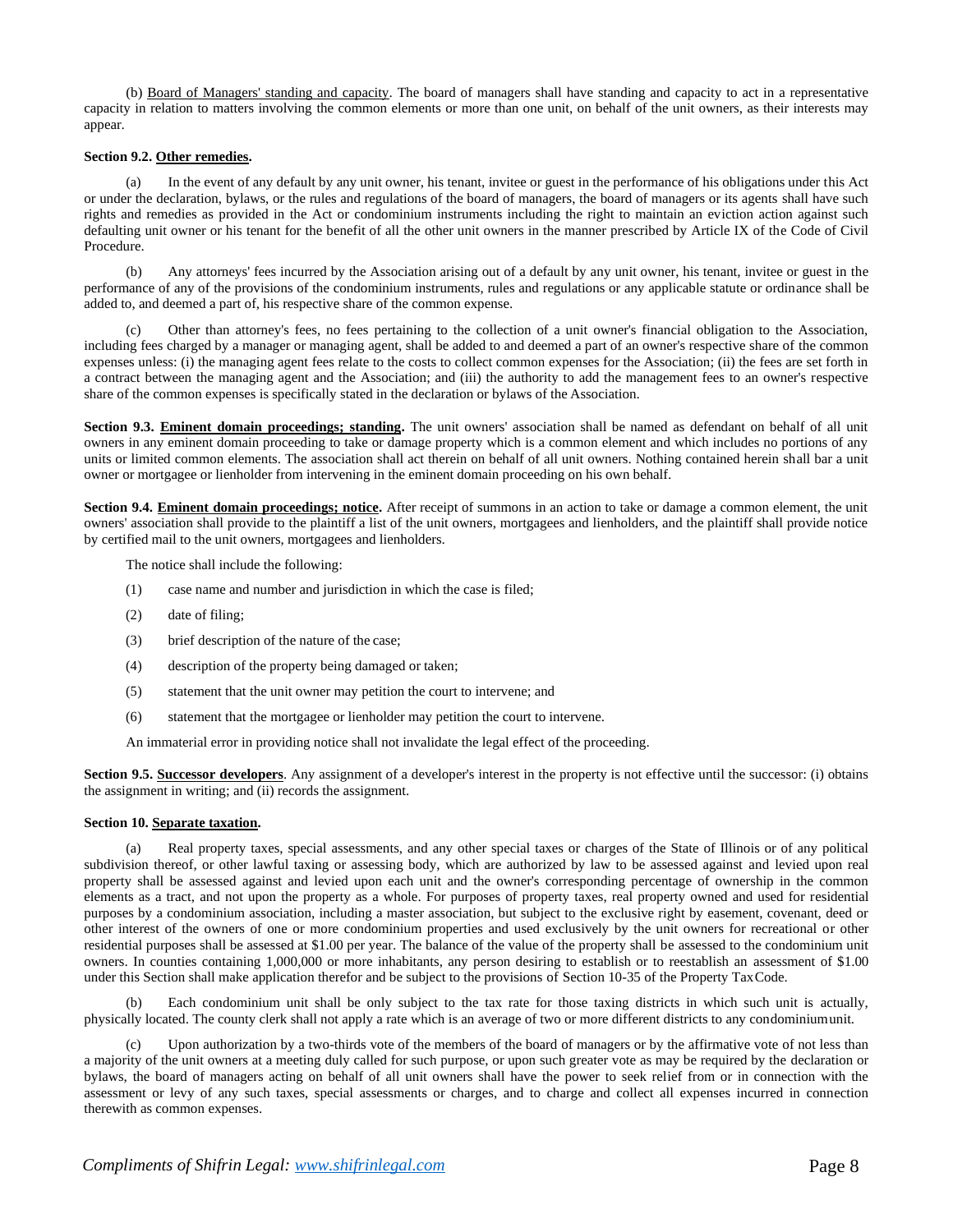Section 11. Tax deeds. In the event any person shall acquire or be entitled to the issuance of a tax deed conveying the interest of any unit owner, the interest so acquired shall be subject to all the provisions of this Act and to the terms, provisions, covenants, conditions and limitations contained in the declaration, the plat, the bylaws or any deed affecting such interest then in force.

# **Section 12. Insurance.**

(a) Required coverage. No policy of insurance shall be issued or delivered to a condominium association, and no policy of insurance issued to a condominium association shall be renewed, unless the insurance coverage under the policy includes the following:

Property insurance. Property insurance (i) on the common elements and the units, including the limited common elements and except as otherwise determined by the board of managers, the bare walls, floors, and ceilings of the unit, (ii) providing coverage for special form causes of loss, and (iii) providing coverage, at the time the insurance is purchased and at each renewal date, in a total amount of not less than the full insurable replacement cost of the insured property, less deductibles, but including coverage sufficient to rebuild the insured property in compliance with building code requirements subsequent to an insured loss, including: Coverage B, demolition costs; and Coverage C, increased cost of construction coverage. The combined total of Coverage B and Coverage C shall be no less than 10% of each insured building value, or \$500,000, whichever is less.

(2) General liability insurance. Commercial general liability insurance against claims and liabilities arising in connection with the ownership, existence, use, or management of the property in a minimum amount of \$1,000,000, or a greater amount deemed sufficient in the judgment of the board, insuring the board, the association, the management agent, and their respective employees and agents and all persons acting as agents. The developer must be included as an additional insured in its capacity as a unit owner, manager, board member, or officer. The unit owners must be included as additional insured parties but only for claims and liabilities arising in connection with the ownership, existence, use, or management of the common elements. The insurance must cover claims of one or more insured parties against other insured parties.

(3) Fidelity bond; directors and officers coverage.

(A) An association with 6 or more dwelling units must obtain and maintain a fidelity bond covering persons, including the managing agent and its employees who control or disburse funds of the association, for the maximum amount of coverage available to protect funds in the custody or control of the association, plus the association reserve fund.

(B) All management companies that are responsible for the funds held or administered by the association must be covered by a fidelity bond for the maximum amount of coverage available to protect those funds. The association has standing to make a loss claim against the bond of the managing agent as a party covered under the bond.

(C) For purposes of paragraphs (A) and (B), the fidelity bond must be in the full amount of association funds and reserves in the custody of the association or the management company.

(D) The board of directors must obtain directors and officers liability coverage at a level deemed reasonable by the board, if not otherwise established by the declaration or bylaws. Directors and officers liability coverage must extend to all contracts and other actions taken by the board in their official capacity as directors and officers, but this coverage shall exclude actions for which the directors are not entitled to indemnification under the General Not For Profit Corporation Act of 1986 or the declaration and bylaws of the association. The coverage required by this subparagraph (D) shall include, but not be limited to, coverage of: defense of non-monetary actions; defense of breach of contract; and defense of decisions related to the placement or adequacy of insurance. The coverage required by this subparagraph (D) shall include as an insured: past, present, and future board members while acting in their capacity as members of the board of directors; the managing agent; and employees of the board of directors and the managing agent.

(b) Contiguous units; improvements and betterments. The insurance maintained under subdivision (a)(1) must include the units, the limited common elements except as otherwise determined by the board of managers, and the common elements. The insurance need not cover improvements and betterments to the units installed by unit owners, but if improvements and betterments are covered, any increased cost may be assessed by the association against the units affected.

Common elements include fixtures located within the unfinished interior surfaces of the perimeter walls, floors, and ceilings of the individual units initially installed by the developer. Common elements exclude floor, wall, and ceiling coverings. "Improvements and betterments" means all decorating, fixtures, and furnishings installed or added to and located within the boundaries of the unit, including electrical fixtures, appliances, air conditioning and heating equipment, water heaters, built-in cabinets installed by unit owners, or any other additions, alterations, or upgrades installed or purchased by any unit owner.

Deductibles. The board of directors of the association may, in the case of a claim for damage to a unit or the common elements, (i) pay the deductible amount as a common expense, (ii) after notice and an opportunity for a hearing, assess the deductible amount against the owners who caused the damage or from whose units the damage or cause of loss originated, or (iii) require the unit owners of the units affected to pay the deductible amount.

(d) Other coverages. The declaration may require the association to carry any other insurance, including workers compensation, employment practices, environmental hazards, and equipment breakdown, the board of directors considers appropriate to protect the association, the unit owners, or officers, directors, or agents of the association.

(e) Insured parties; waiver of subrogation. Insurance policies carried pursuant to subsections (a) and (b) must include each of the following provisions: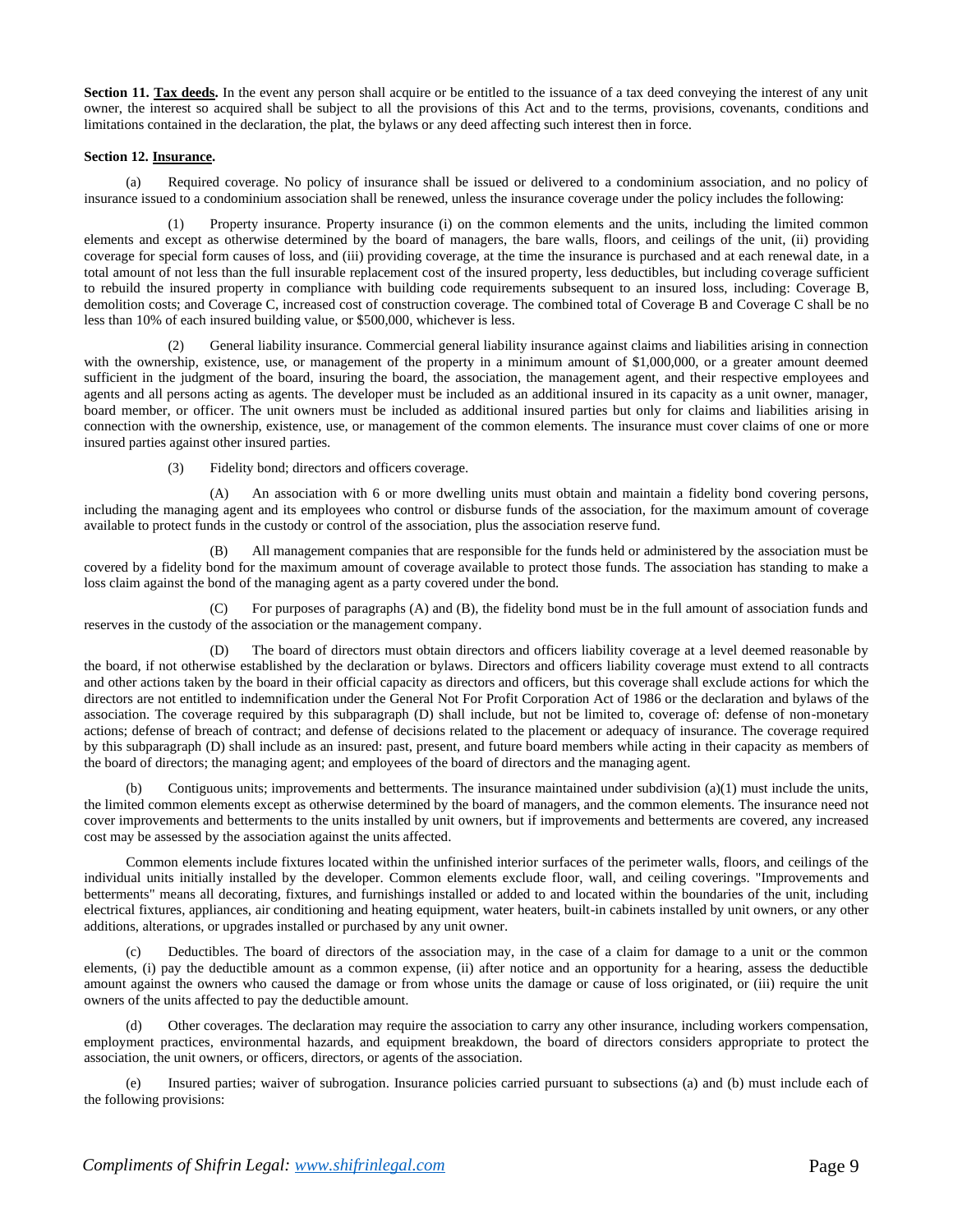(1) Each unit owner and secured party is an insured person under the policy with respect to liability arising out of the unit owner's interest in the common elements or membership in the association.

(2) The insurer waives its right to subrogation under the policy against any unit owner of the condominium or members of the unit owner's household and against the association and members of the board of directors.

(3) The unit owner waives his or her right to subrogation under the association policy against the association and the board of directors.

(f) Primary insurance. If at the time of a loss under the policy there is other insurance in the name of a unit owner covering the same property covered by the policy, the association's policy is primary insurance.

Adjustment of losses; distribution of proceeds. Any loss covered by the property policy under subdivision  $(a)(1)$  must be adjusted by and with the association. The insurance proceeds for that loss must be payable to the association, or to an insurance trustee designated by the association for that purpose. The insurance trustee or the association must hold any insurance proceeds in trust for unit owners and secured parties as their interests may appear. The proceeds must be disbursed first for the repair or restoration of the damaged common elements, the bare walls, ceilings, and floors of the units, and then to any improvements and betterments the association may insure. Unit owners are not entitled to receive any portion of the proceeds unless there is a surplus of proceeds after the common elements and units have been completely repaired or restored or the association has been terminated as trustee.

(h) Mandatory unit owner coverage. The board of directors may, under the declaration and bylaws or by rule, require condominium unit owners to obtain insurance covering their personal liability and compensatory (but not consequential) damages to another unit caused by the negligence of the owner or his or her guests, residents, or invitees, or regardless of any negligence originating from the unit. The personal liability of a unit owner or association member must include the deductible of the owner whose unit was damaged, any damage not covered by insurance required by this subsection, as well as the decorating, painting, wall and floor coverings, trim, appliances, equipment, and other furnishings.

Certificates of insurance. Contractors and vendors (except public utilities) doing business with a condominium association under contracts exceeding \$10,000 per year must provide certificates of insurance naming the association, its board of directors, and its managing agent as additional insured parties.

(j) Non-residential condominiums. The provisions of this Section may be varied or waived in the case of a condominium community in which all units are restricted to nonresidential use.

Settlement of claims. Any insurer defending a liability claim against a condominium association must notify the association of the terms of the settlement no less than 10 days before settling the claim. The association may not veto the settlement unless otherwise provided by contract or statute.

(l) The changes to this Section made by this amendatory Act of the 98th General Assembly apply only to insurance policies issued or renewed on or after June 1, 2015.

#### **Section 12.1. Insurance risk pooling trusts.**

(a) This Section shall be known and may be cited as the Condominium and Common Interest Community Risk Pooling Trust Act.

(b) The boards of managers or boards of directors, as the case may be, of two or more condominium associations or common interest community associations, are authorized to establish, with the unit owners and the condominium or common interest community associations as the beneficiaries thereof, a trust fund for the purpose of providing protection of the participating condominium and common interest community associations against the risk of financial loss due to damage to, destruction of or loss of property, or the imposition of legal liability as required or authorized under this Act or the declaration of the condominium or common interest community association.

(c) The trust fund shall be established and amended only by a written instrument which shall be filed with and approved by the Director of Insurance prior to its becoming effective.

(d) No association shall be a beneficiary of the trust fund unless it shall be incorporated under the laws of this State.

(e) The trust fund is authorized to indemnify the condominium and common interest community association beneficiaries thereof against the risk of loss due to damage, destruction or loss to property or imposition of legal liability as required or authorized under this Act or the declaration of the condominium or common interest community association.

- (f) Risks assumed by the trust fund may be pooled and shared with other trust funds established under this Section.
- (g) (Blank).
- (h) (Blank).

(i) No trustee of the trust fund shall be paid a salary or receive other compensation, except that the written trust instrument may provide for reimbursement for actual expenses incurred on behalf of the trust fund.

- $(i)$  (Blank).
- (k) (Blank).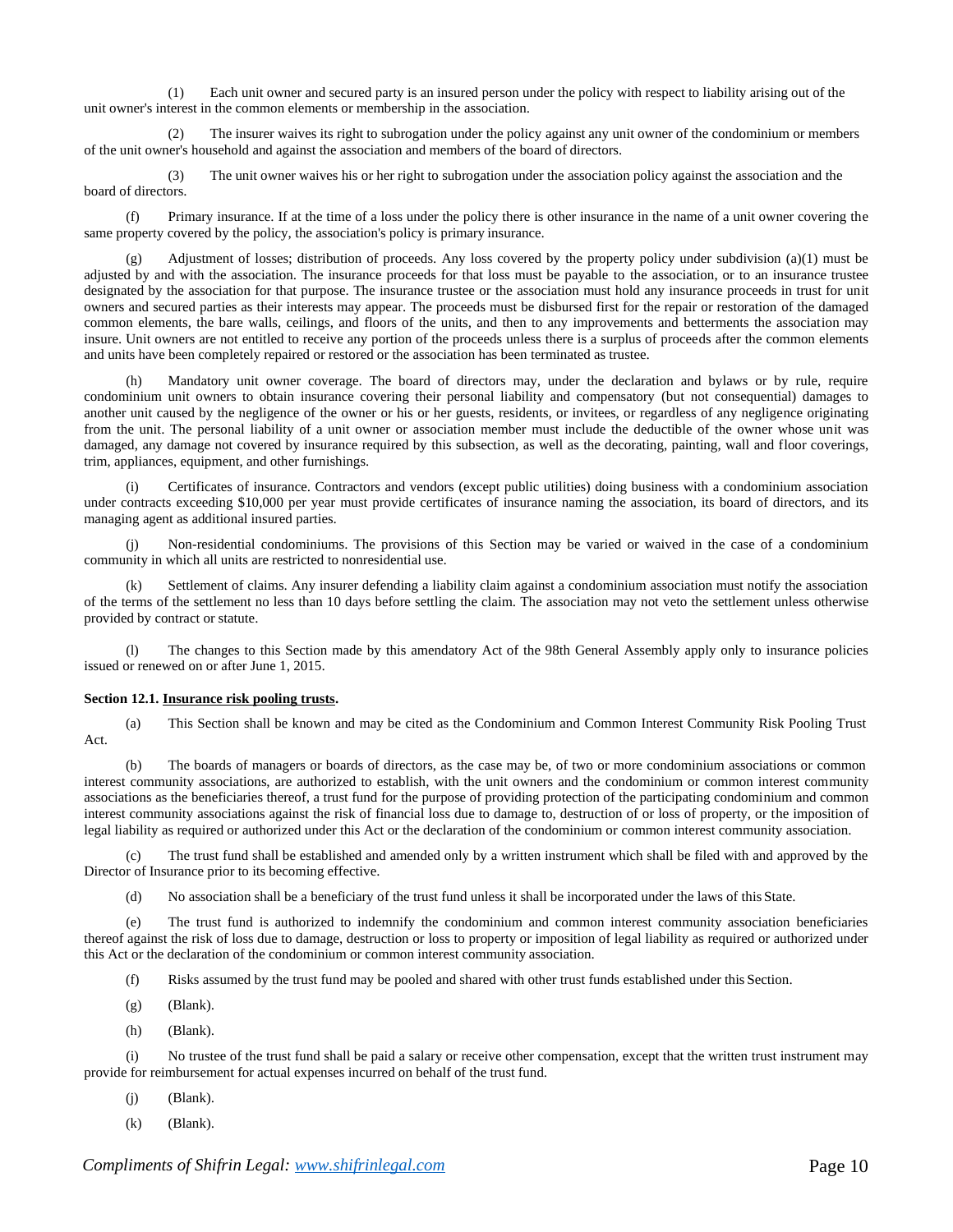- (l) (Blank).
- (m) Each trust fund shall file annually with the Director of Insurance a full independently audited financialstatement.
- (n-r) (Blank).

(s) The Director of Insurance shall have with respect to trust funds established under this Section the powers of examination conferred upon him relative to insurance companies by Section 132 of the Illinois Insurance Code.

- (t) (Blank).
- (u) (Blank).

(v) Trust funds established under and which fully comply with this Section shall not be considered member insurance companies or to be in the business of insurance nor shall the provision of Article XXXIV of the Illinois Insurance Code apply to any such trust fund established under this Section.

(w) (Blank).

(x) The Director of Insurance shall adopt reasonable rules pertaining to the standards of coverage and administration of trust funds authorized under this Section.

Section 13. Application of insurance proceeds to reconstruction. In case of fire or any other disaster the insurance proceeds, if sufficient to reconstruct the building, shall be applied to such reconstruction. Reconstruction of the building as used in this and succeeding Section 14 of this Act, means restoring the building to substantially the same condition in which it existed prior to the fire or other disaster, with each unit and the common elements having the same vertical and horizontal boundaries as before.

#### **Section 14. Disposition of property where insurance proceeds are insufficient for reconstruction.**

In case of fire or other disaster, if the insurance proceeds are insufficient to reconstruct the building and the unit owners and all other parties in interest do not voluntarily make provision for reconstruction of the building within 180 days from the date of damage or destruction, the board of managers may record a notice setting forth such facts and upon the recording of such notice:

(a) The property shall be deemed to be owned in common by the unit owners;

(b) The undivided interest in the property owned in common which shall appertain to each unit owner shall be the percentage of undivided interest previously owned by such owner in the common elements;

(c) Any liens affecting any of the units shall be deemed to be transferred in accordance with the existing priorities to the undivided interest of the unit owner in the property as provided herein; and

(d) The property shall be subject to an action for partition at the suit of any unit owner, in which event the net proceeds of sale, together with the net proceeds of the insurance on the property, if any, shall be considered as one fund and shall be divided among all the unit owners in a percentage equal to the percentage of undivided interest owned by each owner in the property, after first paying out of the respective shares of the unit owners, to the extent sufficient for the purpose, all liens on the undivided interest in the property owned by each unit owner.

(2) In the case of fire or other disaster in which fewer than 1/2 of the units are rendered uninhabitable: the condominium instruments may provide for the reconstruction of the building or other portion of the property, if the insurance proceeds are insufficient to reconstruct, upon the affirmative vote of not fewer than 3/4 of the owners voting at a meeting called for that purpose. The meeting shall be held within 30 days following the final adjustment of insurance claims, if any. Otherwise, such meeting shall be held within 90 days of the occurrence. At such meeting the board of managers, or its representative, shall present to the members present an estimate of the cost of repair or reconstruction, and the estimated amount of necessary assessments against each unit owner.

In the case of fire or other disaster, the condominium instruments may provide for the withdrawal of any portion of the property if the insurance proceeds are insufficient to reconstruct the portion of the property affected. Upon the withdrawal of any unit or portion thereof, the percentage of interest in the common elements appurtenant to such unit or portion thereof shall be reallocated among the remaining units on the basis of the percentage of interest of each remaining unit. If only a portion of a unit is withdrawn, the percentage of interest appurtenant to that unit shall be reduced accordingly, upon the basis of diminution in market value of the unit, as determined by the board of managers. The payment of just compensation, or the allocation of any insurance, or other proceeds to any withdrawing or remaining unit owner shall be on an equitable basis, which need not be a unit's percentage interest. Any insurance or other proceeds available in connection with the withdrawal of any portion of the common elements, not necessarily including the limited common elements, shall be allocated on the basis of each unit owner's percentage interest therein. The declaration may provide that proceeds available from the withdrawal of any limited common element will be distributed in accordance with the interests of those entitled to their use. The condominium instruments shall provide for the cessation of responsibility for the payment of assessments for any unit or portion thereof withdrawn from the condominium.

# **Section 14.1. Disposition or removal of any portion of the property.**

(a) The condominium instruments may provide for the withdrawal of any portion of the property in connection with eminent domain proceedings in compliance with the provisions of this Act. Upon the withdrawal of any unit or portion thereof, the percentage of interest in the common elements appurtenant to such unit or portion thereof shall be reallocated among the remaining units on the basis of the percentage of interest of each remaining unit. If only a portion of a unit is withdrawn, the percentage of interest appurtenant to that unit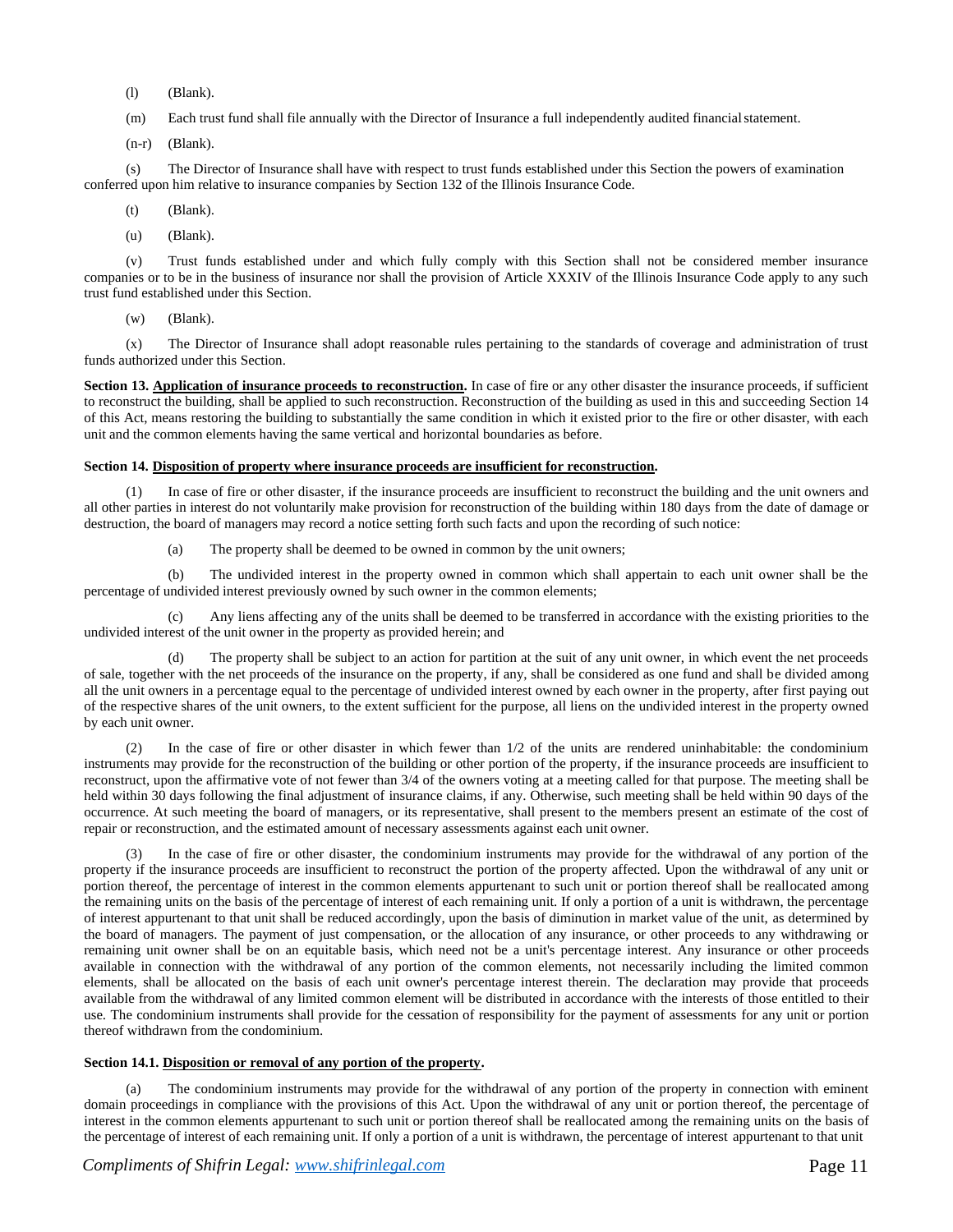shall be reduced accordingly, upon the basis of diminution in market value of the unit, as determined by the board of managers. The allocation of any condemnation award or other proceeds to any withdrawing or remaining unit owner shall be on an equitable basis, which need not be a unit's percentage interest. Any condemnation award or other proceeds available in connection with the withdrawal of any portion of the common elements, not necessarily including the limited common elements, shall be allocated on the basis of each unit owner's percentage interest therein. The declaration may provide that proceeds available from the withdrawal of any limited common element will be distributed in accordance with the interests of those entitled to their use. The condominium instruments shall provide for the cessation of responsibility for the payment of assessments for any unit or portion thereof withdrawn from the condominium. In the event that the unit owners' association is named as defendant in an eminent domain proceeding on behalf of all unit owners, then the payment of the proceeds of the eminent domain proceeding attributable to the taking or damaging of the common element shall be according to this Section unless the condominium instrument or declaration of a common interest community expressly provides for different procedures. This Section shall also apply to eminent domain proceedings in which the unit owners' association of a common interest community is named as a defendant on behalf of all unit owners.

Notwithstanding anything to the contrary contained in this Section, in a leasehold condominium, any allocation of any condemnation award or other proceeds available in connection with the withdrawal of any portion of the property shall include an equitable allocation to the lessor. The allocation shall take into account any provisions of the lease described in item (x) of Section 2 of this Act concerning such allocations.

**Section 14.2. Street and utilities dedication.** Unless the condominium instrument expressly provides for a greater percentage or different procedures a two-thirds majority of the unit owners at a meeting of unit owners duly called for such purpose may elect to dedicate a portion of the common elements to a public body for use as, or in connection with, a street or utility. Where such a dedication is made, nothing in this Act or any other law shall be construed to require that the real property taxes of every unit of the condominium must be paid prior to recordation of the dedication.

**Section 14.3. Granting of easement for laying of cable television or high speed Internet cable.** Unless the condominium instrument expressly provides for a greater percentage or different procedures a majority of more than 50% of the unit owners at a meeting of unit owners duly called for such purpose may authorize the granting of an easement for the laying of cable television or high speed Internet cable. The grant of such easement shall be according to the terms and conditions of the local ordinance providing for cable television or high speed Internet in the municipality.

**Section 14.4. Granting of easement to a governmental body for protection against water damage or erosion.** Unless the condominium instrument expressly provides for a greater percentage or different procedures, a majority of more than 50% of the unit owners at a meeting of unit owners duly called for such purpose may authorize the granting of an easement to a governmental body for construction, maintenance or repair of a project for protection against water damage or erosion.

# **Section 14.5. Distressed condominium property.**

(a) As used in this Section:

(1) "Distressed condominium property" means a parcel containing condominium units which are operated in a manner or have conditions which may constitute a danger, blight, or nuisance to the surrounding community or to the general public, including but not limited to 2 or more of the following conditions:

- (A) 50% or more of the condominium units are not occupied by persons with a legal right to reside in the units;
- (B) the building has serious violations of any applicable local building code or zoning ordinance;

(C) 60% or more of the condominium units are in foreclosure or are units against which a judgment of foreclosure was entered within the last 18 months;

(D) there has been a recording of more condominium units on the parcel than physically exist;

(E) any of the essential utilities to the parcel or to 40% or more of the condominium units is either terminated or threatened with termination; or

- (F) there is a delinquency on the property taxes for at least 60% of the condominium units.
- (2) "Owner" means any unit owner or owner of record of the condominium property.

(3) "Other party in interest" means any mortgagee of record, lien holder of record, judgment creditor, tax purchaser, or other party of record, other than the owner, having legal or equitable title or other interest in the distressed condominium property or in a unit of the property.

(4) "Municipality" means a city, village, or incorporated town in which the distressed condominium property islocated.

(b) A proceeding under this Section shall be commenced by a municipality filing a verified petition or verified complaint in the circuit court in the county in which the property is located. The petition or complaint shall allege conditions specified in paragraph (1) of subsection (a) of this Section and shall request the relief available under this Section. All owners shall be named as defendants in the petition or complaint and summons shall be issued and service shall be had as in other civil cases. All known other parties in interest shall be provided written notice and a copy of the petition or complaint either by United States certified mail, return receipt requested, within 30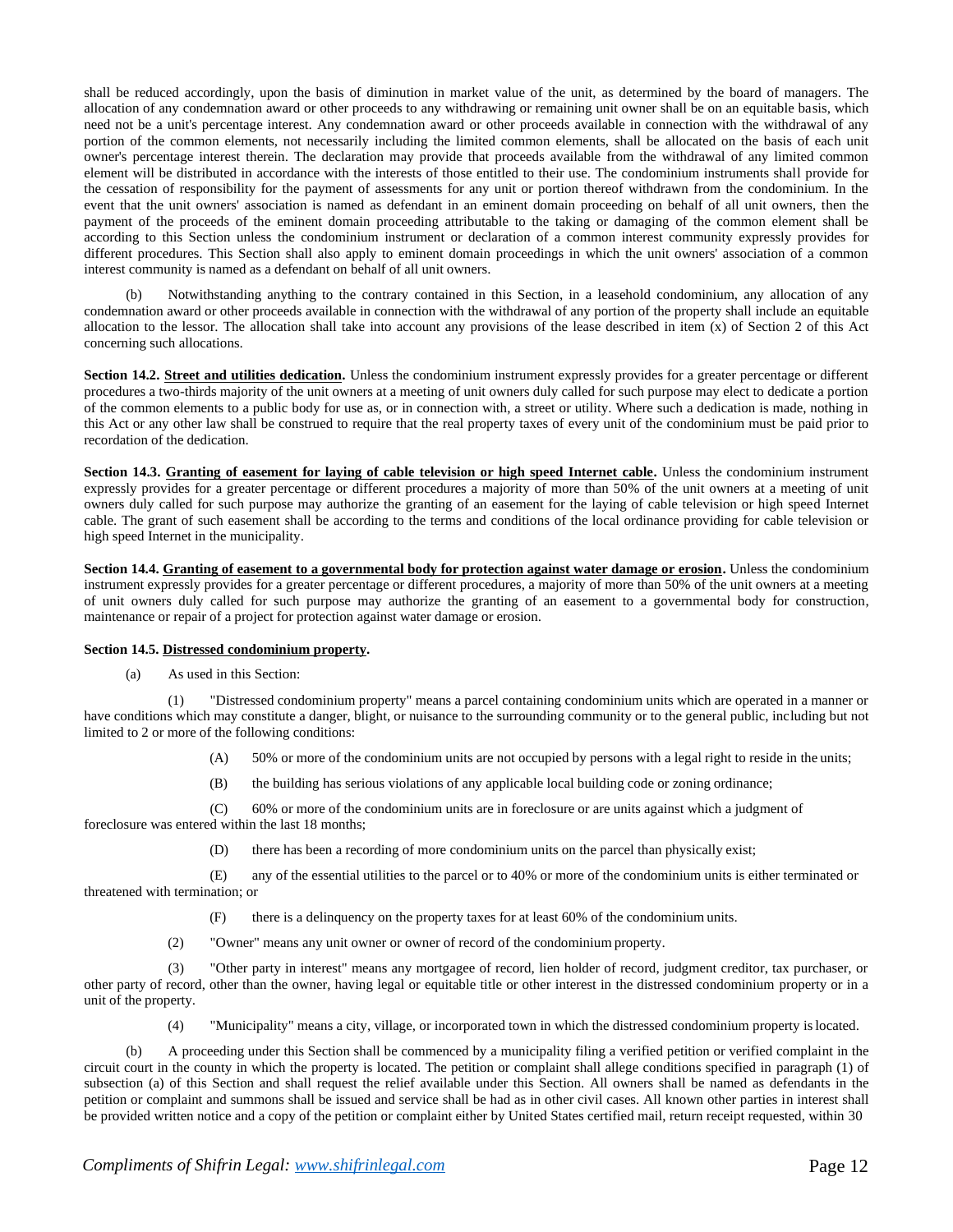days of the issuance of the summons or by personal service of the complaint. The hearing upon the suit shall be expedited by the court and shall be given precedence over other actions.

(c) If a court finds that the property is a distressed condominium property:

(1) the court may order the appointment of a receiver for the property with the powers specified in this Section; or

(2) the court, after a hearing held upon giving notice to all interested parties as provided in subsection (b), may appoint a receiver for the property and if the court further finds that the property is not viable as a condominium, then the court may declare:

- (A) that the property is no longer a condominium;
- (B) that the property shall be deemed to be owned in common by the unit owners;

(C) that the undivided interest in the property which shall appertain to each unit owner shall be the percentage of undivided interest previously owned by the owner in the common elements; and

(D) that any liens affecting any unit shall be deemed to be attached to the undivided interest of the unit owner in the property as provided herein.

A copy of the court's declaration under paragraph (2) of this subsection (c) shall be recorded by the municipality in the office of the recorder of deeds in the county where the property is located against both the individual units and owners and the general property. The court's declaration shall be forwarded to the county assessor's office in the county where the property is located.

If a court finds that property is subject to paragraph  $(2)$  of subsection  $(c)$  of this Section, the court may upon a motion filed, notice given to all owners and other parties in interest as provided in subsection (b) and those parties having an opportunity to be heard, authorize the receiver to enter into a sales contract and transfer the title of the property on behalf of the owners of the property. In the event of such a sale, the net proceeds of the sale, after payment of all the receiver's costs, time, expenses, and fees as approved by the court, shall be deposited into an escrow account. Proceeds in the escrow account shall be segregated into the respective shares of each unit owner as determined under subparagraph (C) of paragraph (2) of subsection (c) of this Section and shall be distributed from each respective share as follows: (1) to pay taxes attributable to the unit owner; then (2) to pay other liens attributable to the unit owner; and then (3) to pay each unit owner any remaining sums from his or her respective share.

A receiver appointed under this Section shall have possession of the property and shall have full power and authority to operate, manage, and conserve the property. A receiver appointed pursuant to this Section must manage the property as would a prudent person. A receiver may, without an order of the court, delegate managerial functions to a person in the business of managing real estate of the kind involved who is financially responsible and prudently selected.

Without limiting the foregoing, a receiver during such time shall have the power and authority to:

(1) secure, clean, board and enclose, and keep secure, clean, boarded and enclosed, the property or any portion of the property;

(2) secure tenants and execute leases for the property, the duration and terms of which are reasonable and customary for the type of use involved, and the leases shall have the same priority as if made by the owner of the property;

- (3) collect the rents, issues, and profits, including assessments which have been or may be levied;
- (4) insure the property against loss by fire or other casualty;
- (5) employ counsel, custodians, janitors, and other help;
- (6) pay taxes which may have been or may be levied against the property;
- (7) maintain or disconnect, as appropriate, any essential utility to the property;
- (8) make repairs and improvements necessary to comply with building, housing, and other similar codes;
- (9) hold receipts as reserves as reasonably required for the foregoing purposes; and
- (10) exercise the other powers as are granted to the receiver by the appointing court.

(f) If the court orders the appointment of a receiver, the receiver may use the rents and issues of the property toward maintenance, repair, and rehabilitation of the property prior to and despite any assignment of rents; and the court may further authorize the receiver to recover the cost of any feasibility study, sale, management, maintenance, repair, and rehabilitation by the issuance and sale of notes or receiver's certificates bearing such interest as the court may fix, and the notes or certificates, after their initial issuance and transfer by the receiver, shall be freely transferable and when sold or transferred by the receiver in return for a valuable consideration in money, material, labor, or services shall be a first lien upon the real estate and the rents and issues thereof and shall be superior to all prior assignments of rents and all prior existing liens and encumbrances, except taxes; provided, that within 90 days of the sale or transfer for value by the receiver of a note or certificate, the holder thereof shall file notice of the lien in the office of the recorder in the county in which the real estate is located. The notice of the lien filed shall set forth (i) a description of the real estate affected sufficient for the identification thereof, (ii) the face amount of the receiver's note or certificate, together with the interest payable thereon, and (iii) the date when the receiver's note or certificate was sold or transferred for value by the receiver. Upon payment to the holder of the receiver's note or certificate of the face amount thereof together with any interest thereon to the date of payment, and upon the filing of record of a sworn statement of such payment, the lien of such certificate shall be released. The lien may be enforced by proceedings to foreclose as in thecase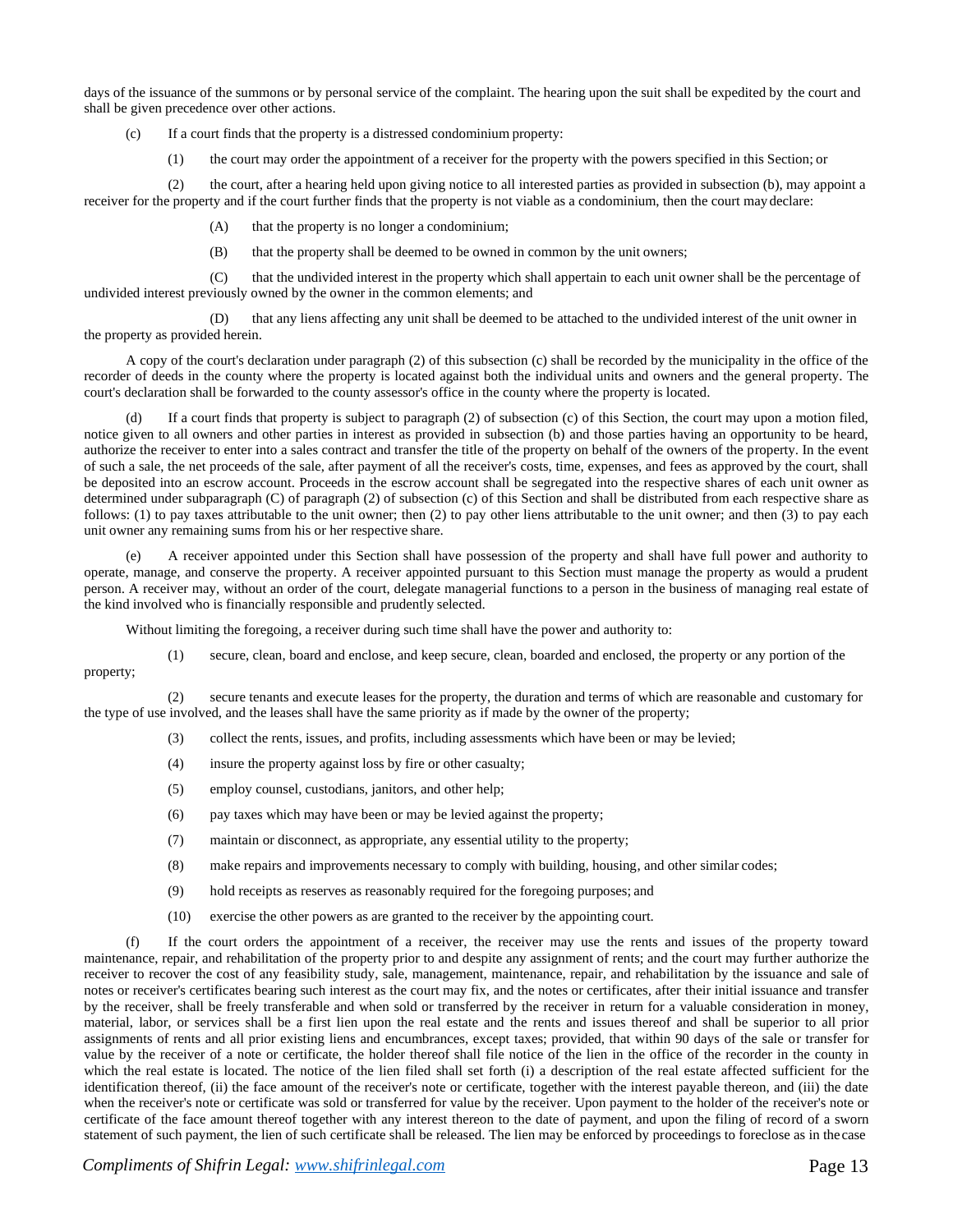of a mortgage or a mechanics lien, and the action to foreclose the lien may be commenced at any time after the date of default. For the purposes of this subsection, the date of default shall be deemed to occur 30 days from the date of issuance of the receiver's certificate if at that time the certificate remains unpaid in whole or in part. The receiver's lien shall be paid upon the sale of the property as set forth in subsection (d) of this Section.

(g) The court may remove a receiver upon a showing of good cause, in which case a new receiver may be appointed in accordance with this Section.

# **Section 15. Sale of property.**

(a) Unless a greater percentage is provided for in the declaration or bylaws, and notwithstanding the provisions of Sections 13 and 14 hereof, a majority of the unit owners where the property contains 2 units, or not less than 66 2/3% where the property contains three units, and not less than 75% where the property contains 4 or more units may, by affirmative vote at a meeting of unit owners duly called for such purpose, elect to sell the property. Such action shall be binding upon all unit owners, and it shall thereupon become the duty of every unit owner to execute and deliver such instruments and to perform all acts as in manner and form may be necessary to effect such sale, provided, however, that any unit owner who did not vote in favor of such action and who has filed written objection thereto with the manager or board of managers within 20 days after the date of the meeting at which such sale was approved shall be entitled to receive from the proceeds of such sale an amount equivalent to the greater of: (i) the value of his or her interest, as determined by a fair appraisal, less the amount of any unpaid assessments or charges due and owing from such unit owner or (ii) the outstanding balance of any bona fide debt secured by the objecting unit owner's interest which was incurred by such unit owner in connection with the acquisition or refinance of the unit owner's interest, less the amount of any unpaid assessments or charges due and owing from such unit owner. The objecting unit owner is also entitled to receive from the proceeds of a sale under this Section reimbursement for reasonable relocation costs, determined in the same manner as under the federal Uniform Relocation Assistance and Real Property Acquisition Policies Act of 1970, as amended from time to time, and as implemented by regulations promulgated under that Act.

(b) If there is a disagreement as to the value of the interest of a unit owner who did not vote in favor of the sale of the property, that unit owner shall have a right to designate an expert in appraisal or property valuation to represent him, in which case, the prospective purchaser of the property shall designate an expert in appraisal or property valuation to represent him, and both of these experts shall mutually designate a third expert in appraisal or property valuation. The 3 experts shall constitute a panel to determine by vote of at least 2 of the members of the panel, the value of that unit owner's interest in the property. The changes made by this amendatory Act of the 100th General Assembly apply to sales under this Section that are pending or commenced on and after the effective date of this amendatory Act of the 100th General Assembly.

**Section 16. Removal from provisions of this Act.** All of the unit owners may remove the property from the provisions of this Act by an instrument to that effect, duly recorded, provided that the holders of all liens affecting any of the units consent thereto or agree, in either case by instruments duly recorded, that their liens be transferred to the undivided interest of the unit owner. Upon such removal the property shall be deemed to be owned in common by all the owners. The undivided interest in the property owned in common which shall appertain to each owner shall be the percentage of undivided interest previously owned by such owner in the common elements.

#### **Section 17. Amendments to the declaration or bylaws.**

(a) The administration of every property shall be governed by bylaws, which may either be embodied in the declaration or in a separate instrument, a true copy of which shall be appended to and recorded with the declaration. No modification or amendment of the declaration or bylaws shall be valid unless the same is set forth in an amendment thereof and such amendment is duly recorded. An amendment of the declaration or bylaws shall be deemed effective upon recordation unless the amendment sets forth a different effective date.

(b) Unless otherwise provided by this Act, amendments to condominium instruments authorized to be recorded shall be executed and recorded by the president of the association or such other officer authorized by the board ofmanagers.

**Section 18. Contents of bylaws.** The bylaws shall provide for at least the following:

(a) (1) The election from among the unit owners of a board of managers, the number of persons constituting such board, and that the terms of at least one-third of the members of the board shall expire annually and that all members of the board shall be elected at large; if there are multiple owners of a single unit, only one of the multiple owners shall be eligible to serve as a member of the board at any one time;

- (2) the powers and duties of the board;
- (3) the compensation, if any, of the members of the board;
- (4) the method of removal from office of members of the board;
- (5) that the board may engage the services of a manager or managing agent;

(6) that each unit owner shall receive, at least 25 days prior to the adoption thereof by the board of managers, a copy of the proposed annual budget together with an indication of which portions are intended for reserves, capital expenditures or repairs or payment of real estate taxes;

(7) that the board of managers shall annually supply to all unit owners an itemized accounting of the common expenses for the preceding year actually incurred or paid, together with an indication of which portions were for reserves, capital expenditures or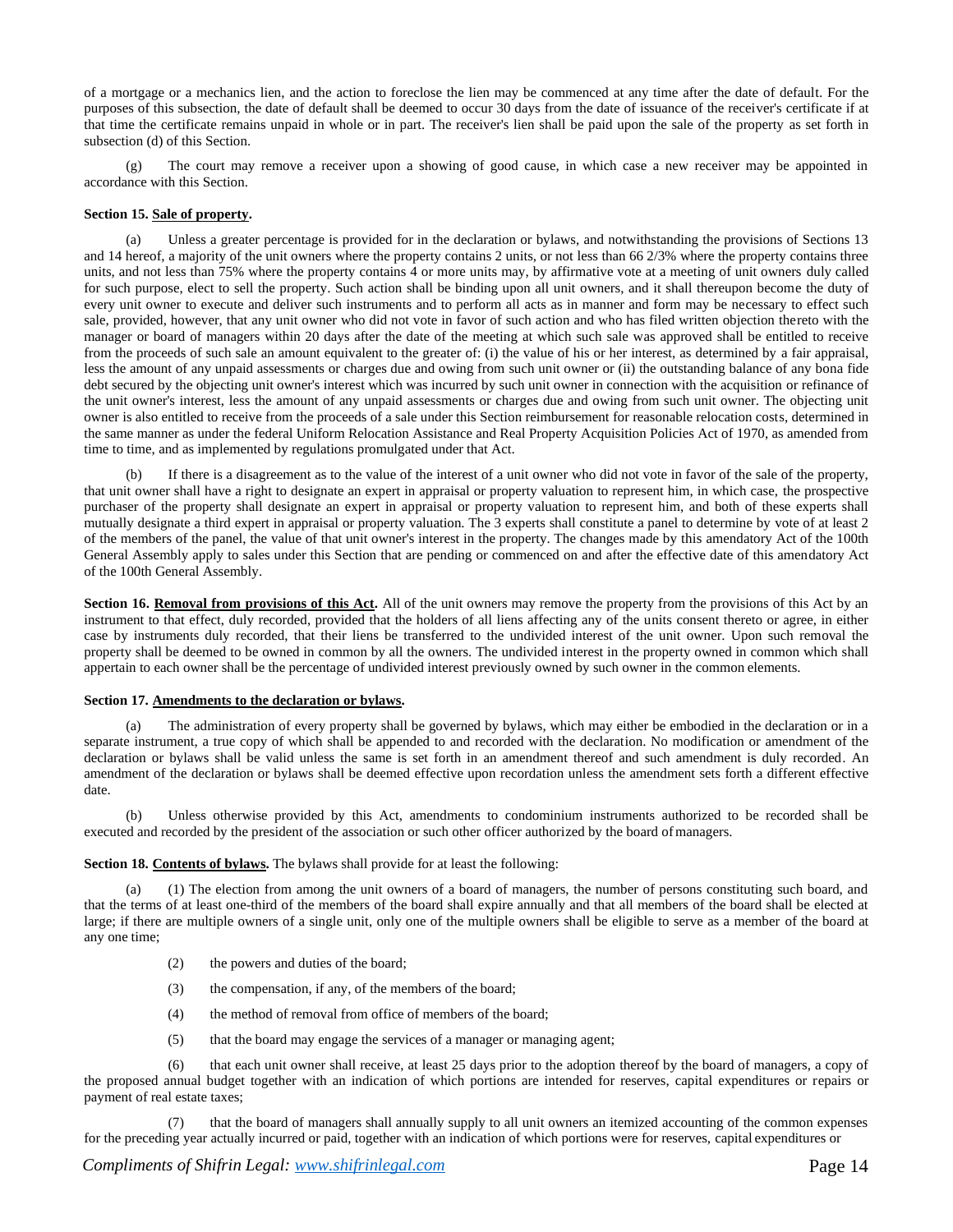repairs or payment of real estate taxes and with a tabulation of the amounts collected pursuant to the budget or assessment, and showing the net excess or deficit of income over expenditures plus reserves;

(8) (i) that each unit owner shall receive notice, in the same manner as is provided in this Act for membership meetings, of any meeting of the board of managers concerning the adoption of the proposed annual budget and regular assessments pursuant thereto or to adopt a separate (special) assessment, (ii) that except as provided in subsection (iv) below, if an adopted budget or any separate assessment adopted by the board would result in the sum of all regular and separate assessments payable in the current fiscal year exceeding 115% of the sum of all regular and separate assessments payable during the preceding fiscal year, the board of managers, upon written petition by unit owners with 20 percent of the votes of the association delivered to the board within 21 days of the board action, shall call a meeting of the unit owners within 30 days of the date of delivery of the petition to consider the budget or separate assessment; unless a majority of the total votes of the unit owners are cast at the meeting to reject the budget or separate assessment, it is ratified, (iii) that any common expense not set forth in the budget or any increase in assessments over the amount adopted in the budget shall be separately assessed against all unit owners, (iv) that separate assessments for expenditures relating to emergencies or mandated by law may be adopted by the board of managers without being subject to unit owner approval or the provisions of item (ii) above or item (v) below. As used herein, "emergency" means an immediate danger to the structural integrity of the common elements or to the life, health, safety or property of the unit owners, (v) that assessments for additions and alterations to the common elements or to association-owned property not included in the adopted annual budget, shall be separately assessed and are subject to approval of two-thirds of the total votes of all unit owners, (vi) that the board of managers may adopt separate assessments payable over more than one fiscal year. With respect to multi-year assessments not governed by items (iv) and (v), the entire amount of the multi-year assessment shall be deemed considered and authorized in the first fiscal year in which the assessment is approved;

(9) (A) that every meeting of the board of managers shall be open to any unit owner, except that the board may close any portion of a noticed meeting or meet separately from a noticed meeting to: (i) discuss litigation when an action against or on behalf of the particular association has been filed and is pending in a court or administrative tribunal, or when the board of managers finds that such an action is probable or imminent, (ii) discuss the appointment, employment, engagement, or dismissal of an employee, independent contractor, agent, or other provider of goods and services, (iii) interview a potential employee, independent contractor, agent, or other provider of goods and services, (iv) discuss violations of rules and regulations of the association, (v) discuss a unit owner's unpaid share of common expenses, or (vi) consult with the association's legal counsel; that any vote on these matters shall take place at a meeting of the board of managers or portion thereof open to any unit owner;

(B) that board members may participate in and act at any meeting of the board of managers in person, by telephonic means, or by use of any acceptable technological means whereby all persons participating in the meeting can communicate with each other; that participation constitutes attendance and presence in person at the meeting;

(C) that any unit owner may record the proceedings at meetings of the board of managers or portions thereof required to be open by this Act by tape, film or other means, and that the board may prescribe reasonable rules and regulations to govern the right to make such recordings;

(D) that notice of every meeting of the board of managers shall be given to every board member at least 48 hours prior thereto, unless the board member waives notice of the meeting pursuant to subsection (a) of Section 18.8; and

(E) that notice of every meeting of the board of managers shall be posted in entranceways, elevators, or other conspicuous places in the condominium at least 48 hours prior to the meeting of the board of managers except where there is no common entranceway for 7 or more units, the board of managers may designate one or more locations in the proximity of these units where the notices of meetings shall be posted; that notice of every meeting of the board of managers shall also be given at least 48 hours prior to the meeting, or such longer notice as this Act may separately require, to: (i) each unit owner who has provided the association with written authorization to conduct business by acceptable technological means, and (ii) to the extent that the condominium instruments of an association require, to each other unit owner, as required by subsection (f) of Section 18.8, by mail or delivery, and that no other notice of a meeting of the board of managers need be given to any unit owner;

(10) that the board shall meet at least 4 times annually;

(11) that no member of the board or officer shall be elected for a term of more than 2 years, but that officers and board members may succeed themselves;

(12) the designation of an officer to mail and receive all notices and execute amendments to condominium instruments as provided for in this Act and in the condominium instruments;

(13) the method of filling vacancies on the board which shall include authority for the remaining members of the board to fill the vacancy by two-thirds vote until the next annual meeting of unit owners or for a period terminating no later than 30 days following the filing of a petition signed by unit owners holding 20% of the votes of the association requesting a meeting of the unit owners to fill the vacancy for the balance of the term, and that a meeting of the unit owners shall be called for purposes of filling a vacancy on the board no later than 30 days following the filing of a petition signed by unit owners holding 20% of the votes of the association requesting such a meeting, and the method of filling vacancies among the officers that shall include the authority for the members of the board to fill the vacancy for the unexpired portion of the term;

(14) what percentage of the board of managers, if other than a majority, shall constitute a quorum;

(15) provisions concerning notice of board meetings to members of the board;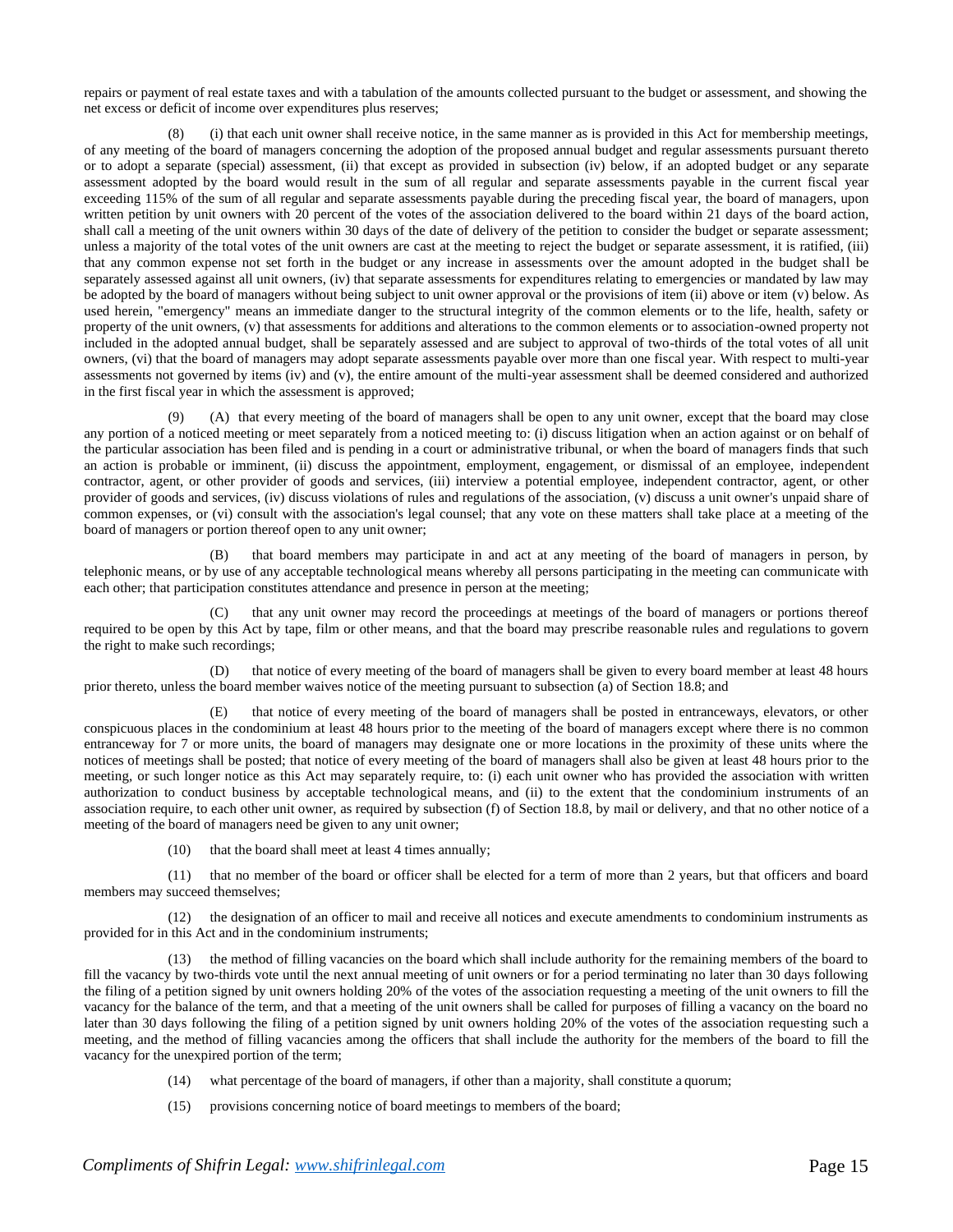(16) the board of managers may not enter into a contract with a current board member or with a corporation or partnership in which a board member or a member of the board member's immediate family has 25% or more interest, unless notice of intent to enter the contract is given to unit owners within 20 days after a decision is made to enter into the contract and the unit owners are afforded an opportunity by filing a petition, signed by 20% of the unit owners, for an election to approve or disapprove the contract; such petition shall be filed within 30 days after such notice and such election shall be held within 30 days after filing the petition; for purposes of this subsection, a board member's immediate family means the board member's spouse, parents, and children;

(17) that the board of managers may disseminate to unit owners biographical and background information about candidates for election to the board if (i) reasonable efforts to identify all candidates are made and all candidates are given an opportunity to include biographical and background information in the information to be disseminated; and (ii) the board does not express a preference in favor of any candidate;

(18) any proxy distributed for board elections by the board of managers gives unit owners the opportunity to designate any person as the proxy holder, and gives the unit owner the opportunity to express a preference for any of the known candidates for the board or to write in a name;

(19) that special meetings of the board of managers can be called by the president or 25% of the members of theboard;

(20) that the board of managers may establish and maintain a system of master metering of public utility services and collect payments in connection therewith, subject to the requirements of the Tenant Utility Payment Disclosure Act; and

(21) that the board may ratify and confirm actions of the members of the board taken in response to an emergency, as that term is defined in subdivision (a)(8)(iv) of this Section; that the board shall give notice to the unit owners of: (i) the occurrence of the emergency event within 7 business days after the emergency event, and (ii) the general description of the actions taken to address the event within 7 days after the emergency event.

The intent of the provisions of this amendatory Act of the 99th General Assembly adding this paragraph (21) is to empower and support boards to act in emergencies.

(b) (1) What percentage of the unit owners, if other than 20%, shall constitute a quorum provided that, for condominiums with 20 or more units, the percentage of unit owners constituting a quorum shall be 20% unless the unit owners holding a majority of the percentage interest in the association provide for a higher percentage, provided that in voting on amendments to the association's bylaws, a unit owner who is in arrears on the unit owner's regular or separate assessments for 60 days or more, shall not be counted for purposes of determining if a quorum is present, but that unit owner retains the right to vote on amendments to the association's bylaws;

(2) that the association shall have one class of membership;

(3) that the members shall hold an annual meeting, one of the purposes of which shall be to elect members of the board of managers;

(4) the method of calling meetings of the unit owners;

(5) that special meetings of the members can be called by the president, board of managers, or by 20% of unit owners;

(6) that written notice of any membership meeting shall be mailed or delivered giving members no less than 10 and no more than 30 days' notice of the time, place and purpose of such meeting except that notice may be sent, to the extent the condominium instruments or rules adopted thereunder expressly so provide, by electronic transmission consented to by the unit owner to whom the notice is given, provided the director and officer or his agent certifies in writing to the delivery by electronic transmission;

(7) that voting shall be on a percentage basis, and that the percentage vote to which each unit is entitled is the percentage interest of the undivided ownership of the common elements appurtenant thereto, provided that the bylaws may provide for approval by unit owners in connection with matters where the requisite approval on a percentage basis is not specified in this Act, on the basis of one vote per unit;

(8) that, where there is more than one owner of a unit, if only one of the multiple owners is present at a meeting of the association, he is entitled to cast all the votes allocated to that unit, if more than one of the multiple owners are present, the votes allocated to that unit may be cast only in accordance with the agreement of a majority in interest of the multiple owners, unless the declaration expressly provides otherwise, that there is majority agreement if any one of the multiple owners cast the votes allocated to that unit without protest being made promptly to the person presiding over the meeting by any of the other owners of the unit;

(9) (A) except as provided in subparagraph (B) of this paragraph (9) in connection with board elections, that a unit owner may vote by proxy executed in writing by the unit owner or by his duly authorized attorney in fact; that the proxy must bear the date of execution and, unless the condominium instruments or the written proxy itself provide otherwise, is invalid after 11 months from the date of its execution; to the extent the condominium instruments or rules adopted thereunder expressly so provide, a vote or proxy may be submitted by electronic transmission, provided that any such electronic transmission shall either set forth or be submitted with information from which it can be determined that the electronic transmission was authorized by the unit owner or the unit owner's proxy;

(B) that if a rule adopted at least 120 days before a board election or the declaration or bylaws provide for balloting as set forth in this subsection, unit owners may not vote by proxy in board elections, but may vote only (i) by submitting an association-issued ballot in person at the election meeting or (ii) by submitting an association-issued ballot to the association or its designated agent by mail or other means of delivery specified in the declaration, bylaws, or rule; that the ballots shall be mailed or otherwise distributed to unit owners not less than 10 and not more than 30 days before the election meeting, and the board shall give unit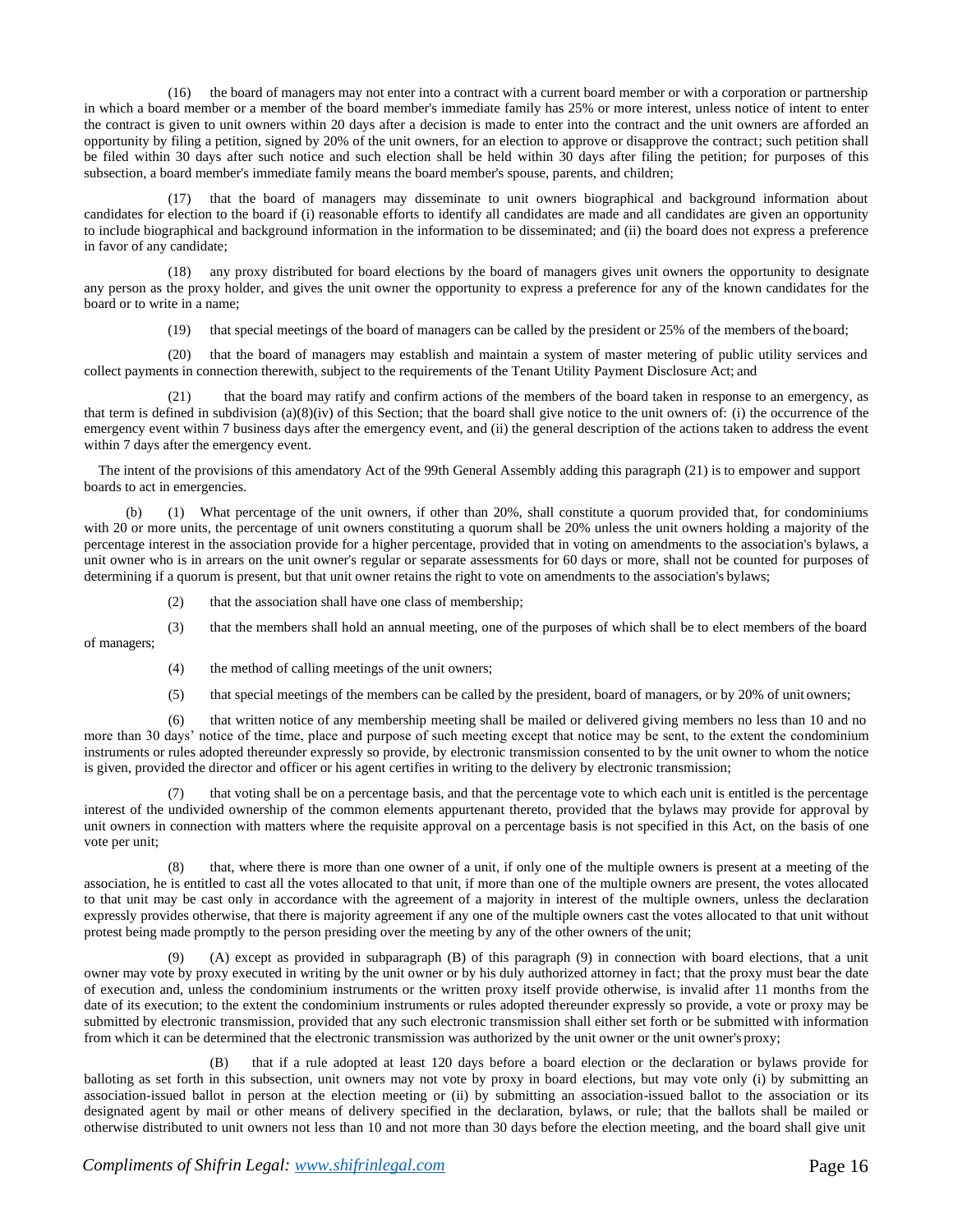owners not less than 21 days' prior written notice of the deadline for inclusion of a candidate's name on the ballots; that the deadline shall be no more than 7 days before the ballots are mailed or otherwise distributed to unit owners; that every such ballot must include the names of all candidates who have given the board or its authorized agent timely written notice of their candidacy and must give the person casting the ballot the opportunity to cast votes for candidates whose names do not appear on the ballot; that a ballot received by the association or its designated agent after the close of voting shall not be counted; that a unit owner who submits a ballot by mail or other means of delivery specified in the declaration, bylaws, or rule may request and cast a ballot in person at the election meeting, and thereby void any ballot previously submitted by that unit owner;

(B-5) that if a rule adopted at least 120 days before a board election or the declaration or bylaws provide for balloting as set forth in this subparagraph, unit owners may not vote by proxy in board elections, but may vote only (i) by submitting an association-issued ballot in person at the election meeting; or (ii) by any acceptable technological means as defined in Section 2 of this Act; instructions regarding the use of electronic means for voting shall be distributed to all unit owners not less than 10 and not more than 30 days before the election meeting, and the board shall give unit owners not less than 21 days' prior written notice of the deadline for inclusion of a candidate's name on the ballots; the deadline shall be no more than 7 days before the instructions for voting using electronic or acceptable technological means is distributed to unit owners; every instruction notice must include the names of all candidates who have given the board or its authorized agent timely written notice of their candidacy and must give the person voting through electronic or acceptable technological means the opportunity to cast votes for candidates whose names do not appear on the ballot; a unit owner who submits a vote using electronic or acceptable technological means may request and cast a ballot in person at the election meeting, thereby voiding any vote previously submitted by that unit owner;

that if a written petition by unit owners with at least 20% of the votes of the association is delivered to the board within 30 days after the board's approval of a rule adopted pursuant to subparagraph (B) or subparagraph (B-5) of this paragraph (9), the board shall call a meeting of the unit owners within 30 days after the date of delivery of the petition; that unless a majority of the total votes of the unit owners are cast at the meeting to reject the rule, the rule is ratified;

(D) that votes cast by ballot under subparagraph (B) or electronic or acceptable technological means under subparagraph (B-5) of this paragraph (9) are valid for the purpose of establishing a quorum;

(10) that the association may, upon adoption of the appropriate rules by the board of managers, conduct elections by secret ballot whereby the voting ballot is marked only with the percentage interest for the unit and the vote itself, provided that the board further adopt rules to verify the status of the unit owner issuing a proxy or casting a ballot; and further, that a candidate for election to the board of managers or such candidate's representative shall have the right to be present at the counting of ballots at such election;

that in the event of a resale of a condominium unit the purchaser of a unit from a seller other than the developer pursuant to an installment sales contract for purchase shall during such times as he or she resides in the unit be counted toward a quorum for purposes of election of members of the board of managers at any meeting of the unit owners called for purposes of electing members of the board, shall have the right to vote for the election of members of the board of managers and to be elected to and serve on the board of managers unless the seller expressly retains in writing any or all of such rights. In no event may the seller and purchaser both be counted toward a quorum, be permitted to vote for a particular office or be elected and serve on the board. Satisfactory evidence of the installment sales contract shall be made available to the association or its agents. For purposes of this subsection, "installment sales contract" shall have the same meaning as set forth in Section 5 of the Installment Sales Contract Act and Section 1 (e) of the Dwelling Unit Installment Contract Act;

(12) the method by which matters subject to the approval of unit owners set forth in this Act, or in the condominium instruments, will be submitted to the unit owners at special membership meetings called for such purposes; and

(13) that matters subject to the affirmative vote of not less than 2/3 of the votes of unit owners at a meeting duly called for that purpose, shall include, but not be limited to:

(i) merger or consolidation of the association;

(ii) sale, lease, exchange, or other disposition (excluding the mortgage or pledge) of all, or substantially all of the property and assets of the association; and

(iii) the purchase or sale of land or of units on behalf of all unit owners.

(c) Election of a president from among the board of managers, who shall preside over the meetings of the board of managers and of the unit owners.

(d) Election of a secretary from among the board of managers, who shall keep the minutes of all meetings of the board of managers and of the unit owners and who shall, in general, perform all the duties incident to the office of secretary.

(e) Election of a treasurer from among the board of managers, who shall keep the financial records and books of account.

(f) Maintenance, repair and replacement of the common elements and payments therefor, including the method of approving payment vouchers.

(g) An association with 30 or more units shall obtain and maintain fidelity insurance covering persons who control or disburse funds of the association for the maximum amount of coverage available to protect funds in the custody or control of the association plus the association reserve fund. All management companies which are responsible for the funds held or administered by the association shall maintain and furnish to the association a fidelity bond for the maximum amount of coverage available to protect funds in the custody of the management company at any time. The association shall bear the cost of the fidelity insurance and fidelity bond, unless otherwise provided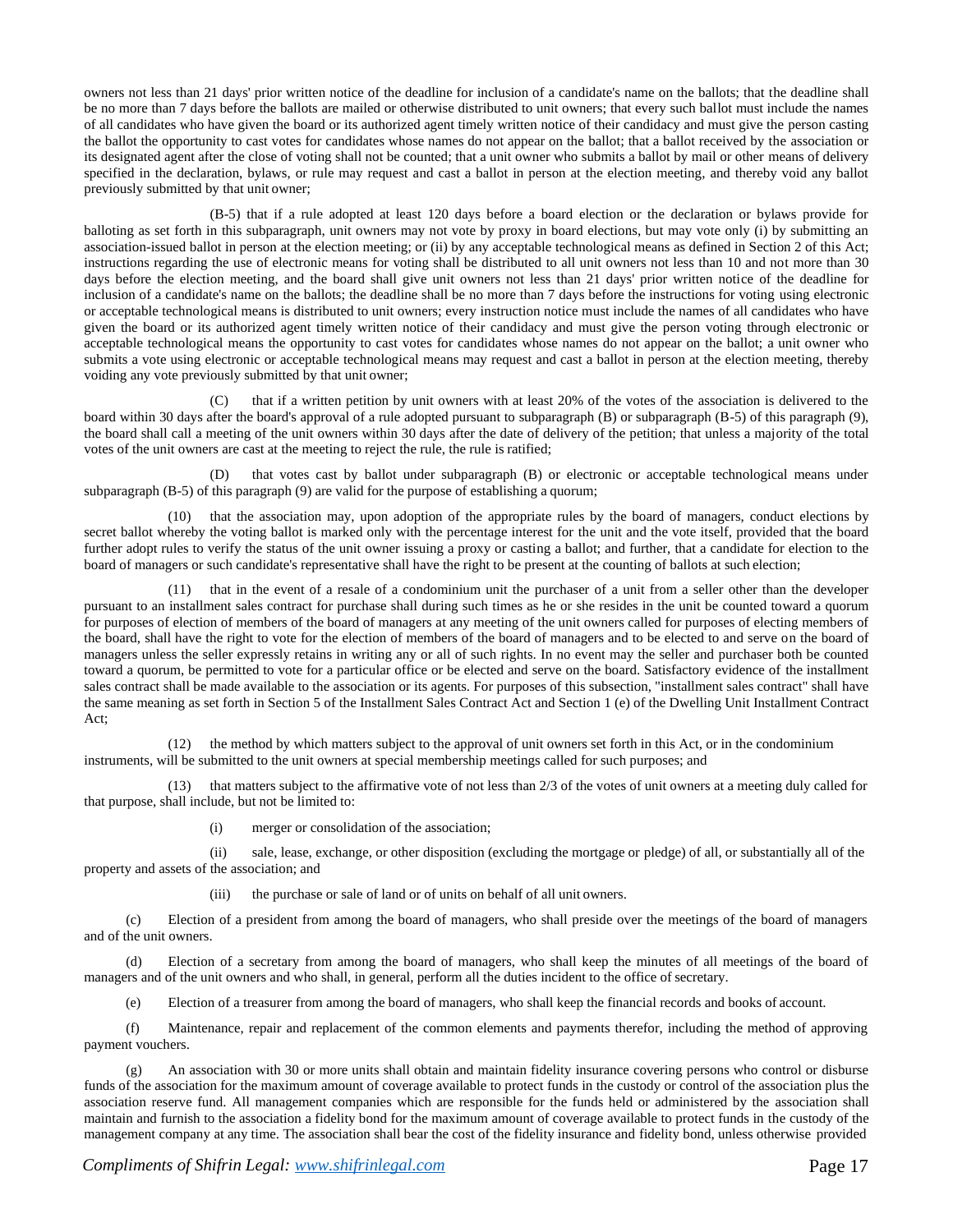by contract between the association and a management company. The association shall be the direct obligee of any such fidelity bond. A management company holding reserve funds of an association shall at all times maintain a separate account for each association, provided, however, that for investment purposes, the Board of Managers of an association may authorize a management company to maintain the association's reserve funds in a single interest bearing account with similar funds of other associations. The management company shall at all times maintain records identifying all moneys of each association in such investment account. The management company may hold all operating funds of associations which it manages in a single operating account but shall at all times maintain records identifying all moneys of each association in such operating account. Such operating and reserve funds held by the management company for the association shall not be subject to attachment by any creditor of the management company.

For the purpose of this subsection, a management company shall be defined as a person, partnership, corporation, or other legal entity entitled to transact business on behalf of others, acting on behalf of or as an agent for a unit owner, unit owners or association of unit owners for the purpose of carrying out the duties, responsibilities, and other obligations necessary for the day to day operation and management of any property subject to this Act. For purposes of this subsection, the term "fiduciary insurance coverage" shall be defined as both a fidelity bond and directors and officers liability coverage, the fidelity bond in the full amount of association funds and association reserves that will be in the custody of the association, and the directors and officers liability coverage at a level as shall be determined to be reasonable by the board of managers, if not otherwise established by the declaration or by laws.

Until one year after September 21, 1985, if a condominium association has reserves plus assessments in excess of \$250,000 and cannot reasonably obtain 100% fidelity bond coverage for such amount, then it must obtain a fidelity bond coverage of \$250,000.

(h) Method of estimating the amount of the annual budget, and the manner of assessing and collecting from the unit owners their respective shares of such estimated expenses, and of any other expenses lawfully agreed upon.

(i) That upon 10 days' notice to the manager or board of managers and payment of a reasonable fee, any unit owner shall be furnished a statement of his account setting forth the amount of any unpaid assessments or other charges due and owing from suchowner.

(j) Designation and removal of personnel necessary for the maintenance, repair and replacement of the common elements.

(k) Such restrictions on and requirements respecting the use and maintenance of the units and the use of the common elements, not set forth in the declaration, as are designed to prevent unreasonable interference with the use of their respective units and of the common elements by the several unit owners.

(l) Method of adopting and of amending administrative rules and regulations governing the operation and use of the common elements.

(m) The percentage of votes required to modify or amend the bylaws, but each one of the particulars set forth in this section shall always be embodied in the bylaws.

(n) (i) The provisions of this Act, the declaration, bylaws, other condominium instruments, and rules and regulations that relate to the use of the individual unit or the common elements shall be applicable to any person leasing a unit and shall be deemed to be incorporated in any lease executed or renewed on or after August 30, 1984 (the effective date of Public Act 83-1271). (ii) With regard to any lease entered into subsequent to July 1, 1990 (the effective date of Public Act 86-991), the unit owner leasing the unit shall deliver a copy of the signed lease to the board or if the lease is oral, a memorandum of the lease, not later than the date of occupancy or 10 days after the lease is signed, whichever occurs first. In addition to any other remedies, by filing an action jointly against the tenant and the unit owner, an association may seek to enjoin a tenant from occupying a unit or seek to evict a tenant under the provisions of Article IX of the Code of Civil Procedure for failure of the lessor-owner to comply with the leasing requirements prescribed by this Section or by the declaration, bylaws, and rules and regulations. The board of managers may proceed directly against a tenant, at law or in equity, or under the provisions of Article IX of the Code of Civil Procedure, for any other breach by tenant of any covenants, rules, regulations or bylaws.

(o) The association shall have no authority to forbear the payment of assessments by any unit owner.

(p) That when 30% or fewer of the units, by number, possess over 50% in the aggregate of the votes in the association, any percentage vote of members specified herein or in the condominium instruments shall require the specified percentage by number of units rather than by percentage of interest in the common elements allocated to units that would otherwise be applicable and garage units or storage units, or both, shall have, in total, no more votes than their aggregate percentage of ownership in the common elements; this shall mean that if garage units or storage units, or both, are to be given a vote, or portion of a vote, that the association must add the total number of votes cast of garage units, storage units, or both, and divide the total by the number of garage units, storage units, or both, and multiply by the aggregate percentage of ownership of garage units and storage units to determine the vote, or portion of a vote, that garage units or storage units, or both, have. For purposes of this subsection (p), when making a determination of whether 30% or fewer of the units, by number, possess over 50% in the aggregate of the votes in the association, a unit shall not include a garage unit or a storage unit.

(q) That a unit owner may not assign, delegate, transfer, surrender, or avoid the duties, responsibilities, and liabilities of a unit owner under this Act, the condominium instruments, or the rules and regulations of the Association; and that such an attempted assignment, delegation, transfer, surrender, or avoidance shall be deemed void.

The provisions of this Section are applicable to all condominium instruments recorded under this Act. Any portion of a condominium instrument which contains provisions contrary to these provisions shall be void as against public policy and ineffective. Any such instrument which fails to contain the provisions required by this Section shall be deemed to incorporate such provisions by operation of law.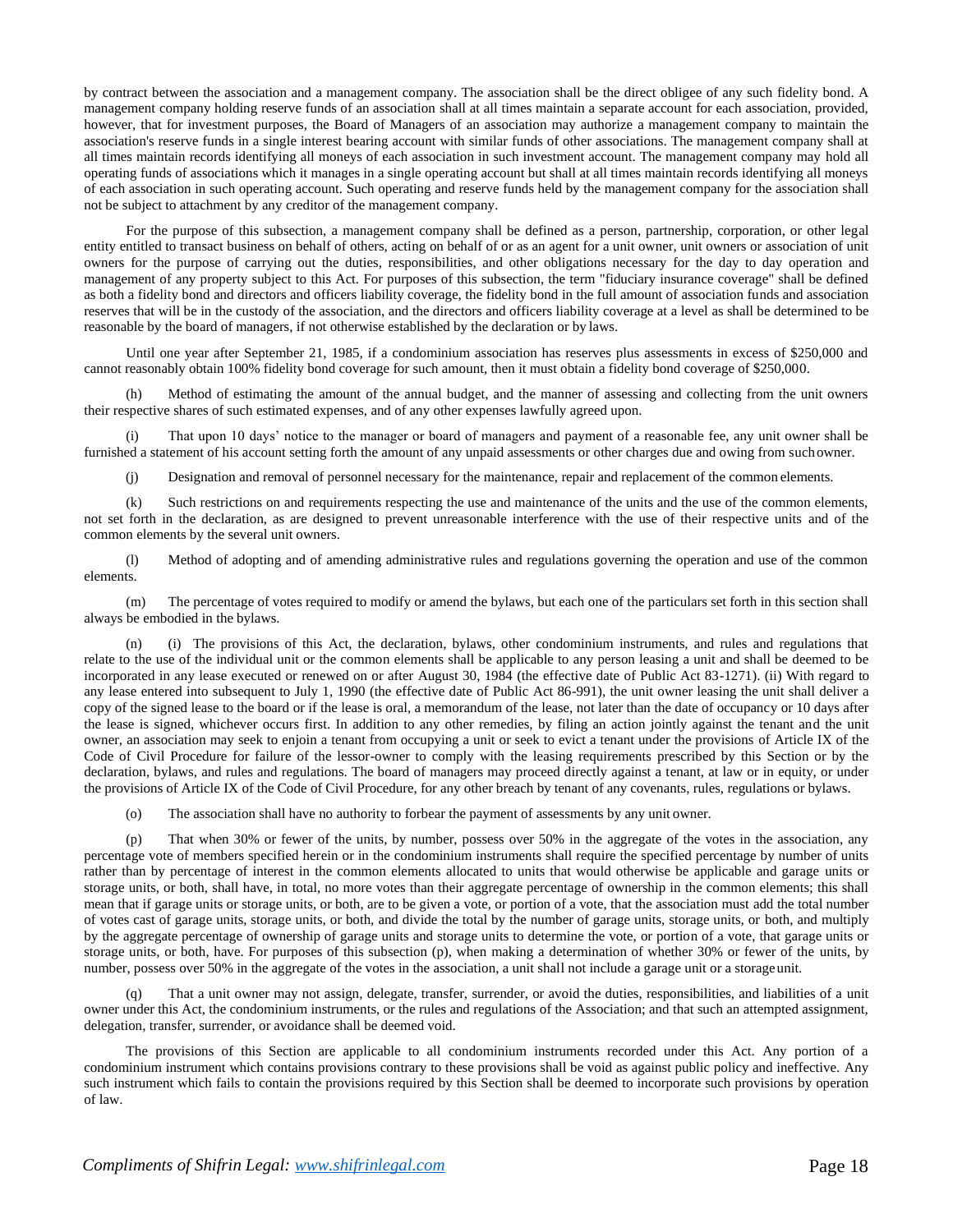**Section 18.1.** (a) The owner or owners of the property, or the board of managers, may cause to be incorporated a not-for-profit corporation under the General Not For Profit Corporation Act of the State of Illinois for the purpose of facilitating the administration and operation of the property.

(b) The Secretary of State shall include on the application of the Articles of Incorporation under the General Not For Profit Corporation Act and the annual report form and such other forms as he deems necessary a question asking whether the corporation is a condominium association under the provisions of this Act.

(c) The Secretary of State shall maintain a computer record of all not for profit corporations which are condominium associations in this State and their current officers and members of the Board of Managers or Board of Directors, as shown on the latest annual report or the articles of incorporation, whichever is more current.

(d) The board of directors of such corporation shall constitute the board of managers provided for in this Act, and all of the rights, titles, powers, privileges and obligations vested in or imposed upon the board of managers in this Act and in the declaration may be held or performed by such corporation or by the duly elected members of the board of directors thereof and their successors inoffice.

Nothing in this Section shall be construed to affect the ownership of the property.

# **Section 18.2. Administration of property prior to election of initial board of managers.**

(a) Until election of the initial board of managers that is comprised of a majority of unit owners other than the developer (first unit owner board of managers), the same rights, titles, powers, privileges, trusts, duties and obligations vested in or imposed upon the board of managers by this Act and in the declaration and bylaws shall be held and performed by the developer.

(b) (i) The election of the first unit owner board of managers shall be held not later than 60 days after the conveyance by the developer of 75% of the units, or 3 years after the recording of the declaration, whichever is earlier. The developer shall give at least 21 days' notice of such meeting to elect the first unit owner board of managers and shall provide to any unit owner within 3 working days of the request, the names, addresses, and weighted vote of each unit owner entitled to vote at such meeting. Any unit owner shall be provided with the same information within 10 days of receipt of the request, with respect to each subsequent meeting to elect members of the Board of Managers.

(ii) In the event the developer does not call a meeting for the purpose of election of the board of managers within the time provided in this subsection (b), unit owners holding 20% of the interest in the association may call a meeting by filing a petition for such meeting with the developer, after which said unit owners shall have authority to send notice of said meeting to the unit owners and to hold such meeting.

(c) If the first unit board of managers is not elected at the time so established, the developer shall continue in office for a period of 30 days whereupon written notice of his resignation shall be sent to all of the unit owners entitled to vote at such election.

(d) Within 60 days following the election of the first unit owner board of managers, the developer shall deliver to the board of managers:

(1) All original documents as recorded or filed pertaining to the property, its administration, and the association, such as the declaration, by-laws, articles of incorporation, other condominium instruments, annual reports, minutes and rules and regulations, contracts, leases, or other agreements entered into by the Association. If any original documents are unavailable, a copy may be provided if certified by affidavit of the developer, or an officer or agent of the developer, as being a complete copy of the actual document recorded as filed.

(2) A detailed accounting by the developer, setting forth the source and nature of receipts and expenditures in connection with the management, maintenance and operation of the property and copies of all insurance policies and a list of any loans or advances to the association which are outstanding.

(3) Association funds, which shall have been at all times segregated from any other moneys of thedeveloper.

(4) A schedule of all real or personal property, equipment and fixtures belonging to the association, including documents transferring the property, warranties, if any, for all real and personal property and equipment, deeds, title insurance policies, and all tax bills.

(5) A list of all litigation, administrative action and arbitrations involving the association, any notices of governmental bodies involving actions taken or which may be taken concerning the association, engineering and architectural drawings and specifications as approved by any governmental authority, all other documents filed with any other governmental authority, all governmental certificates, correspondence involving enforcement of any association requirements, copies of any documents relating to disputes involving unit owners, originals of all documents relating to everything listed in this subparagraph.

(e) Upon election of the first unit owner board of managers, any contract, lease, or other agreement made prior to the date of election of the first unit owner board by or on behalf of unit owners, individually or collectively, the unit owners' association, the board of managers, or the developer or its affiliates which extends for a period of more than 2 years from the date of the election, shall be subject to cancellation by a majority of the votes of the unit owners other than the developer cast at a special meeting of members called for that purpose during the 180 day period beginning on the date of the election of the first unit owner board. At least 60 days prior to the expiration of the 180 day cancellation period, the board of managers shall send notice to every unit owner, notifying them of this provision, what contracts, leases and other agreements are affected, and the procedure for calling a meeting of the unit owners for the purpose of voting on termination of such contracts, leases or other agreements. During the 180 day cancellation period the other party to the contract,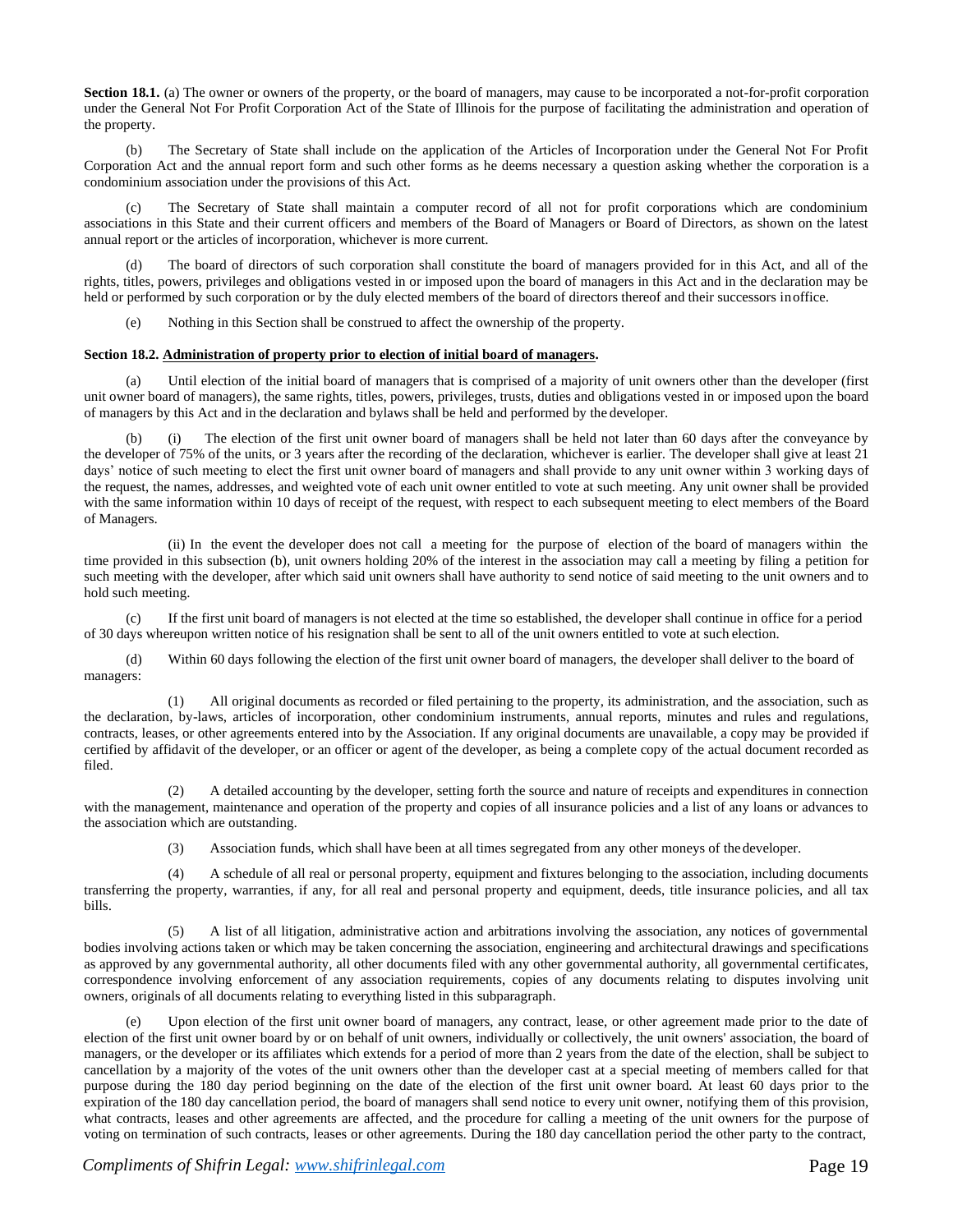lease, or other agreement shall also have the right of cancellation. The cancellation shall be effective 30 days after mailing notice by certified mail, return receipt requested, to the last known address of the other parties to the contract, lease, or other agreement.

(f) The statute of limitations for any actions in law or equity which the condominium association may bring shall not begin to run until the unit owners have elected a majority of the members of the board of managers.

(g) If the developer fails to fully comply with subsection (d) within the 60 days provided and fails to fully comply within 10 days of written demand mailed by registered or certified mail to his or her last known address, the board may bring an action to compel compliance with subsection (d). If the court finds that any of the required deliveries were not made within the required period, the board shall be entitled to recover its reasonable attorneys' fees and costs incurred from and after the date of expiration of the 10 daydemand.

Section 18.3. Unit Owners' Association. The unit owners' association is responsible for the overall administration of the property through its duly elected board of managers. Each unit owner shall be a member of the association. The association, whether or not it is incorporated, shall have those powers and responsibilities specified in the General Not For Profit Corporation Act of 1986 that are not inconsistent with this Act or the condominium instruments, including but not limited to the power to acquire and hold title to land. Such land is not part of the common elements unless and until it has been added by an amendment of the condominium instruments, properly executed and placed of record as required by this Act. The association shall have and exercise all powers necessary or convenient to effect any or all of the purposes for which the association is organized, and to do every other act not inconsistent with law which may be appropriate to promote and attain the purposes set forth in this Act or in the condominium instruments.

Section 18.4. Powers and duties of board of managers. The board of managers shall exercise for the association all powers, duties and authority vested in the association by law or the condominium instruments except for such powers, duties and authority reserved by law to the members of the association. The powers and duties of the board of managers shall include, but shall not be limited to, the following:

To provide for the operation, care, upkeep, maintenance, replacement and improvement of the common elements. Nothing in this subsection (a) shall be deemed to invalidate any provision in a condominium instrument placing limits on expenditures for the common elements, provided, that such limits shall not be applicable to expenditures for repair, replacement, or restoration of existing portions of the common elements. The term "repair, replacement or restoration" means expenditures to deteriorated or damaged portions of the property related to the existing decorating, facilities, or structural or mechanical components, interior or exterior surfaces, or energy systems and equipment with the functional equivalent of the original portions of such areas. Replacement of the common elements may result in an improvement over the original quality of such elements or facilities; provided that, unless the improvement is mandated by law or is an emergency as defined in item (iv) of subparagraph (8) of paragraph (a) of Section 18, if the improvement results in a proposed expenditure exceeding 5% of the annual budget, the board of managers, upon written petition by unit owners with 20% of the votes of the association delivered to the board within 21 days of the board action to approve the expenditure, shall call a meeting of the unit owners within 30 days of the date of delivery of the petition to consider the expenditure. Unless a majority of the total votes of the unit owners are cast at the meeting to reject the expenditure, it is ratified.

- (b) To prepare, adopt and distribute the annual budget for the property.
- (c) To levy and expend assessments.
- (d) To collect assessments from unit owners.

(e) To provide for the employment and dismissal of the personnel necessary or advisable for the maintenance and operation of the common elements.

- (f) To obtain adequate and appropriate kinds of insurance.
- (g) To own, convey, encumber, lease, and otherwise deal with units conveyed to or purchased by it.

(h) To adopt and amend rules and regulations covering the details of the operation and use of the property, after a meeting of the unit owners called for the specific purpose of discussing the proposed rules and regulations. Notice of the meeting shall contain the full text of the proposed rules and regulations, and the meeting shall conform to the requirements of Section 18(b) of this Act, except that no quorum is required at the meeting of the unit owners unless the declaration, bylaws or other condominium instrument expressly provides to the contrary. However, no rule or regulation may impair any rights guaranteed by the First Amendment to the Constitution of the United States or Section 4 of Article I of the Illinois Constitution including, but not limited to, the free exercise of religion, nor may any rules or regulations conflict with the provisions of this Act or the condominium instruments. No rule or regulation shall prohibit any reasonable accommodation for religious practices, including the attachment of religiously mandated objects to the front-door area of a condominium unit.

(i) To keep detailed, accurate records of the receipts and expenditures affecting the use and operation of the property.

(j) To have access to each unit from time to time as may be necessary for the maintenance, repair or replacement of any common elements or for making emergency repairs necessary to prevent damage to the common elements or to other units.

(k) To pay real property taxes, special assessments, and any other special taxes or charges of the State of Illinois or of any political subdivision thereof, or other lawful taxing or assessing body, which are authorized by law to be assessed and levied upon the real property of the condominium.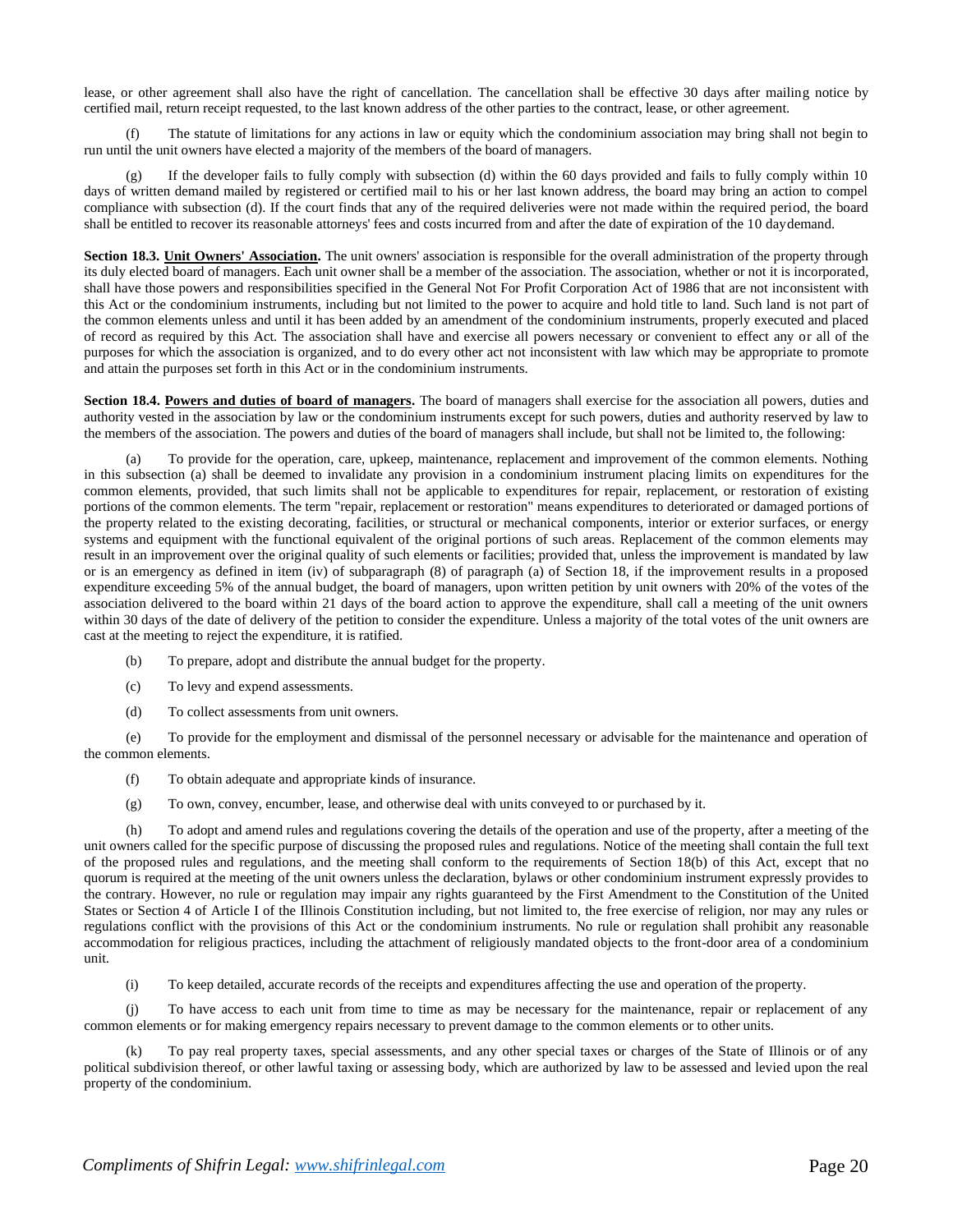(l) To impose charges for late payment of a unit owner's proportionate share of the common expenses, or any other expenses lawfully agreed upon, and after notice and an opportunity to be heard, to levy reasonable fines for violation of the declaration, by-laws, and rules and regulations of the association.

(m) By a majority vote of the entire board of managers, to assign the right of the association to future income from common expenses or other sources, and to mortgage or pledge substantially all of the remaining assets of the association.

(n) To record the dedication of a portion of the common elements to a public body for use as, or in connection with, a street or utility where authorized by the unit owners under the provisions of Section 14.2.

(o) To record the granting of an easement for the laying of cable television or high speed Internet cable where authorized by the unit owners under the provisions of Section 14.3; to obtain, if available and determined by the board to be in the best interests of the association, cable television or bulk high speed Internet service for all of the units of the condominium on a bulk identical service and equal cost per unit basis; and to assess and recover the expense as a common expense and, if so determined by the board, to assess each and every unit on the same equal cost per unit basis.

To seek relief on behalf of all unit owners when authorized pursuant to subsection (c) of Section 10 from or in connection with the assessment or levying of real property taxes, special assessments, and any other special taxes or charges of the State of Illinois or of any political subdivision thereof or of any lawful taxing or assessing body.

To reasonably accommodate the needs of a unit owner who is a person with a disability as required by the federal Civil Rights Act of 1968, the Human Rights Act and any applicable local ordinances in the exercise of its powers with respect to the use of common elements or approval of modifications in an individual unit.

(r) To accept service of a notice of claim for purposes of the Mechanics Lien Act on behalf of each respective member of the Unit Owners' Association with respect to improvements performed pursuant to any contract entered into by the Board of Managers or any contract entered into prior to the recording of the condominium declaration pursuant to this Act, for a property containing more than 8 units, and to distribute the notice to the unit owners within 7 days of the acceptance of the service by the Board of Managers. The service shall be effective as if each individual unit owner had been served individually with notice.

(s) To adopt and amend rules and regulations (l) authorizing electronic delivery of notices and other communications required or contemplated by this Act to each unit owner who provides the association with written authorization for electronic delivery and an electronic address to which such communications are to be electronically transmitted; and (2) authorizing each unit owner to designate an electronic address or a U.S. Postal Service address, or both, as the unit owner's address on any list of members or unit owners which an association is required to provide upon request pursuant to any provision of this Act or any condominium instrument.

In the performance of their duties, the officers and members of the board, whether appointed by the developer or elected by the unit owners, shall exercise the care required of a fiduciary of the unit owners.

The collection of assessments from unit owners by an association, board of managers or their duly authorized agents shall not be considered acts constituting a collection agency for purposes of the Collection Agency Act.

The provisions of this Section are applicable to all condominium instruments recorded under this Act. Any portion of a condominium instrument which contains provisions contrary to these provisions shall be void as against public policy and ineffective. Any such instrument that fails to contain the provisions required by this Section shall be deemed to incorporate such provisions by operation of law.

# **Section 18.5. Master Associations.**

(a) If the declaration, other condominium instrument, or other duly recorded covenants provide that any of the powers of the unit owners associations are to be exercised by or may be delegated to a nonprofit corporation or unincorporated association that exercises those or other powers on behalf of one or more condominiums, or for the benefit of the unit owners of one or more condominiums, such corporation or association shall be a master association.

There shall be included in the declaration, other condominium instruments, or other duly recorded covenants establishing the powers and duties of the master association the provisions set forth in subsections (c) through (h).

In interpreting subsections (c) through (h), the courts should interpret these provisions so that they are interpreted consistently with the similar parallel provisions found in other parts of this Act.

(c) Meetings and finances.

(1) Each unit owner of a condominium subject to the authority of the board of the master association shall receive, at least 30 days prior to the adoption thereof by the board of the master association, a copy of the proposed annual budget.

(2) The board of the master association shall annually supply to all unit owners of condominiums subject to the authority of the board of the master association an itemized accounting of the common expenses for the preceding year actually incurred or paid, together with a tabulation of the amounts collected pursuant to the budget or assessment, and showing the net excess or deficit of income over expenditures plus reserves.

Each unit owner of a condominium subject to the authority of the board of the master association shall receive written notice mailed or delivered no less than 10 and no more than 30 days prior to any meeting of the board of the master association concerning the adoption of the proposed annual budget or any increase in the budget, or establishment of an assessment.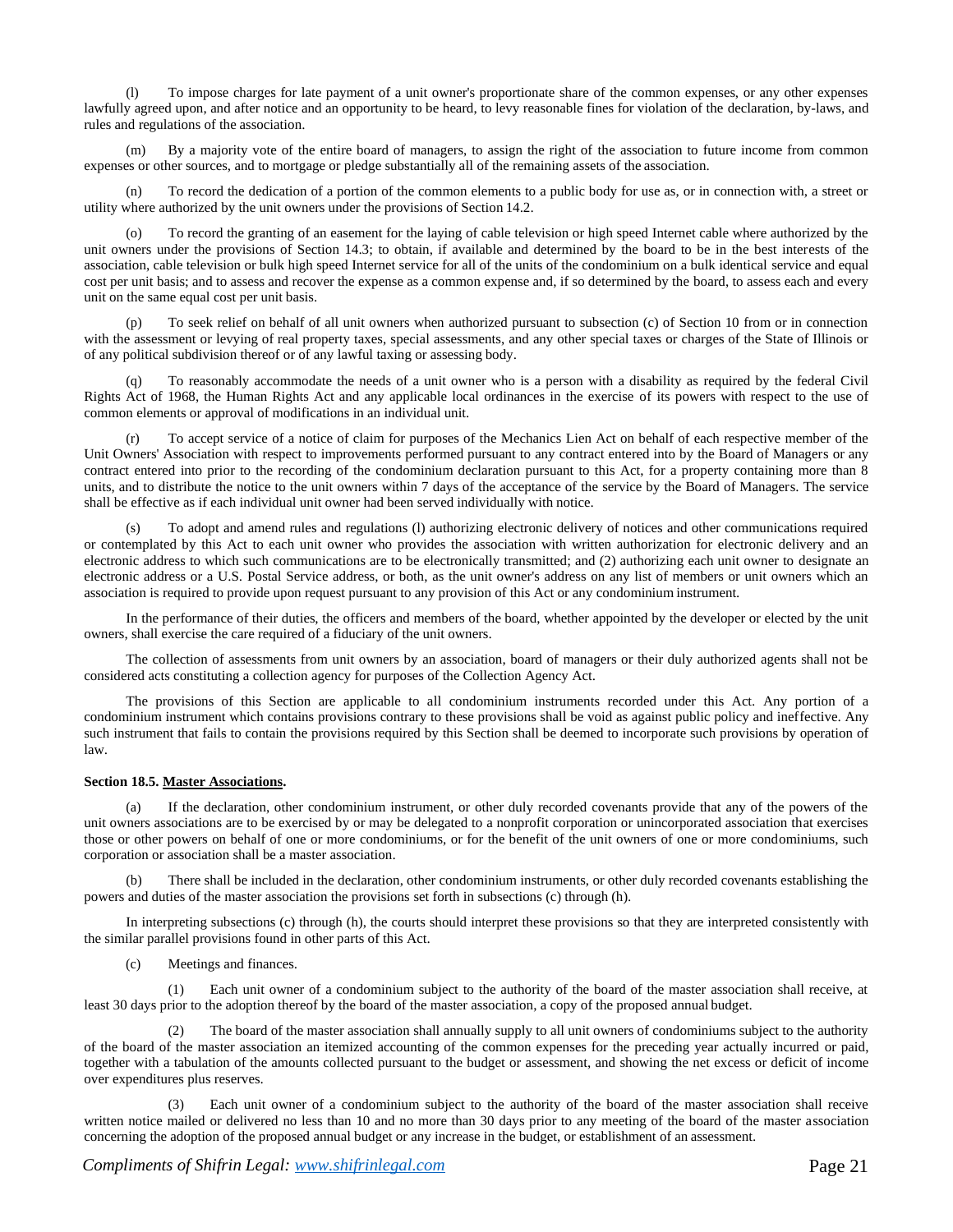(4) Meetings of the board of the master association shall be open to any unit owner in a condominium subject to the authority of the board of the master association, except for the portion of any meeting held:

(A) to discuss litigation when an action against or on behalf of the particular master association has been filed and is pending in a court or administrative tribunal, or when the board of the master association finds that such an action is probable or imminent,

(B) to consider information regarding appointment, employment or dismissal of an employee, or

(C) to discuss violations of rules and regulations of the master association or unpaid common expenses owed to the master association.

Any vote on these matters shall be taken at a meeting or portion thereof open to any unit owner of a condominium subject to the authority of the master association.

Any unit owner may record the proceedings at meetings required to be open by this Act by tape, film or other means; the board may prescribe reasonable rules and regulations to govern the right to make such recordings. Notice of meetings shall be mailed or delivered at least 48 hours prior thereto, unless a written waiver of such notice is signed by the persons entitled to notice before the meeting is convened. Copies of notices of meetings of the board of the master association shall be posted in entranceways, elevators, or other conspicuous places in the condominium at least 48 hours prior to the meeting of the board of the master association. Where there is no common entranceway for 7 or more units, the board of the master association may designate one or more locations in the proximity of these units where the notices of meetings shall be posted.

If the declaration provides for election by unit owners of members of the board of directors in the event of a resale of a unit in the master association, the purchaser of a unit from a seller other than the developer pursuant to an installment sales contract for purchase shall, during such times as he or she resides in the unit, be counted toward a quorum for purposes of election of members of the board of directors at any meeting of the unit owners called for purposes of electing members of the board, and shall have the right to vote for the election of members of the board of directors and to be elected to and serve on the board of directors unless the seller expressly retains in writing any or all of those rights. In no event may the seller and purchaser both be counted toward a quorum, be permitted to vote for a particular office, or be elected and serve on the board. Satisfactory evidence of the installment sales contract shall be made available to the association or its agents. For purposes of this subsection, "installment sales contract" shall have the same meaning as set forth in Section 5 of the Installment Sales Contract Act and subsection (e) of Section 1 of the Dwelling Unit Installment ContractAct.

(6) The board of the master association shall have the authority to establish and maintain a system of master metering of public utility services and to collect payments in connection therewith, subject to the requirements of the Tenant Utility Payment Disclosure Act.

(7) The board of the master association or a common interest community association shall have the power, after notice and an opportunity to be heard, to levy and collect reasonable fines from members for violations of the declaration, bylaws, and rules and regulations of the master association or the common interest community association. Nothing contained in this subdivision (7) shall give rise to a statutory lien for unpaid fines.

(8) Other than attorney's fees, no fees pertaining to the collection of a unit owner's financial obligation to the Association, including fees charged by a manager or managing agent, shall be added to and deemed a part of an owner's respective share of the common expenses unless: (i) the managing agent fees relate to the costs to collect common expenses for the Association; (ii) the fees are set forth in a contract between the managing agent and the Association; and (iii) the authority to add the management fees to an owner's respective share of the common expenses is specifically stated in the declaration or bylaws of the Association.

(d) Records.

(1) The board of the master association shall maintain the following records of the association and make them available for examination and copying at convenient hours of weekdays by any unit owners in a condominium subject to the authority of the board or their mortgagees and their duly authorized agents or attorneys:

(i) Copies of the recorded declaration, other condominium instruments, other duly recorded covenants and bylaws and any amendments, articles of incorporation of the master association, annual reports and any rules and regulations adopted by the master association or its board shall be available. Prior to the organization of the master association, the developer shall maintain and make available the records set forth in this subdivision  $(d)(1)$  for examination and copying.

(ii) Detailed and accurate records in chronological order of the receipts and expenditures affecting the common areas, specifying and itemizing the maintenance and repair expenses of the common areas and any other expenses incurred, and copies of all contracts, leases, or other agreements entered into by the master association, shall be maintained.

(iii) The minutes of all meetings of the master association and the board of the master association shall be maintained for not less than 7 years.

(iv) Ballots and proxies related thereto, if any, for any election held for the board of the master association and for any other matters voted on by the unit owners shall be maintained for not less than one year.

(v) Such other records of the master association as are available for inspection by members of a not-for-profit corporation pursuant to Section 107.75 of the General Not For Profit Corporation Act of 1986 shall be maintained.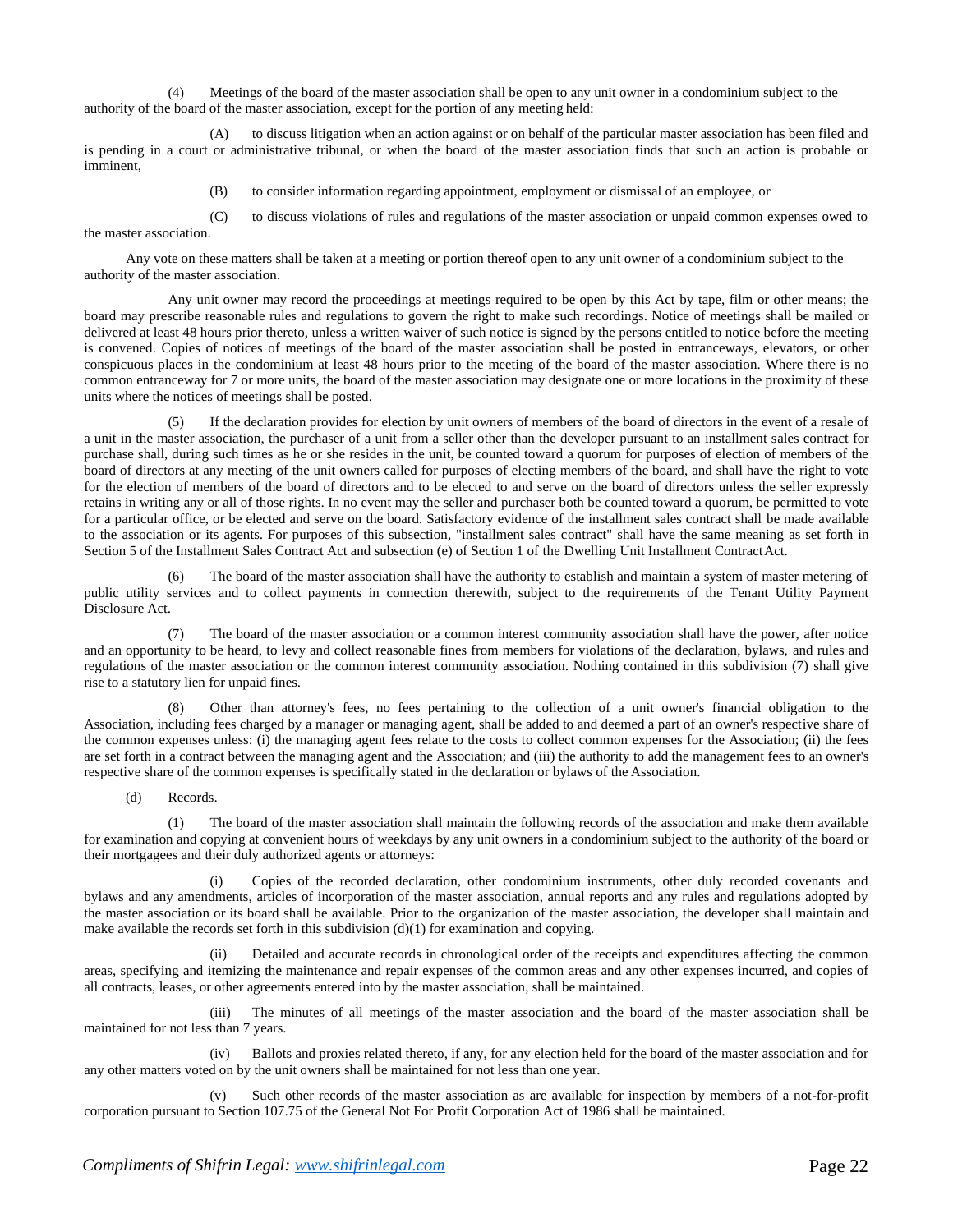(vi) With respect to units owned by a land trust, if a trustee designates in writing a person to cast votes on behalf of the unit owner, the designation shall remain in effect until a subsequent document is filed with the association.

(2) Where a request for records under this subsection is made in writing to the board of managers or its agent, failure to provide the requested record or to respond within 30 days shall be deemed a denial by the board of directors.

(3) A reasonable fee may be charged by the master association or its board for the cost of copying.

(4) If the board of directors fails to provide records properly requested under subdivision  $(d)(1)$  within the time period provided in subdivision  $(d)(2)$ , the unit owner may seek appropriate relief, including an award of attorney's fees and costs.

(e) The board of directors shall have standing and capacity to act in a representative capacity in relation to matters involving the common areas of the master association or more than one unit, on behalf of the unit owners as their interests may appear.

Administration of property prior to election of the initial board of directors.

(1) Until the election, by the unit owners or the boards of managers of the underlying condominium associations, of the initial board of directors of a master association whose declaration is recorded on or after August 10, 1990, the same rights, titles, powers, privileges, trusts, duties and obligations that are vested in or imposed upon the board of directors by this Act or in the declaration or other duly recorded covenant shall be held and performed by the developer.

(2) The election of the initial board of directors of a master association whose declaration is recorded on or after August 10, 1990, by the unit owners or the boards of managers of the underlying condominium associations, shall be held not later than 60 days after the conveyance by the developer of 75% of the units, or 3 years after the recording of the declaration, whichever is earlier. The developer shall give at least 21 days' notice of the meeting to elect the initial board of directors and shall upon request provide to any unit owner, within 3 working days of the request, the names, addresses, and weighted vote of each unit owner entitled to vote at the meeting. Any unit owner shall upon receipt of the request be provided with the same information, within 10 days of the request, with respect to each subsequent meeting to elect members of the board of directors.

(3) If the initial board of directors of a master association whose declaration is recorded on or after August 10, 1990 is not elected by the unit owners or the members of the underlying condominium association board of managers at the time established in subdivision (f)(2), the developer shall continue in office for a period of 30 days, whereupon written notice of his resignation shall be sent to all of the unit owners or members of the underlying condominium board of managers entitled to vote at an election for members of the board of directors.

(4) Within 60 days following the election of a majority of the board of directors, other than the developer, by unit owners, the developer shall deliver to the board of directors:

(i) All original documents as recorded or filed pertaining to the property, its administration, and the association, such as the declaration, articles of incorporation, other instruments, annual reports, minutes, rules and regulations, and contracts, leases, or other agreements entered into by the association. If any original documents are unavailable, a copy may be provided if certified by affidavit of the developer, or an officer or agent of the developer, as being a complete copy of the actual document recorded orfiled.

(ii) A detailed accounting by the developer, setting forth the source and nature of receipts and expenditures in connection with the management, maintenance and operation of the property, copies of all insurance policies, and a list of any loans or advances to the association which are outstanding.

(iii) Association funds, which shall have been at all times segregated from any other moneys of the developer.

(iv) A schedule of all real or personal property, equipment and fixtures belonging to the association, including documents transferring the property, warranties, if any, for all real and personal property and equipment, deeds, title insurance policies, and all tax bills.

(v) A list of all litigation, administrative action and arbitrations involving the association, any notices of governmental bodies involving actions taken or which may be taken concerning the association, engineering and architectural drawings and specifications as approved by any governmental authority, all other documents filed with any other governmental authority, all governmental certificates, correspondence involving enforcement of any association requirements, copies of any documents relating to disputes involving unit owners, and originals of all documents relating to everything listed in thissubparagraph.

(vi) If the developer fails to fully comply with this paragraph (4) within the 60 days provided and fails to fully comply within 10 days of written demand mailed by registered or certified mail to his or her last known address, the board may bring an action to compel compliance with this paragraph (4). If the court finds that any of the required deliveries were not made within the required period, the board shall be entitled to recover its reasonable attorneys' fees and costs incurred from and after the date of expiration of the 10 day demand.

(5) With respect to any master association whose declaration is recorded on or after August 10, 1990, any contract, lease, or other agreement made prior to the election of a majority of the board of directors other than the developer by or on behalf of unit owners or underlying condominium associations, the association or the board of directors, which extends for a period of more than 2 years from the recording of the declaration, shall be subject to cancellation by more than 1/2 of the votes of the unit owners, other than the developer, cast at a special meeting of members called for that purpose during a period of 90 days prior to the expiration of the 2 year period if the board of managers is elected by the unit owners, otherwise by more than 1/2 of the underlying condominium board of managers. At least 60 days prior to the expiration of the 2 year period, the board of directors, or, if the board is still under developer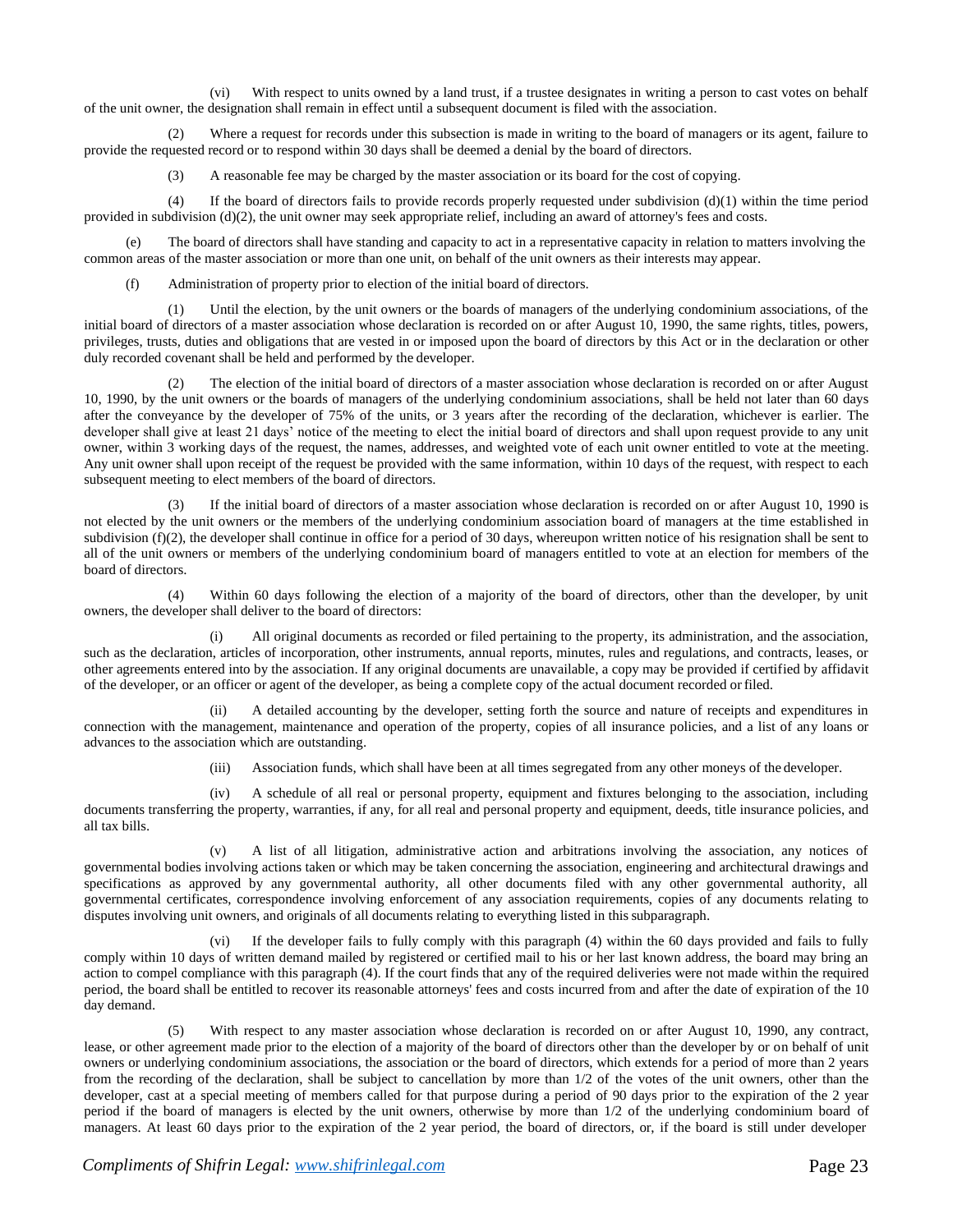control, then the board of managers or the developer shall send notice to every unit owner or underlying condominium board of managers, notifying them of this provision, of what contracts, leases and other agreements are affected, and of the procedure for calling a meeting of the unit owners or for action by the underlying condominium board of managers for the purpose of acting to terminate such contracts, leases or other agreements. During the 90 day period the other party to the contract, lease, or other agreement shall also have the right of cancellation.

(6) The statute of limitations for any actions in law or equity which the master association may bring shall not begin to run until the unit owners or underlying condominium board of managers have elected a majority of the members of the board ofdirectors.

In the event of any resale of a unit in a master association by a unit owner other than the developer, the owner shall obtain from the board of directors and shall make available for inspection to the prospective purchaser, upon demand, the following:

(1) A copy of the declaration, other instruments and any rules and regulations.

(2) A statement of any liens, including a statement of the account of the unit setting forth the amounts of unpaid assessments and other charges due and owing.

(3) A statement of any capital expenditures anticipated by the association within the current or succeeding 2 fiscalyears.

(4) A statement of the status and amount of any reserve for replacement fund and any portion of such fund earmarked for any specified project by the board of directors.

(5) A copy of the statement of financial condition of the association for the last fiscal year for which such a statement is available.

(6) A statement of the status of any pending suits or judgments in which the association is a party.

(7) A statement setting forth what insurance coverage is provided for all unit owners by the association.

(8) A statement that any improvements or alterations made to the unit, or any part of the common areas assigned thereto, by the prior unit owner are in good faith believed to be in compliance with the declaration of the master association.

The principal officer of the unit owner's association or such other officer as is specifically designated shall furnish the above information when requested to do so in writing, within 30 days of receiving the request.

A reasonable fee covering the direct out-of-pocket cost of copying and providing such information may be charged by the association or its board of directors to the unit seller for providing the information.

(g-1) The purchaser of a unit of a common interest community at a judicial foreclosure sale, other than a mortgagee, who takes possession of a unit of a common interest community pursuant to a court order or a purchaser who acquires title from a mortgagee shall have the duty to pay the proportionate share, if any, of the common expenses for the unit that would have become due in the absence of any assessment acceleration during the 6 months immediately preceding institution of an action to enforce the collection of assessments, and the court costs incurred by the association in an action to enforce the collection that remain unpaid by the owner during whose possession the assessments accrued. If the outstanding assessments and the court costs incurred by the association in an action to enforce the collection are paid at any time during any action to enforce the collection of assessments, the purchaser shall have no obligation to pay any assessments that accrued before he or she acquired title. The notice of sale of a unit of a common interest community under subsection (c) of Section 15-1507 of the Code of Civil Procedure shall state that the purchaser of the unit other than a mortgagee shall pay the assessments and court costs required by this subsection (g-1).

(h) Errors and omissions.

(1) If there is an omission or error in the declaration or other instrument of the master association, the master association may correct the error or omission by an amendment to the declaration or other instrument, as may be required to conform it to this Act, to any other applicable statute, or to the declaration. The amendment shall be adopted by vote of two-thirds of the members of the board of directors or by a majority vote of the unit owners at a meeting called for that purpose, unless the Act or the declaration of the master association specifically provides for greater percentages or different procedures.

If, through a scrivener's error, a unit has not been designated as owning an appropriate undivided share of the common areas or does not bear an appropriate share of the common expenses, or if all of the common expenses or all of the common elements in the condominium have not been distributed in the declaration, so that the sum total of the shares of common areas which have been distributed or the sum total of the shares of the common expenses fail to equal 100%, or if it appears that more than 100% of the common elements or common expenses have been distributed, the error may be corrected by operation of law by filing an amendment to the declaration, approved by vote of two-thirds of the members of the board of directors or a majority vote of the unit owners at a meeting called for that purpose, which proportionately adjusts all percentage interests so that the total is equal to 100%, unless the declaration specifically provides for a different procedure or different percentage vote by the owners of the units and the owners of mortgages thereon affected by modification being made in the undivided interest in the common areas, the number of votes in the unit owners association or the liability for common expenses appertaining to the unit.

If an omission or error or a scrivener's error in the declaration or other instrument is corrected by vote of two-thirds of the members of the board of directors pursuant to the authority established in subdivisions  $(h)(1)$  or  $(h)(2)$  of this Section, the board, upon written petition by unit owners with 20% of the votes of the association or resolutions adopted by the board of managers or board of directors of the condominium and common interest community associations which select 20% of the members of the board of directors of the master association, whichever is applicable, received within 30 days of the board action, shall call a meeting of the unit owners or the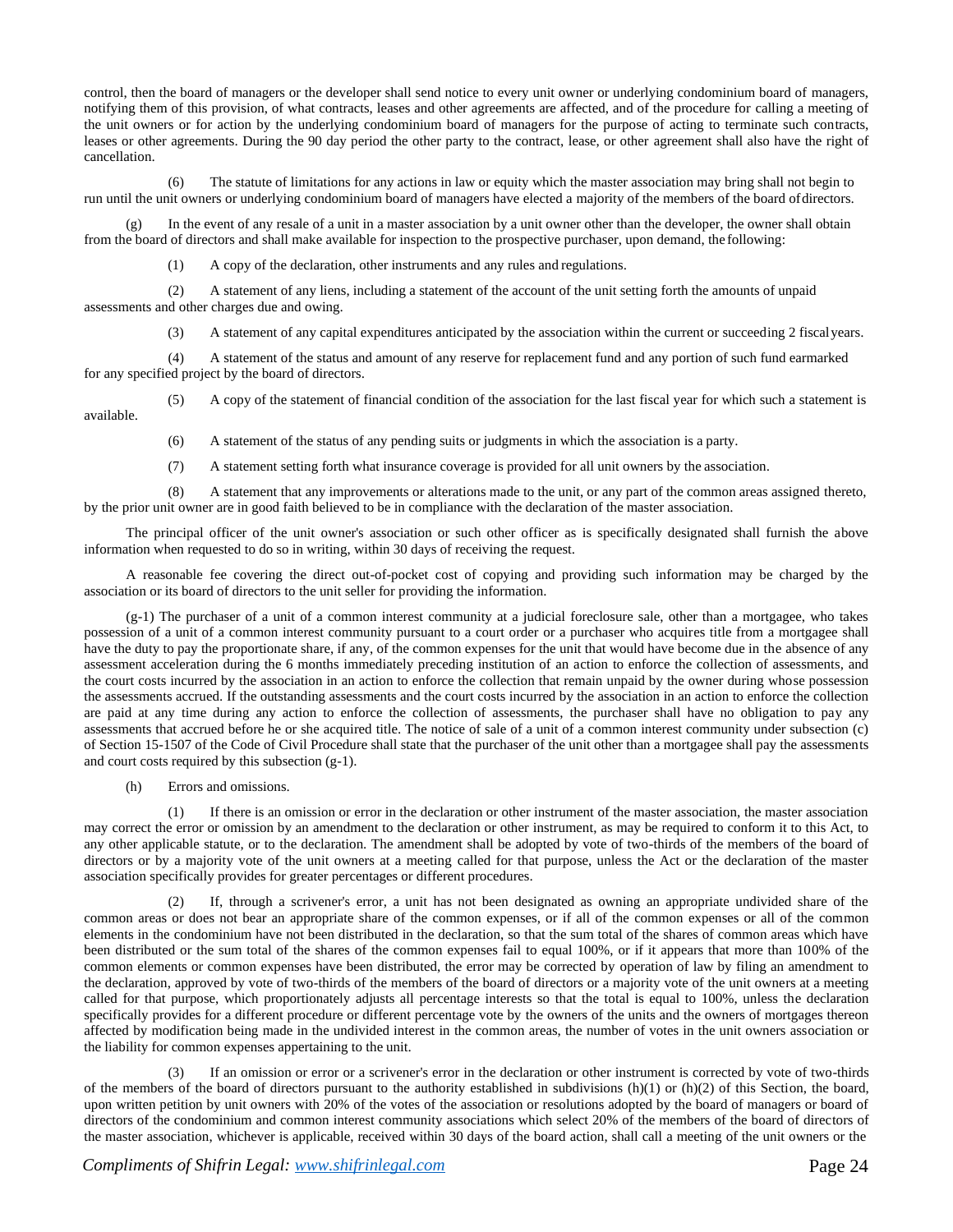boards of the condominium and common interest community associations which select members of the board of directors of the master association within 30 days of the filing of the petition or receipt of the condominium and common interest community association resolution to consider the board action. Unless a majority of the votes of the unit owners of the association are cast at the meeting to reject the action, or board of managers or board of directors of condominium and common interest community associations which select over 50% of the members of the board of the master association adopt resolutions prior to the meeting rejecting the action of the board of directors of the master association, it is ratified whether or not a quorum is present.

(4) The procedures for amendments set forth in this subsection (h) cannot be used if such an amendment would materially or adversely affect property rights of the unit owners unless the affected unit owners consent in writing. This Section does not restrict the powers of the association to otherwise amend the declaration, bylaws, or other condominium instruments, but authorizes a simple process of amendment requiring a lesser vote for the purpose of correcting defects, errors, or omissions when the property rights of the unit owners are not materially or adversely affected.

(5) If there is an omission or error in the declaration or other instruments that may not be corrected by an amendment procedure set forth in subdivision  $(h)(1)$  or  $(h)(2)$  of this Section, then the circuit court in the county in which the master association is located shall have jurisdiction to hear a petition of one or more of the unit owners thereon or of the association, to correct the error or omission, and the action may be a class action. The court may require that one or more methods of correcting the error or omission be submitted to the unit owners to determine the most acceptable correction. All unit owners in the association must be joined as parties to the action. Service of process on owners may be by publication, but the plaintiff shall furnish all unit owners not personally served with process with copies of the petition and final judgment of the court by certified mail, return receipt requested, at their last knownaddress.

(6) Nothing contained in this Section shall be construed to invalidate any provision of a declaration authorizing the developer to amend an instrument prior to the latest date on which the initial membership meeting of the unit owners must be held, whether or not it has actually been held, to bring the instrument into compliance with the legal requirements of the Federal National Mortgage Association, the Federal Home Loan Mortgage Corporation, the Federal Housing Administration, the United States Veterans Administration or their respective successors and assigns.

(i) The provisions of subsections (c) through (h) are applicable to all declarations, other condominium instruments, and other duly recorded covenants establishing the powers and duties of the master association recorded under this Act. Any portion of a declaration, other condominium instrument, or other duly recorded covenant establishing the powers and duties of a master association which contains provisions contrary to the provisions of subsection (c) through (h) shall be void as against public policy and ineffective. Any declaration, other condominium instrument, or other duly recorded covenant establishing the powers and duties of the master association which fails to contain the provisions required by subsections (c) through (h) shall be deemed to incorporate such provisions by operation oflaw.

 $(i)$  (Blank).

# **Section 18.6. Display of American flag or military flag.**

(a) Notwithstanding any provision in the declaration, bylaws, rules, regulations, or agreements or other instruments of a condominium association or a master association or a common interest community association or a board's construction of any of those instruments, a board may not prohibit the display of the American flag or a military flag, or both, on or within the limited common areas and facilities of a unit owner or on the immediately adjacent exterior of the building in which the unit of a unit owner is located. A board may adopt reasonable rules and regulations, consistent with Sections 4 through 10 of Chapter 1 of Title 4 of the United States Code, regarding the placement and manner of display of the American flag and a board may adopt reasonable rules and regulations regarding the placement and manner of display of a military flag. A board may not prohibit the installation of a flagpole for the display of the American flag or a military flag, or both, on or within the limited common areas and facilities of a unit owner or on the immediately adjacent exterior of the building in which the unit of a unit owner is located, but a board may adopt reasonable rules and regulations regarding the location and size of flagpoles.

(b) As used in this Section:

"American flag" means the flag of the United States (as defined in Section 1 of Chapter 1 of Title 4 of the United States Code and the Executive Orders entered in connection with that Section) made of fabric, cloth, or paper displayed from a staff or flagpole or in a window, but "American flag" does not include a depiction or emblem of the American flag made of lights, paint, roofing, siding, paving materials, flora, or balloons, or any other similar building, landscaping, or decorative component.

"Board" includes a board of managers or a board of a master association or a common interest community association.

"Military flag" means a flag of any branch of the United States armed forces or the Illinois National Guard made of fabric, cloth, or paper displayed from a staff or flagpole or in a window, but "military flag" does not include a depiction or emblem of a military flag made of lights, paint, roofing, siding, paving materials, flora, or balloons, or any other similar building, landscaping, or decorative component.

# **Section 18.7. Standards for community association managers.**

(a) "Community association" means an association in which membership is a condition of ownership or shareholder interest of a unit in a condominium, cooperative, townhouse, villa, or other residential unit that is part of a residential development plan as a master association or common interest community and that is authorized to impose an assessment and other costs that may become a lien on the unit or lot.

(b) "Community association manager" means an individual who administers for compensation the coordination of financial, administrative, maintenance, or other duties called for in the management contract, including individuals who are direct employees of a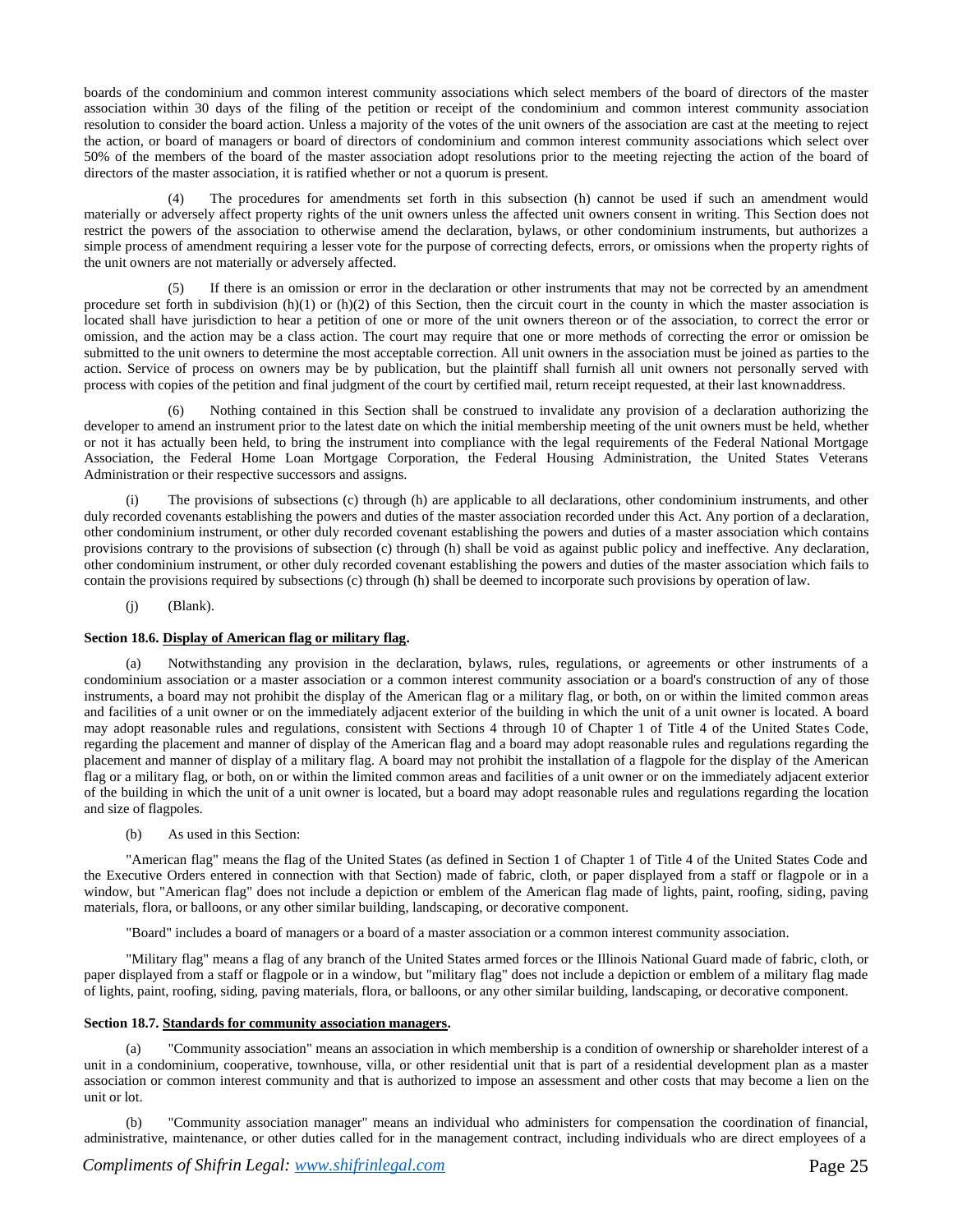community association. A manager does not include support staff, such as bookkeepers, administrative assistants, secretaries, property inspectors, or customer service representatives.

(c) Requirements. To perform services as a community association manager, an individual must meet these requirements:

(1) shall have attained the age of 21 and be a citizen or legal permanent resident of the United States;

(2) shall not have been convicted of forgery, embezzlement, obtaining money under false pretenses, larceny, extortion, conspiracy to defraud or other similar offense or offenses;

shall have a working knowledge of the fundamentals of community association management, including the Condominium Property Act, the Illinois Not-for-Profit Corporation Act, and any other laws pertaining to community association management; and

(4) shall not have engaged in the following activities: failure to cooperate with any law enforcement agency in the investigation of a complaint; or failure to produce any document, book, or record in the possession or control of the community association manager after a request for production of that document, book, or record in the course of an investigation of a complaint.

Access to community association funds. For community associations of 6 or more units, apartments, townhomes, villas or other residential units, a community association manager or the firm with whom the manager is employed shall not solely and exclusively have access to and disburse funds of a community association unless:

(1) There is a fidelity bond in place.

(2) The fidelity bond is in an amount not less than all monies of that association in the custody or control of the community association manager.

The fidelity bond covers the community association manager and all partners, officers, and employees of the firm with whom the community association manager is employed during the term of the bond, as well as the community association officers, directors, and employees of the community association who control or disburse funds.

The insurance company issuing the bond may not cancel or refuse to renew the bond without giving not less than 10 days' prior written notice to the community association.

(5) The community association shall secure and pay for the bond.

(e) A community association manager who provides community association management services for more than one community association shall maintain separate, segregated accounts for each community association. The funds shall not, in any event, be commingled with funds of the community association manager, the firm of the community association manager, or any other community association. The maintenance of these accounts shall be custodial, and the accounts shall be in the name of the respective community association.

(f) Exempt persons. Except as otherwise provided, this Section does not apply to any person acting as a receiver, trustee in bankruptcy, administrator, executor, or guardian acting under a court order or under the authority of a will or of a trust instrument.

(g) Right of Action.

(1) Nothing in this amendatory Act of the 95th General Assembly shall create a cause of action by a unit owner, shareholder, or community association member against a community association manager or the firm of a community association manager.

(2) This amendatory Act of the 95th General Assembly shall not impair any right of action by a unit owner or shareholder against a community association board of directors under existing law.

# **Section 18.8. Use of technology.**

(a) Any notice required to be sent or received or signature, vote, consent, or approval required to be obtained under any condominium instrument or any provision of this Act may be accomplished using acceptable technological means. This Section shall govern the use of technology in implementing the provisions of any condominium instrument or any provision of this Act concerning notices, signatures, votes, consents, or approvals.

The association, unit owners, and other persons entitled to occupy a unit may perform any obligation or exercise any right under any condominium instrument or any provision of this Act by use of acceptable technological means.

(c) A signature transmitted by acceptable technological means satisfies any requirement for a signature under any condominium instrument or any provision of this Act.

Voting on, consent to, and approval of any matter under any condominium instrument or any provision of this Act may be accomplished by any acceptable technological means, provided that a record is created as evidence thereof and maintained as long as the record would be required to be maintained in nonelectronic form.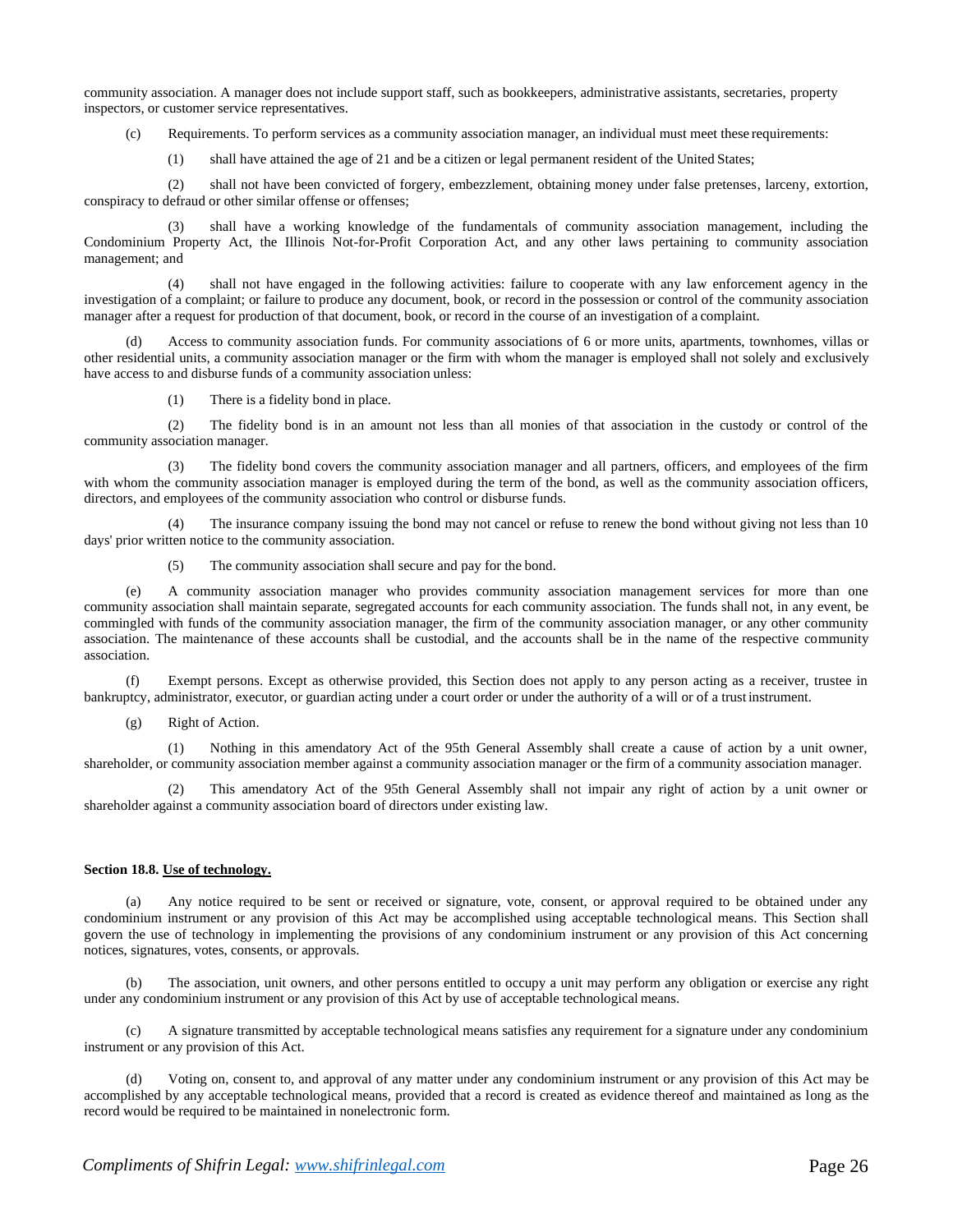(e) Subject to other provisions of law, no action required or permitted by any condominium instrument or any provision of this Act need be acknowledged before a notary public if the identity and signature of the signatory can otherwise be authenticated to the satisfaction of the board of directors or board of managers.

(f) If any person does not provide written authorization to conduct business using acceptable technological means, the association shall, at its expense, conduct business with the person without the use of acceptable technological means.

(g) This Section does not apply to any notices required: (i) under Article IX of the Code of Civil Procedure; or (ii) in connection with foreclosure proceedings in enforcement of any lien rights under this Act.

#### **Section 18.9. Common elements; rights of board.**

(a) Any provision in a condominium instrument is void as against public policy and ineffective if it limits or restricts the rights of the board of managers by:

(1) requiring the prior consent of the unit owners in order for the board of managers to take any action, including the institution of any action in court or a demand for a trial by jury; or

(2) notwithstanding Section 32 of this Act, requiring the board of managers to arbitrate or mediate a dispute with any one or more of all of the declarants under the condominium instruments or the developer or any person not then a unit owner prior to the institution of any action by the board of managers or a demand for a trial by jury.

(b) A provision in a declaration which would otherwise be void and ineffective under this Section may be enforced if it is approved by a vote of not less than 75% of the unit owners at any time after the election of the first unit owner board ofmanagers.

#### **Section 18.10. Generally accepted accounting principles.**

An association subject to this Act that consists of 100 or more units shall use generally accepted accounting principles in fulfilling any accounting obligations under this Act.

## **Section 19. Records of the association; availability for examination.**

The board of managers of every association shall keep and maintain the following records, or true and complete copies of these records, at the association's principal office:

- (1) the association's declaration, bylaws, and plats of survey, and all amendments of these;
- (2) the rules and regulations of the association, if any;

(3) if the association is incorporated as a corporation, the articles of incorporation of the association and all amendments to the articles of incorporation;

(4) minutes of all meetings of the association and its board of managers for the immediately preceding 7 years;

(5) all current policies of insurance of the association;

(6) all contracts, leases, and other agreements then in effect to which the association is a party or under which the association or the unit owners have obligations or liabilities;

(7) a current listing of the names, addresses, email addresses, telephone numbers, and weighted vote of all members entitled to vote;

(8) ballots and proxies related to ballots for all matters voted on by the members of the association during the immediately preceding 12 months, including, but not limited to, the election of members of the board of managers; and

(9) the books and records for the association's current and 10 immediately preceding fiscal years, including, but not limited to, itemized and detailed records of all receipts, expenditures, and accounts.

(b) Any member of an association shall have the right to inspect, examine, and make copies of the records described in subdivisions (1), (2), (3), (4), (5), (6), and (9) of subsection (a) of this Section, in person or by agent, at any reasonable time or times, at the association's principal office. In order to exercise this right, a member must submit a written request to the association's board of managers or its authorized agent, stating with particularity the records sought to be examined. Failure of an association's board of managers to make available all records so requested within 10 business days of receipt of the member's written request shall be deemed a denial.

Any member who prevails in an enforcement action to compel examination of records described in subdivisions (1), (2), (3), (4), (5), (6), and (9) of subsection (a) of this Section shall be entitled to recover reasonable attorney's fees and costs from the association.

(c-d) (Blank).

(d-5) As used in this Section, "commercial purpose" means the use of any part of a record or records described in subdivisions (7) and (8) of subsection (a) of this Section, or information derived from such records, in any form for sale, resale, or solicitation or advertisement for sales or services.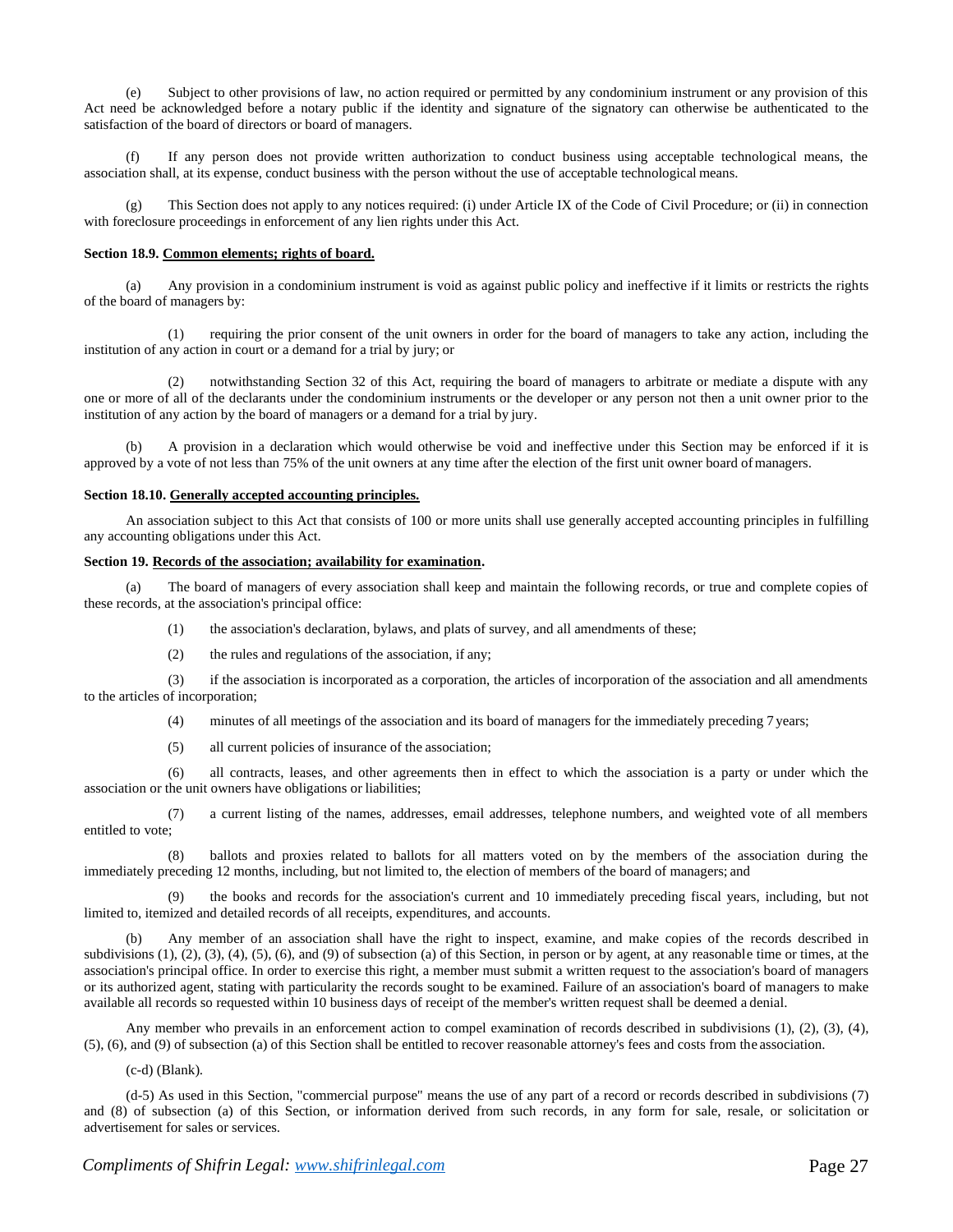(e) Except as otherwise provided in subsection (g) of this Section, any member of an association shall have the right to inspect, examine, and make copies of the records described in subdivisions (7) and (8) of subsection (a) of this Section, in person or by agent, at any reasonable time or times but only for a purpose that relates to the association, at the association's principal office. In order to exercise this right, a member must submit a written request, to the association's board of managers or its authorized agent, stating with particularity the records sought to be examined. As a condition for exercising this right, the board of managers or authorized agent of the association may require the member to certify in writing that the information contained in the records obtained by the member will not be used by the member for any commercial purpose or for any purpose that does not relate to the association. The board of managers of the association may impose a fine in accordance with item (l) of Section 18.4 upon any person who makes a false certification. Subject to the provisions of subsection (g) of this Section, failure of an association's board of managers to make available all records so requested within 10 business days of receipt of the member's written request shall be deemed a denial; provided, however, that the board of managers of an association that has adopted a secret ballot election process as provided in Section 18 of this Act shall not be deemed to have denied a member's request for records described in subdivision (8) of subsection (a) of this Section if voting ballots, without identifying unit numbers, are made available to the requesting member within 10 business days of receipt of the member's written request.

Any member who prevails in an enforcement action to compel examination of records described in subdivision (7) or (8) of subsection (a) of this Section shall be entitled to recover reasonable attorney's fees and costs from the association only if the court finds that the board of directors acted in bad faith in denying the member's request.

(f) The actual cost to the association of retrieving and making requested records available for inspection and examination under this Section may be charged by the association to the requesting member. If a member requests copies of records requested under this Section, the actual costs to the association of reproducing the records may also be charged by the association to the requestingmember.

Notwithstanding the provisions of subsection (e) of this Section, unless otherwise directed by court order, an association need not make the following records available for inspection, examination, or copying by its members:

(1) documents relating to appointment, employment, discipline, or dismissal of association employees;

(2) documents relating to actions pending against or on behalf of the association or its board of managers in a court or administrative tribunal;

(3) documents relating to actions threatened against, or likely to be asserted on behalf of, the association or its board of managers in a court or administrative tribunal;

(4) documents relating to common expenses or other charges owed by a member other than the requesting member; and

(5) documents provided to an association in connection with the lease, sale, or other transfer of a unit by a member other than the requesting member.

The provisions of this Section are applicable to all condominium instruments recorded under this Act. Any portion of a condominium instrument that contains provisions contrary to these provisions shall be void as against public policy and ineffective. Any condominium instrument that fails to contain the provisions required by this Section shall be deemed to incorporate the provisions by operation of law.

**Section 20. Exemption from rules of property.** It is expressly provided that the rule of property known as the rule against perpetuities and the rule of property known as the rule restricting unreasonable restraints on alienation shall not be applied to defeat any of the provisions of this Act.

**Section 21. Severability.** If any provision of this Act or any section, sentence, clause, phrase or word, or the application thereof in any circumstance, is held invalid, the validity of the remainder of the Act and of the application of any such provision, section, sentence, clause, phrase or word in any other circumstances shall not be affected thereby.

Section 22. Full disclosure before sale. In relation to the initial sale or offering for sale of any condominium unit, the seller must make full disclosure of, and provide copies to the prospective buyer of, the following information relative to the condominium project:

- (a) the Declaration;
- (b) the Bylaws of the association;

(c) a projected operating budget for the condominium unit to be sold to the prospective buyer, including full details concerning the estimated monthly payments for the condominium unit, estimated monthly charges for maintenance or management of the condominium property, and monthly charges for the use of recreational facilities; and

(d) a floor plan of the apartment to be purchased by the prospective buyer and the street address of the unit, if any, and if the unit has no unique street address, the street address of the project.

(e) in addition, any developer of a conversion condominium shall include the following information:

(1) A specific statement of the amount of any initial or special condominium fee due from the purchaser on or before settlement of the purchase contract and the basis of such fee;

Information, if available, on the actual expenditures made on all repairs, maintenance, operation, or upkeep of the subject building or buildings within the last 2 years, set forth tabularly with the proposed budget of the condominium and cumulatively,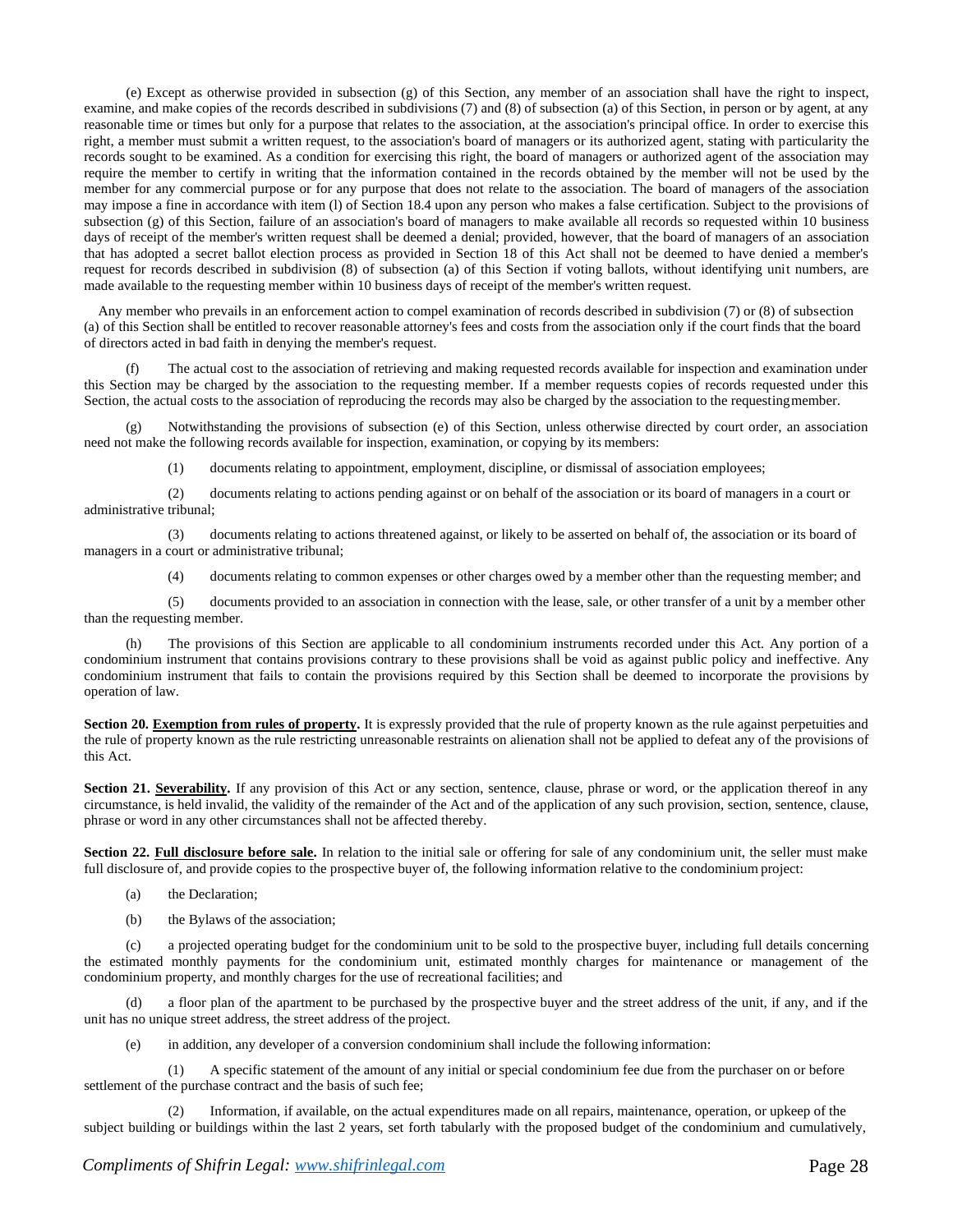broken down on a per unit basis in proportion to the relative voting strengths allocated to the units by the bylaws. If such building or buildings have not been occupied for a period of 3 years then the information shall be set forth for the last 2 year period such building or buildings have been occupied;

(3) A description of any provisions made in the budget for reserves for capital expenditures and an explanation of the basis for such reserves, or, if no provision is made for such reserves, a statement to that effect;

(4) For developments of more than 6 units for which the notice of intent to convert is issued after the effective date of this amendatory Act of 1979, an engineer's report furnished by the developer as to the present condition of all structural components and major utility installations in the condominium, which statement shall include the approximate dates of construction, installation, major repairs and the expected useful life of such items, together with the estimated cost (in current dollars) of replacing such items; and

(5) Any release, warranty, certificate of insurance, or surety required by Section 9.1.

All of the information required by this Section which is available at the time shall be furnished to the prospective buyer before execution of the contract for sale. Thereafter, no changes or amendments may be made in any of the items furnished to the prospective buyer which would materially affect the rights of the buyer or the value of the unit without obtaining the approval of at least 75% of the buyers then owning interest in the condominium. If all of the information is not available at the time of execution of the contract for sale, then the contract shall be voidable at option of the buyer at any time up until 5 days after the last item of required information is furnished to the prospective buyer, or until the closing of the sale, whichever is earlier. Failure on the part of the seller to make full disclosure as required by this Section shall entitle the buyer to rescind the contract for sale at any time before the closing of the contract and to receive a refund of all deposit moneys paid with interest thereon at the rate then in effect for interest on judgments.

A sale is not an initial sale for the purposes of this Section if there is not a bona fide transfer of the ownership and possession of the condominium unit for the purpose of occupancy of such unit as the result of the sale or if the sale was entered into for the purpose of avoiding the requirements of this Section. The buyer in the first bona fide sale of any condominium unit has the rights granted to buyers under this Section. If the buyer in any sale of a condominium unit asserts that such sale is the first bona fide sale of that unit, the seller has the burden of proving that his interest was acquired through a bona fide sale.

**Section 22.1.** (a) In the event of any resale of a condominium unit by a unit owner other than the developer such owner shall obtain from the Board of Managers and shall make available for inspection to the prospective purchaser, upon demand, the following:

(1) A copy of the Declaration, by-laws, other condominium instruments and any rules and regulations.

(2) A statement of any liens, including a statement of the account of the unit setting forth the amounts of unpaid assessments and other charges due and owing as authorized and limited by the provisions of Section 9 of this Act or the condominium instruments.

(3) A statement of any capital expenditures anticipated by the unit owner's association within the current or succeeding two fiscal years.

(4) A statement of the status and amount of any reserve for replacement fund and any portion of such fund earmarked for any specified project by the Board of Managers.

(5) A copy of the statement of financial condition of the unit owner's association for the last fiscal year for which such statement is available.

(6) A statement of the status of any pending suits or judgments in which the unit owner's association is a party.

(7) A statement setting forth what insurance coverage is provided for all unit owners by the unit owner's association.

(8) A statement that any improvements or alterations made to the unit, or the limited common elements assigned thereto, by the prior unit owner are in good faith believed to be in compliance with the condominium instruments.

The identity and mailing address of the principal officer of the unit owner's association or of the other officer or agent as is specifically designated to receive notices.

(b) The principal officer of the unit owner's association or such other officer as is specifically designated shall furnish the above information when requested to do so in writing and within 30 days of the request.

(c) Within 15 days of the recording of a mortgage or trust deed against a unit ownership given by the owner of that unit to secure a debt, the owner shall inform the Board of Managers of the unit owner's association of the identity of the lender together with a mailing address at which the lender can receive notices from the association. If a unit owner fails or refuses to inform the Board as required under subsection (c) then that unit owner shall be liable to the association for all costs, expenses and reasonable attorneys' fees and such other damages, if any, incurred by the association as a result of such failure or refusal.

A reasonable fee covering the direct out-of-pocket cost of providing such information and copying may be charged by the association or its Board of Managers to the unit seller for providing such information.

**Section 22.2. Resale approval**. In the event of a sale of a condominium unit by a unit owner, no condominium association shall exercise any right of refusal, option to purchase, or right to disapprove the sale, on the basis that the purchaser's financing is guaranteed by the Federal Housing Administration.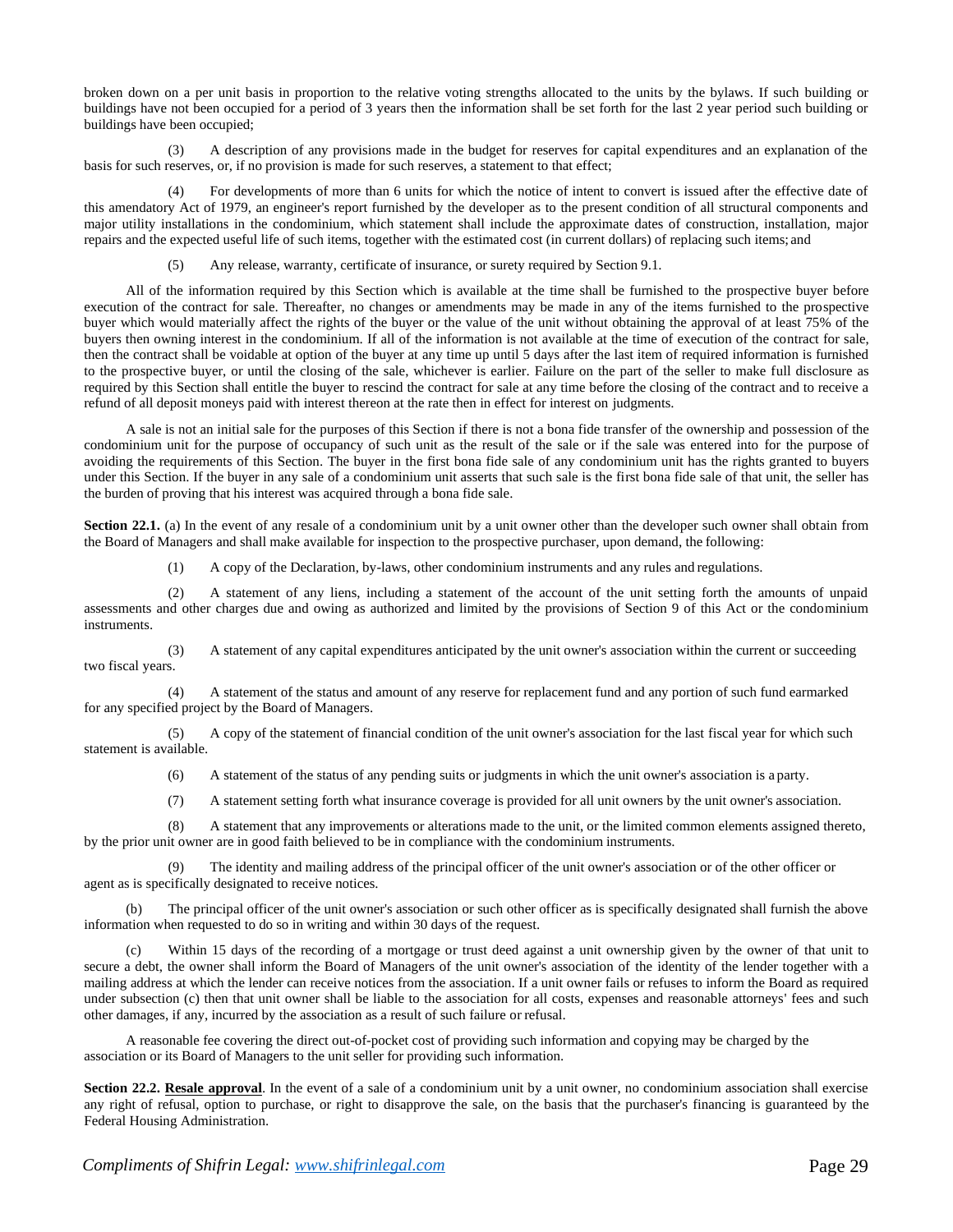**Section 23. Encroachments.** If any portion of the common elements encroaches upon any unit, or if any unit encroaches upon any portion of the common elements or any other unit as a result of the construction, repair, reconstruction, settlement or shifting of any building, a valid mutual easement shall exist in favor of the owners of the common elements and the respective unit owners involved to the extent of the encroachment. A valid easement shall not exist in favor of any owner who creates an encroachment by his intentional, willful or negligent conduct or that of his agent.

**Section 24. Deposits by Purchaser.** Any deposit, payment or advance in the payment of the purchase price for the initial sale of a unit, received by the developer or his agent other than a payment made for extra work ordered in writing by the purchaser of a unit, shall be held in an escrow account until title is conveyed to the purchaser. The escrow funds shall be segregated in a separate account designated for this purpose. The developer shall deposit all the payments in an interest bearing account at a federally insured bank or savings and loan institution, which account shall be maintained within applicable federal insurance limits, and all the interest is to be credited to the purchaser on the purchase price of the unit. Such interest shall accrue from the time of the deposit, payment or advance in the payment of the purchase price of the unit. There shall be no interest however, if the transfer of title takes place 45 days from the time the contract to purchase is entered. In the event of a refund or default, the interest earned on such deposit, payment or advance shall follow the disposition of the deposit, payment or advance. Escrow funds shall not be subject to attachment by any creditor of a purchaser or of the developer or by the holder of a lien against any portion of the property.

The provisions of this Section shall not apply to any payment received on account for the purchase of a completed condominium unit under articles of agreement for deed, installment agreement for deed, or lease with option to purchase, if the agreement provides for conveyance of title more than one year after the date of execution of the agreement.

**Section 25. Add-on Condominiums.** The developer may reserve the right to add additional property to that which has been submitted to the provisions of this Act, and in the event of any addition, to reallocate percentage interests in the common elements in accordance with the provisions of this Act and the condominium instruments by: recording an amended plat in accordance with the provisions of Section 5 of this Act, together with an amendment to the declaration in accordance with Section 6 of this Act. Notwithstanding any other provisions of this Act requiring approval of unit owners, no approval shall be required if the developer complies with the requirements of thisSection.

If the developer wishes to reserve the right to add additional property, the declaration shall contain:

(a) an explicit reservation of an option to add additional property to the condominium;

(b) a statement of the method by which the reallocation of percentage interests, adjustments to voting rights, and rights, and changes in liability for common expenses shall be determined if additional units are added;

(c) a legal description of all land which may be added to the property, herein referred to as 'additional land' whether the units are occupied or not;

(d) a time limit of 10 years from the date of the recording of the declaration, after which the option to add additional property shall no longer be in effect and a statement of the circumstances, if any, under which it may terminate. In all cases in which the option to add additional property is exercised, the contracts for construction and delivery of such additional property shall contain a date for the completion and delivery of the additional property to be constructed;

a statement as to whether portions of the additional land may be added to the property at different times, and as to whether there are any limitations on the order thereof, or any limitations fixing the boundaries of these portions, or whether any particular portion of it must be added;

(f) a statement concerning limitations, if any, on the locations of improvements which may be made on the additional land added;

(g) a statement of the maximum number of units, if any, which may be created on the additional land. If portions of the additional land may be added to the property and the boundaries of those portions are fixed in accordance with paragraph (e) of this Section, the declaration shall also state the maximum number of units that may be created on each such portion to be added to the property. If portions of the additional land may be added to the property and the boundaries of those portions are not fixed in accordance with paragraph (e) of this Section, then the declaration shall also state the largest number of units which may be created on each acre of any portion added to the property;

(h) a statement of the extent to which structures, improvements, buildings and units will be compatible with the configuration of the property in relation to density, use, construction and architectural style; and

any plat or site plans or other graphic material which the developer may wish to set forth in order to supplement or explain the information provided.

Subject to any restrictions and limitations specified by the condominium instruments, there shall be an appurtenant easement over and on the common elements for the purpose of making improvements on the additional land, and for the purpose of doing what is reasonably necessary and proper in conjunction therewith.

No provision of this Act shall be binding upon or obligate the developer to exercise his option to make additions or bind the land described in the condominium instruments. No provision of the condominium instruments shall be construed to be binding upon or obligate the developer to exercise his option to make additions, and the land legally described therein shall not be bound thereby, except in the case of any covenant, restriction, limitation, or other representation or commitment in the condominium instruments, or in any other agreement made with, or by, the developer, requiring the developer to add all or any portion of the additional land, or imposing any obligation with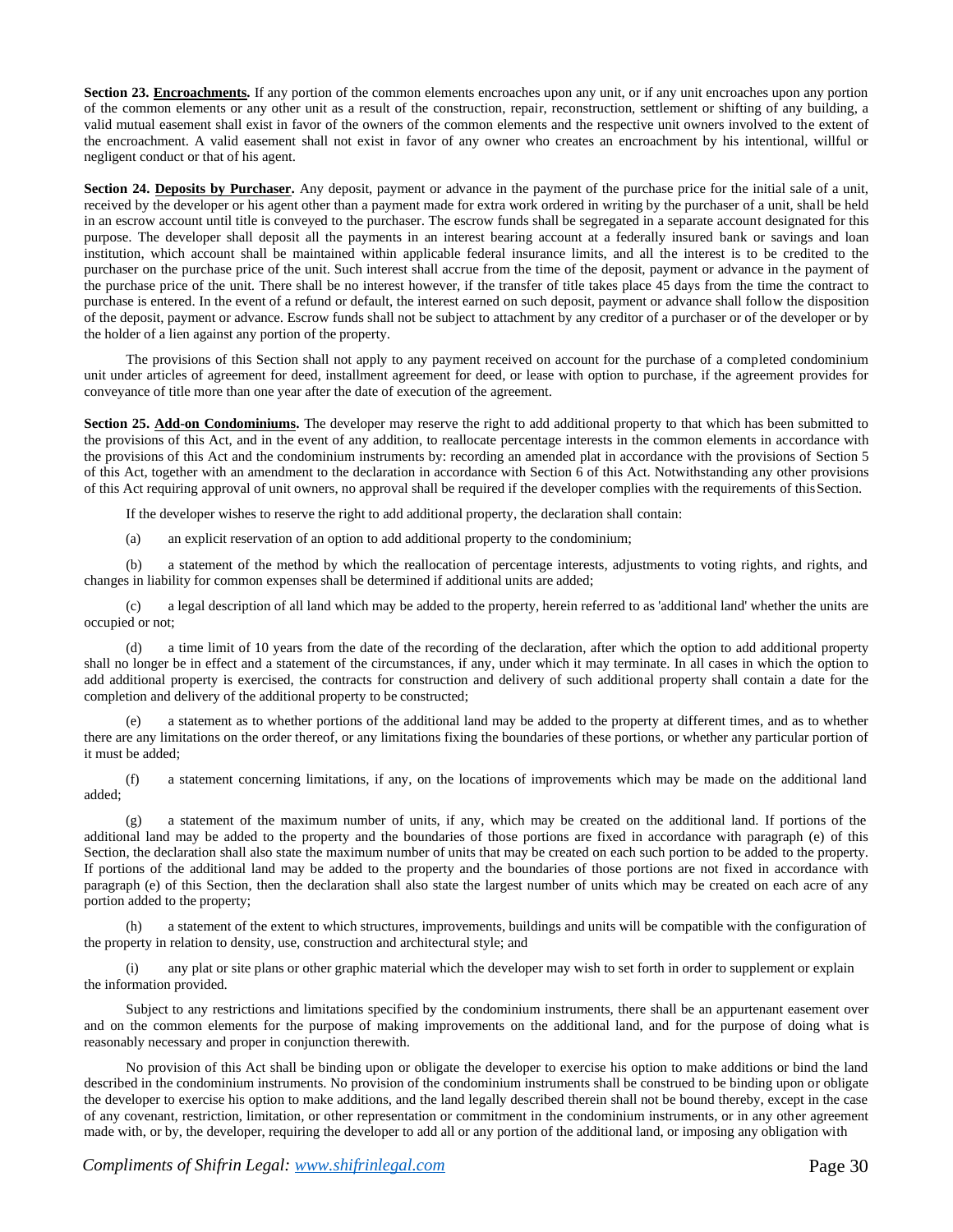regard to anything that is or is not to be done thereon or with regard thereto, or imposing any obligations with regard to anything that is or is not to be done on or with regard to the property or any portion thereof, this Section shall not be construed to nullify, limit, or otherwise affect any such obligation.

Any amendment to the declaration adding additional land may contain such complementary additions and modifications of the provisions of the declaration affecting the additional land which are necessary to reflect the differences in character, if any, of the additional land and the improvements thereto. In no event, however, shall any such amendment to a declaration revoke, modify or add to the covenants established by the declaration for the property already subject to the declaration.

**Section 26. Transfer of Limited Common Elements.** The use of limited common elements may be transferred between unit owners at their expense, provided that the transfer may be made only in accordance with the condominium instruments and the provision of this Act. Each transfer shall be made by an amendment to the declaration executed by all unit owners who are parties to the transfer and consented to by all other unit owners who have any right to use the limited common elements affected. The amendment shall contain a certificate showing that a copy of the amendment has been delivered to the board of managers. The amendment shall contain a statement from the parties involved in the transfer which sets forth any changes in the parties' proportionate shares. If the parties cannot agree upon a reapportionment of their respective shares, the board of managers shall decide such reapportionment. No transfer shall become effective until the amendment has been recorded. Rights and obligations in respect to any limited common element shall not be affected, nor shall any transfer of it be effective, unless a transaction is in compliance with the requirements of this Section.

Each limited common element may be identified on the plat by the distinguishing number or other symbol of the unit or units to which it is assigned, and its location in respect to the unit or units may also be shown or may be otherwise located in the declaration.

# **Section 27. Amendments.**

(a) If there is any unit owner other than the developer, and unless otherwise provided in this Act, the condominium instruments shall be amended only as follows:

upon the affirmative vote of  $2/3$  of those voting or upon the majority specified by the condominium instruments, provided that in no event shall the condominium instruments require more than a three-quarters vote of all unit owners; and

with the approval of, or notice to, any mortgagees or other lienholders of record, if required under the provisions of the condominium instruments. If the condominium instruments require approval of any mortgagee or lienholder of record and the mortgagee or lienholder of record receives a request to approve or consent to the amendment to the condominium instruments, the mortgagee or lienholder of record is deemed to have approved or consented to the request unless the mortgagee or lienholder of record delivers a negative response to the requesting party within 60 days after the mailing of the request. A request to approve or consent to an amendment to the condominium instruments that is required to be sent to a mortgagee or lienholder of record shall be sent by certified mail.

(b) (1) If there is an omission, error, or inconsistency in a condominium instrument, such that a provision of a condominium instrument does not conform to this Act or to another applicable statute, the association may correct the omission, error, or inconsistency to conform the condominium instrument to this Act or to another applicable statute by an amendment adopted by vote of two-thirds of the Board of Managers, without a unit owner vote. A provision in a condominium instrument requiring or allowing unit owners, mortgagees, or other lienholders of record to vote to approve an amendment to a condominium instrument, or for the mortgagees or other lienholders of record to be given notice of an amendment to a condominium instrument, is not applicable to an amendment to the extent that the amendment corrects an omission, error, or inconsistency to conform the condominium instrument to this Act or to another applicable statute.

(2) If through a scrivener's error, a unit has not been designated as owning an appropriate undivided share of the common elements or does not bear an appropriate share of the common expenses or that all the common expenses or all of the common elements in the condominium have not been distributed in the declaration, so that the sum total of the shares of common elements which have been distributed or the sum total of the shares of the common expenses fail to equal 100%, or if it appears that more than 100% of the common elements or common expenses have been distributed, the error may be corrected by operation of law by filing an amendment to the declaration approved by vote of two-thirds of the members of the Board of Managers or a majority vote of the unit owners at a meeting called for this purpose which proportionately adjusts all percentage interests so that the total is equal to 100% unless the condominium instruments specifically provide for a different procedure or different percentage vote by the owners of the units and the owners of mortgages thereon affected by modification being made in the undivided interest in the common elements, the number of votes in the unit owners association or the liability for common expenses appertaining to the unit.

If an omission or error or a scrivener's error in the declaration, bylaws or other condominium instrument is corrected by vote of two-thirds of the members of the Board of Managers pursuant to the authority established in paragraph (1) or (2) of this subsection (b), the Board upon written petition by unit owners with 20 percent of the votes of the association filed within 30 days of the Board action shall call a meeting of the unit owners within 30 days of the filing of the petition to consider the Board action. Unless a majority of the votes of the unit owners of the association are cast at the meeting to reject the action, it is ratified whether or not a quorum is present.

(4) The procedures for amendments set forth in this subsection (b) cannot be used if such an amendment would materially or adversely affect property rights of the unit owners unless the affected unit owners consent in writing. This Section does not restrict the powers of the association to otherwise amend the declaration, bylaws, or other condominium instruments, but authorizes a simple process of amendment requiring a lesser vote for the purpose of correcting defects, errors, or omissions when the property rights of the unit owners are not materially or adversely affected.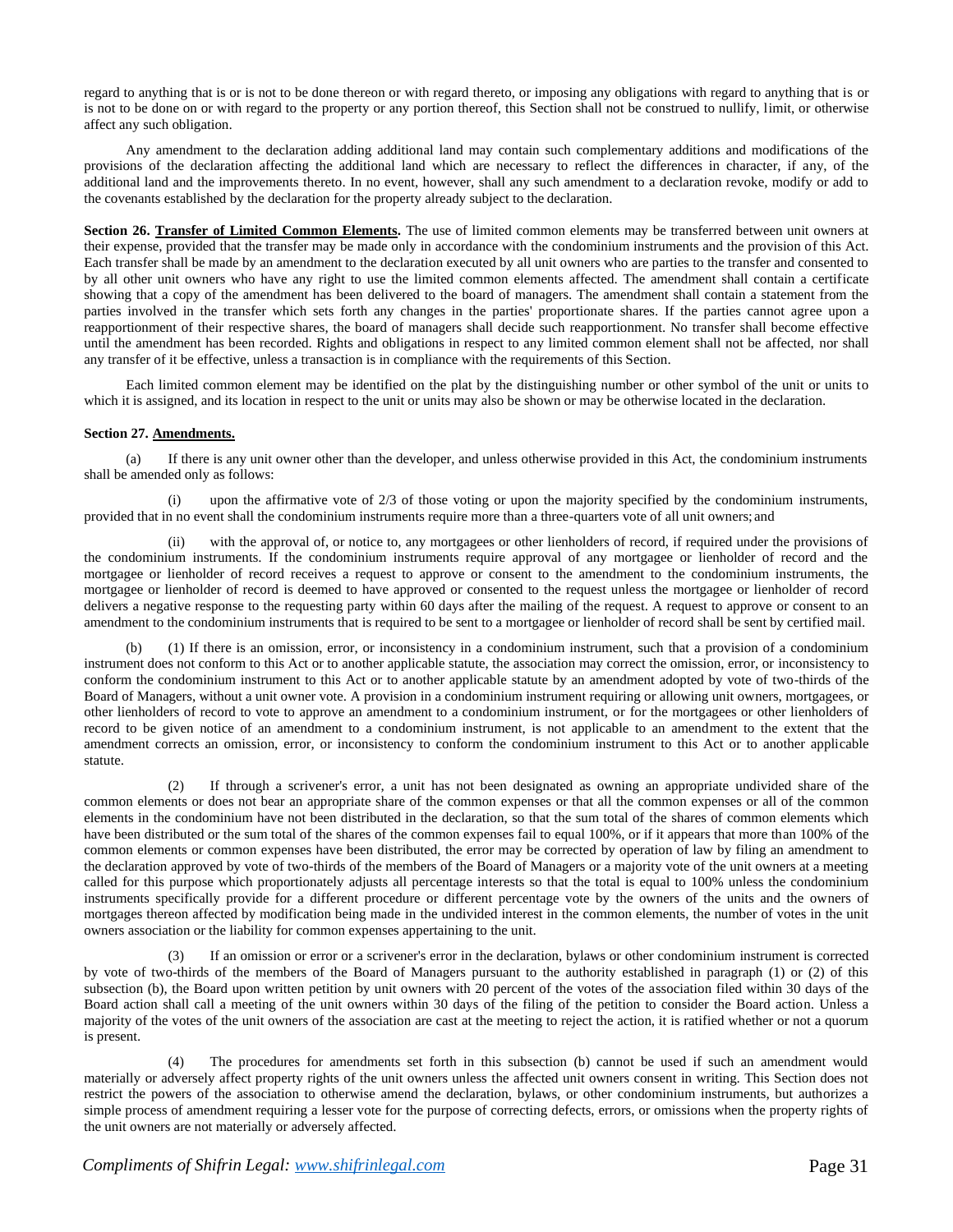(5) If there is an omission or error in the declaration, bylaws, or other condominium instruments, which may not be corrected by an amendment procedure set forth in paragraphs (1) and (2) of this subsection (b) in the declaration then the Circuit Court in the County in which the condominium is located shall have jurisdiction to hear a petition of one or more of the unit owners thereon or of the association, to correct the error or omission, and the action may be a class action. The court may require that one or more methods of correcting the error or omission be submitted to the unit owners to determine the most acceptable correction. All unit owners in the association must be joined as parties to the action. Service of process on owners may be by publication, but the plaintiff shall furnish all unit owners not personally served with process with copies of the petition and final judgment of the court by certified mail return receipt requested, at their last known address.

(6) Nothing contained in this Section shall be construed to invalidate any provision of a condominium instrument authorizing the developer to amend a condominium instrument prior to the latest date on which the initial membership meeting of the unit owners must be held, whether or not it has actually been held, to bring the instrument into compliance with the legal requirements of the Federal National Mortgage Association, the Federal Home Loan Mortgage Corporation, the Federal Housing Administration, the United States Veterans Administration or their respective successors and assigns.

**Section 29. Alterations within Units.** A unit owner owning 2 or more units shall have the right, subject to such reasonable limitations as the condominium instruments may impose, to remove or otherwise alter any intervening partition, so long as the action does not weaken, impair or endanger any common element or unit. The unit owner shall notify the board of managers of the nature of the removal or alteration at least 10 days prior to commencing work.

## **Section 30. Conversion condominiums; notice; recording**.

 $(a)(1)$  No real estate may be submitted to the provisions of the Act as a conversion condominium unless (i) a notice of intent to submit the real estate to this Act (notice of intent) has been given to all persons who were tenants of the building located on the real estate on the date the notice is given. Such notice shall be given at least 30 days, and not more than one year prior to the recording of the declaration which submits the real estate to this Act; and (ii) the developer executes and acknowledges a certificate which shall be attached to and made a part of the declaration and which provides that the developer, prior to the execution by him or his agent of any agreement for the sale of a unit, has given a copy of the notice of intent to all persons who were tenants of the building located on the real estate on the date the notice of intent was given.

If the owner fails to provide a tenant with notice of the intent to convert as defined in this Section, the tenant permanently vacates the premises as a direct result of non-renewal of his or her lease by the owner, and the tenant's unit is converted to a condominium by the filing of a declaration submitting a property to this Act without having provided the required notice, then the owner is liable to the tenant for the following:

- (A) the tenant's actual moving expenses incurred when moving from the subject property, not to exceed \$1,500;
- (B) three month's rent at the subject property; and
- (C) reasonable attorney's fees and court costs.

Any developer of a conversion condominium must, upon issuing the notice of intent, publish and deliver along with such notice of intent, a schedule of selling prices for all units subject to the condominium instruments and offer to sell such unit to the current tenants, except for units to be vacated for rehabilitation subsequent to such notice of intent. Such offer shall not expire earlier than 30 days after receipt of the offer by the current tenant, unless the tenant notifies the developer in writing of his election not to purchase the condominium unit.

(c) Any tenant who was a tenant as of the date of the notice of intent and whose tenancy expires (other than for cause) prior to the expiration of 120 days from the date on which a copy of the notice of intent was given to the tenant shall have the right to extend his tenancy on the same terms and conditions and for the same rental until the expiration of such 120 day period by the giving of written notice thereof to the developer within 30 days of the date upon which a copy of the notice of intent was given to the tenant by thedeveloper.

Each lessee in a conversion condominium shall be informed by the developer at the time the notice of intent is given whether his tenancy will be renewed or terminated upon its expiration. If the tenancy is to be renewed, the tenant shall be informed of all charges, rental or otherwise, in connection with the new tenancy and the length of the term of occupancy proposed in conjunction therewith.

(e) For a period of 120 days following his receipt of the notice of intent, any tenant who was a tenant on the date the notice of intent was given shall be given the right to purchase his unit on substantially the same terms and conditions as set forth in a duly executed contract to purchase the unit, which contract shall conspicuously disclose the existence of, and shall be subject to, the right of first refusal. The tenant may exercise the right of first refusal by giving notice thereof to the developer prior to the expiration of 30 days from the giving of notice by the developer to the tenant of the execution of the contract to purchase the unit. The tenant may exercise such right of first refusal within 30 days from the giving of notice by the developer of the execution of a contract to purchase the unit, notwithstanding the expiration of the 120 day period following the tenant's receipt of the notice of intent, if such contract was executed prior to the expiration of the 120 day period. The recording of the deed conveying the unit to the purchaser which contains a statement to the effect that the tenant of the unit either waived or failed to exercise the right of first refusal or option or had no right of first refusal or option with respect to the unit shall extinguish any legal or equitable right or interest to the possession or acquisition of the unit which the tenant may have or claim with respect to the unit arising out of the right of first refusal or option provided for in this Section. The foregoing provision shall not affect any claim which the tenant may have against the landlord for damages arising out of the right of first refusal provided for in this Section.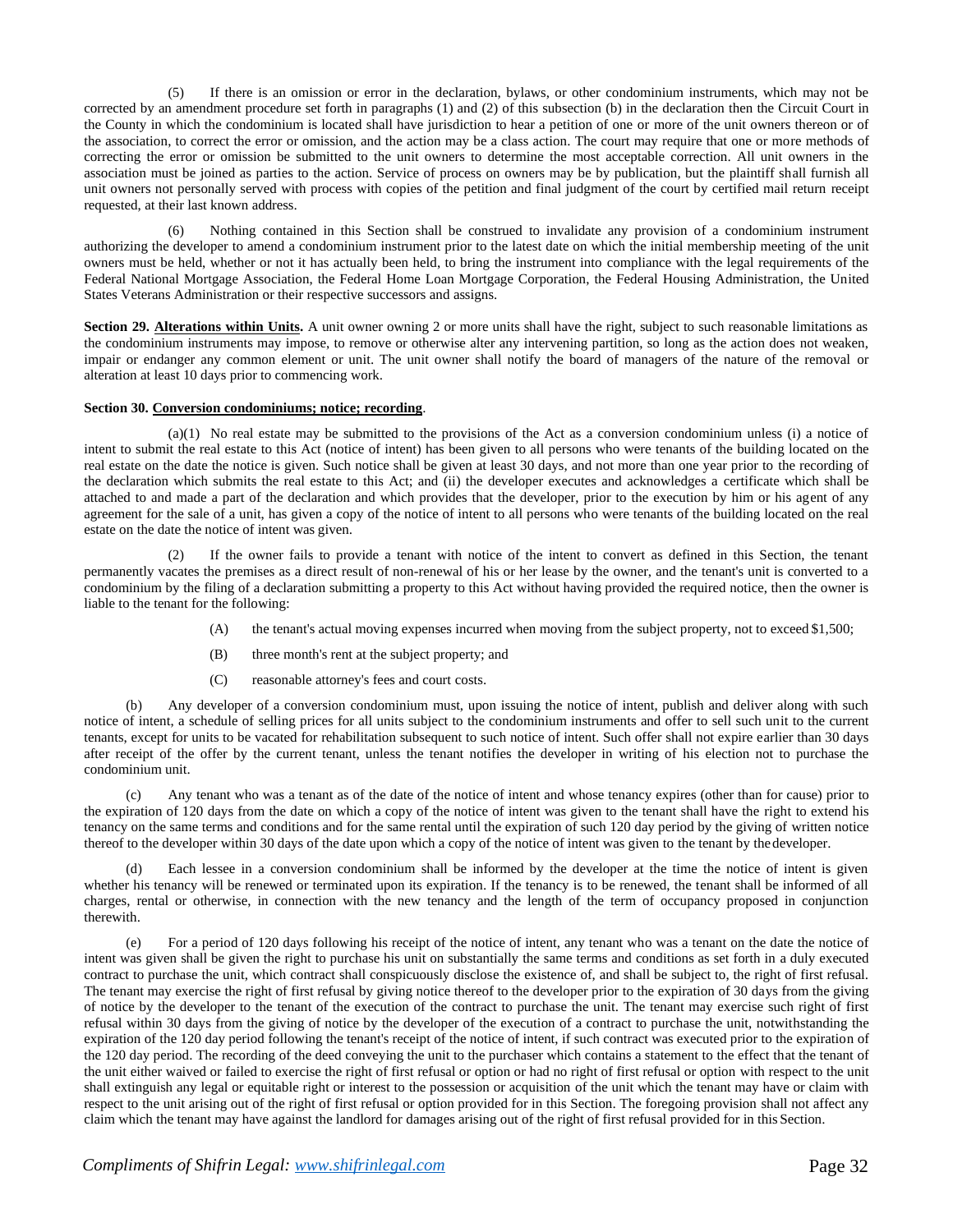(f) During the 30 day period after the giving of notice of an executed contract in which the tenant may exercise the right of first refusal, the developer shall grant to such tenant access to any portion of the building to inspect any of its features or systems and access to any reports, warranties, or other documents in the possession of the developer which reasonably pertain to the condition of the building. Such access shall be subject to reasonable limitations, including as to hours. The refusal of the developer to grant such access is a business offense punishable by a fine of \$500. Each refusal to an individual lessee who is a potential purchaser is a separate violation.

(g) Any notice provided for in this Section shall be deemed given when a written notice is delivered in person or mailed, certified or registered mail, return receipt requested to the party who is being given the notice.

(h) Prior to their initial sale, units offered for sale in a conversion condominium and occupied by a tenant at the time of the offer shall be shown to prospective purchasers only a reasonable number of times and at appropriate hours. Units may only be shown to prospective purchasers during the last 90 days of any expiring tenancy.

(i) Any provision in any lease or other rental agreement, or any termination of occupancy on account of condominium conversion, not authorized herein, or contrary to or waiving the foregoing provisions, shall be deemed to be void as against public policy.

(j) A tenant is entitled to injunctive relief to enforce the provisions of subsections (a) and (c) of this Section.

(k) A non-profit housing organization, suing on behalf of an aggrieved tenant under this Section, may also recover compensation for reasonable attorney's fees and court costs necessary for filing such action.

(l) Nothing in this Section shall affect any provision in any lease or rental agreement in effect before this Act becomeslaw.

(m) Nothing in this amendatory Act of 1978 shall be construed to imply that there was previously a requirement to record the notice provided for in this Section.

**Section 30.5. Conversion of apartments.** In the case of the conversion of an apartment building into condominium units, a municipality shall have the right to inspect the apartment building prior to the conversion to condominium units and may require that each new proposed condominium unit comply with the current life safety, building, and zoning codes of the municipality.

#### **Section 31. Subdivision or combination of units.**

(a) As used in this Section, "combination of any units" means any 2 or more residential units to be used as a single unit as shown on the plat or amended plat, which may involve, without limitation, additional exclusive use of a portion of the common elements within the building adjacent to the combined unit (for example, without limitation, the use of a portion of an adjacent common hallway).

Unless the condominium instruments expressly prohibit the subdivision or combination of any units, and subject to additional limitations provided by the condominium instruments, the owner or owners may, at their own expense, subdivide or combine and locate or relocate common elements affected or required thereby, in accordance with the provisions of the condominium instruments and the requirements of this Act. The owner or owners shall make written application to the board of managers, requesting an amendment to the condominium instruments, setting forth in the application a proposed reallocation to the new units of the percentage interest in the common elements, and setting forth whether the limited common elements, if any, previously assigned to the unit to be subdivided should be assigned to each new unit or to fewer than all of the new units created and requesting, if desired in the event of a combination of any units, that the new unit be granted the exclusive right to use as a limited common element, a portion of the common elements within the building adjacent to the new unit. If the transaction is approved by a majority of the board of managers, it shall be effective upon (1) recording of an amendment to condominium instruments in accordance with the provisions of Sections 5 and 6 of this Act, and (2) execution by the owners of the units involved.

(c) In the event of a combination of any units, the amendment under subsection (b) may grant the owner of the combined unit the exclusive right to use, as a limited common element, a portion of the common elements within the building adjacent to the new unit. The request for the amendment shall be granted and the amendment shall grant this exclusive right to use as a limited common element if the following conditions are met:

(1) the common element for which the exclusive right to use as a limited common element is sought is not necessary or practical for use by the owners of any units other than the owner or owners of the combined unit; and

(2) the owner or owners of the combined unit are responsible for any and all costs associated with the renovation, modification, or other adaptation performed as a result of the granting of the exclusive right to use as a limited commonelement.

(d) If the combined unit is divided, part of the original combined unit is sold, and the grant of the exclusive right to use as a limited common element is no longer necessary, practical, or appropriate for the use and enjoyment of the owner or owners of the original combined unit, the board may terminate the grant of the exclusive right to use as a limited common element and require that the owner or owners of the original combined unit restore the common area to its condition prior to the grant of the exclusive right to use as a limited common element. If the combined unit is sold without being divided, the grant of the exclusive right to use as a limited common element shall apply to the new owner or owners of the combined unit, who shall assume the rights and responsibilities of the original owner or owners.

Under this Section, the exclusive right to use as a limited common element any portion of the common elements that is not necessary or practical for use by the owners of any other units is not a diminution of the ownership interests of all other unit owners requiring unanimous consent of all unit owners under subsection (e) of Section 4 of this Act or any percentage set forth in the condominium instruments.